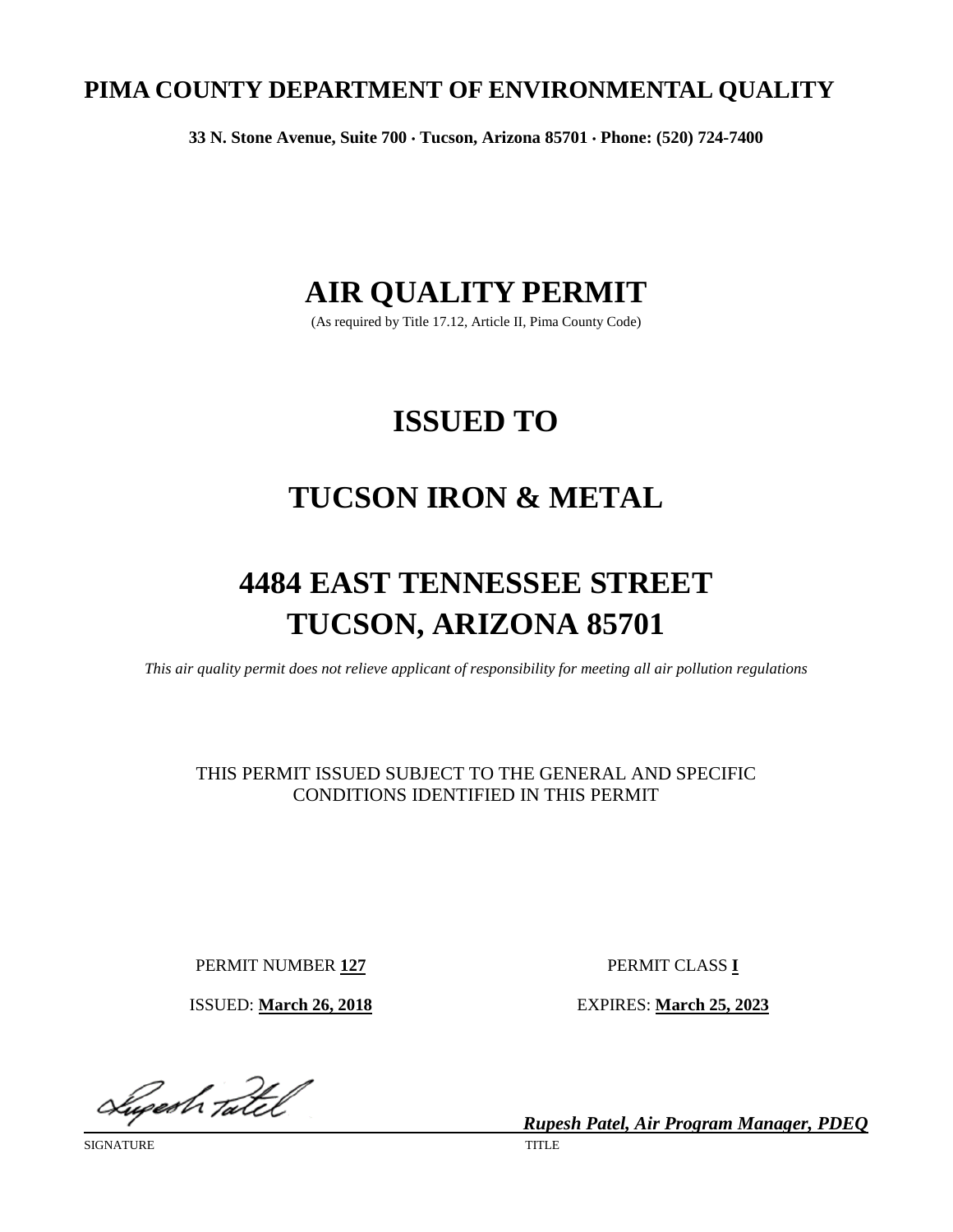## **TABLE OF CONTENTS**

| Permit Summary<br>3                                                                                                                                                                                                            |  |
|--------------------------------------------------------------------------------------------------------------------------------------------------------------------------------------------------------------------------------|--|
|                                                                                                                                                                                                                                |  |
|                                                                                                                                                                                                                                |  |
| <b>Section 1 - Applicability</b> 16                                                                                                                                                                                            |  |
|                                                                                                                                                                                                                                |  |
| Permitted Facility Sources 16 and 16 and 16 and 16 and 16 and 16 and 16 and 16 and 16 and 16 and 16 and 16 and 16 and 16 and 16 and 16 and 16 and 16 and 16 and 16 and 16 and 16 and 16 and 16 and 16 and 16 and 16 and 16 and |  |
|                                                                                                                                                                                                                                |  |
|                                                                                                                                                                                                                                |  |
| Section 2 - National Emission Standards for Hazardous Air Pollutants (NESHAP) for<br>Secondary Aluminum Production [18] Secondary Aluminum Production [18] Secondary Aluminum Production                                       |  |
| Emission Limitations and Standards Manual Manual Manual Manual Manual Manual Manual Manual Manual Manual Manua                                                                                                                 |  |
| Monitoring Requirements 2000 and 2000 and 2000 and 2000 and 2000 and 2000 and 2000 and 2000 and 2000 and 2000 and 2000 and 2000 and 2000 and 2000 and 2000 and 2000 and 2000 and 2000 and 2000 and 2000 and 2000 and 2000 and  |  |
|                                                                                                                                                                                                                                |  |
|                                                                                                                                                                                                                                |  |
|                                                                                                                                                                                                                                |  |
| Section 3 – Standards of Performance for Other Solid Waste Incineration Units23                                                                                                                                                |  |
| Applicability and Implementation 23                                                                                                                                                                                            |  |
| Operator Training and Qualification Requirements Material According to the 24                                                                                                                                                  |  |
|                                                                                                                                                                                                                                |  |
| Performance Testing Requirements Material Communications and the contract of the 29                                                                                                                                            |  |
| Monitoring Requirements 2000 and 2000 and 30 and 30 and 30 and 30 and 30 and 30 and 30 and 30 and 30 and 30 and 30 and 30 and 30 and 30 and 30 and 30 and 30 and 30 and 30 and 30 and 30 and 30 and 30 and 30 and 30 and 30 an |  |
| Recordkeeping and Reporting Requirements [11] The Recordkeeping and Reporting Requirements [11] The Recordkeeping and Reporting Requirements [11] The Recordkeeping and Reporting Requirements [11] The Record Recording Requi |  |
|                                                                                                                                                                                                                                |  |
| Emission Limitations and Standards Manual Manual Manual Manual Manual Manual Manual Manual Manual Manual Manua                                                                                                                 |  |
| Monitoring Requirements 23 AM and 23 AM and 23 AM and 23 AM and 24 AM and 25 AM and 24 AM and 25 AM and 25 AM and 25 AM and 25 AM and 25 AM and 25 AM and 25 AM and 25 AM and 25 AM and 25 AM and 25 AM and 25 AM and 25 AM an |  |
|                                                                                                                                                                                                                                |  |
|                                                                                                                                                                                                                                |  |
|                                                                                                                                                                                                                                |  |
|                                                                                                                                                                                                                                |  |
|                                                                                                                                                                                                                                |  |
| <b>Attachment 3: Aluminum Sweat Furnace – Operation, Maintenance and Monitoring (OM&amp;M)</b><br>Plan and Start-up Shutdown and Malfunction (SSM) Plan manufactured and Malfunction (SSM) Plan                                |  |
| Attachment 4: Other Solid Waste Incinerator Unit (OSWI) Operation and Maintenance Plan                                                                                                                                         |  |
|                                                                                                                                                                                                                                |  |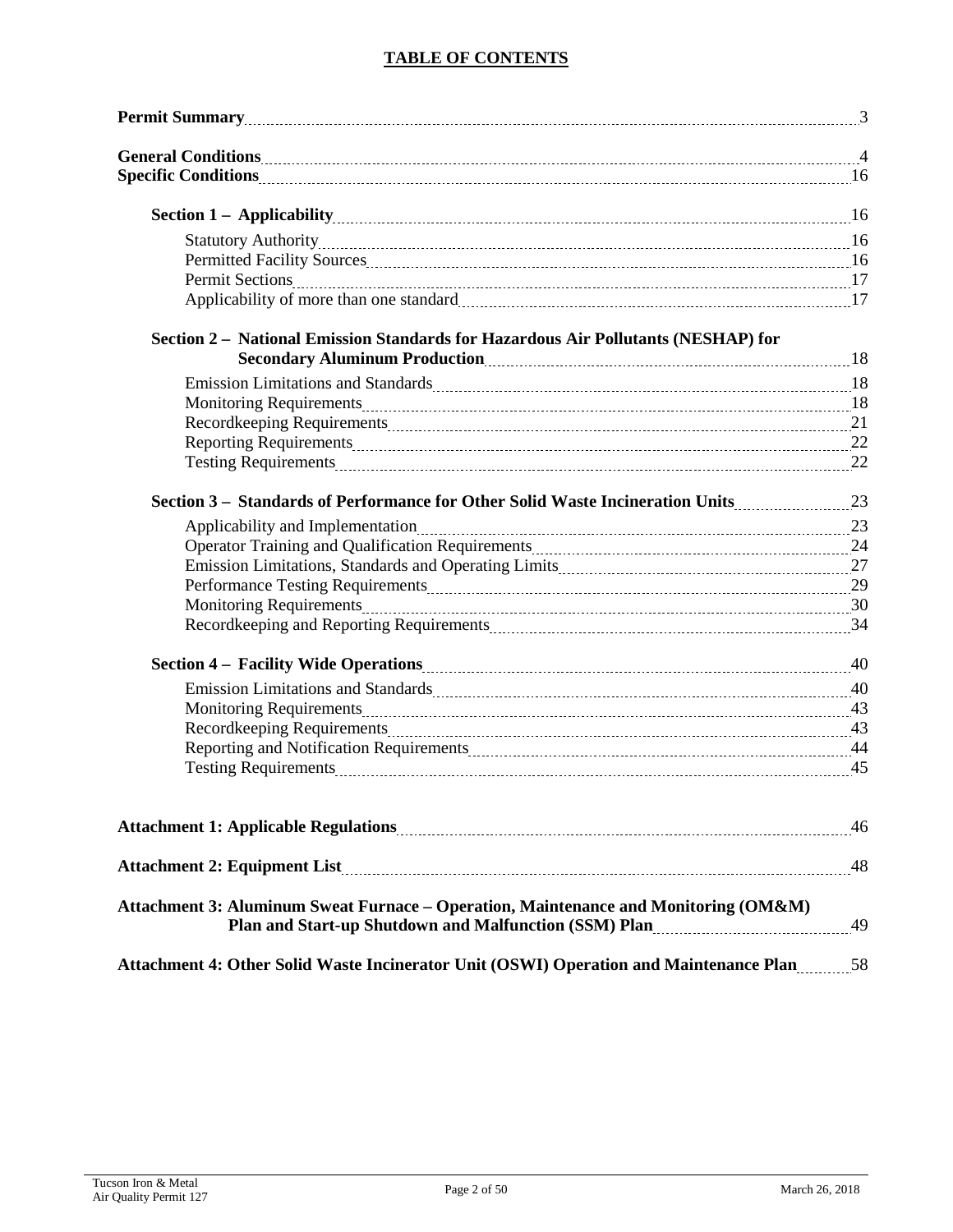#### **PERMIT SUMMARY**

Tucson Iron and Metal (TIM) is a scrap metal recycling facility located at 4484 East Tennessee Street, Tucson, Arizona. Permitted activities which produce air emissions include a secondary aluminum sweater an incinerator and facility wide operations.

The secondary aluminum sweat furnace is used exclusively to reclaim aluminum scrap. The incinerator (OSWI) is used to destroy materials that are limited to: *marijuana, cocaine, heroin, methamphetamine, pharmaceuticals, wood, paper, burlap/fabric and associated wrapping*.

For the purposes of this permit, "pharmaceutical" means any chemical product, vaccine or allergenic (including any product with the primary purpose to dispense or deliver a chemical product, vaccine or allergenic), not containing a radioactive component, that is intended for use in the diagnosis, cure, mitigation, treatment, or prevention of disease or injury in man or other animals; or any chemical product, vaccine or allergenic (including any product with the primary purpose to dispense or deliver a chemical product, vaccine or allergenic), not containing a radioactive component, that is intended to affect the structure or function of the body in man or other animals. This definition includes products such as transdermal patches, and oral delivery devices such as gums or lozenges. This definition does not include sharps or other infectious or biohazardous waste, dental amalgams, medical devices not used for delivery or dispensing purposes, equipment, contaminated personal protective equipment or contaminated cleaning materials.

This operating permit is the third five-year permit issued to TIM, however this is the first title V (Part 70) Class I permit for the facility. This permit limits emissions of nine air pollutants:

- cadmium (Cd)
- carbon monoxide (CO)
- total mass basis dioxins/furans
- hydrogen chloride (HCl)
- lead (Pb)
- mercury  $(Hg)$
- nitrogen oxides  $(NO<sub>X</sub>)$
- particulate matter (PM)
- sulfur dioxide  $(SO<sub>2</sub>)$

All requirements of this permit that are Federally Enforceable or Material Permit Conditions are specifically indicated as such.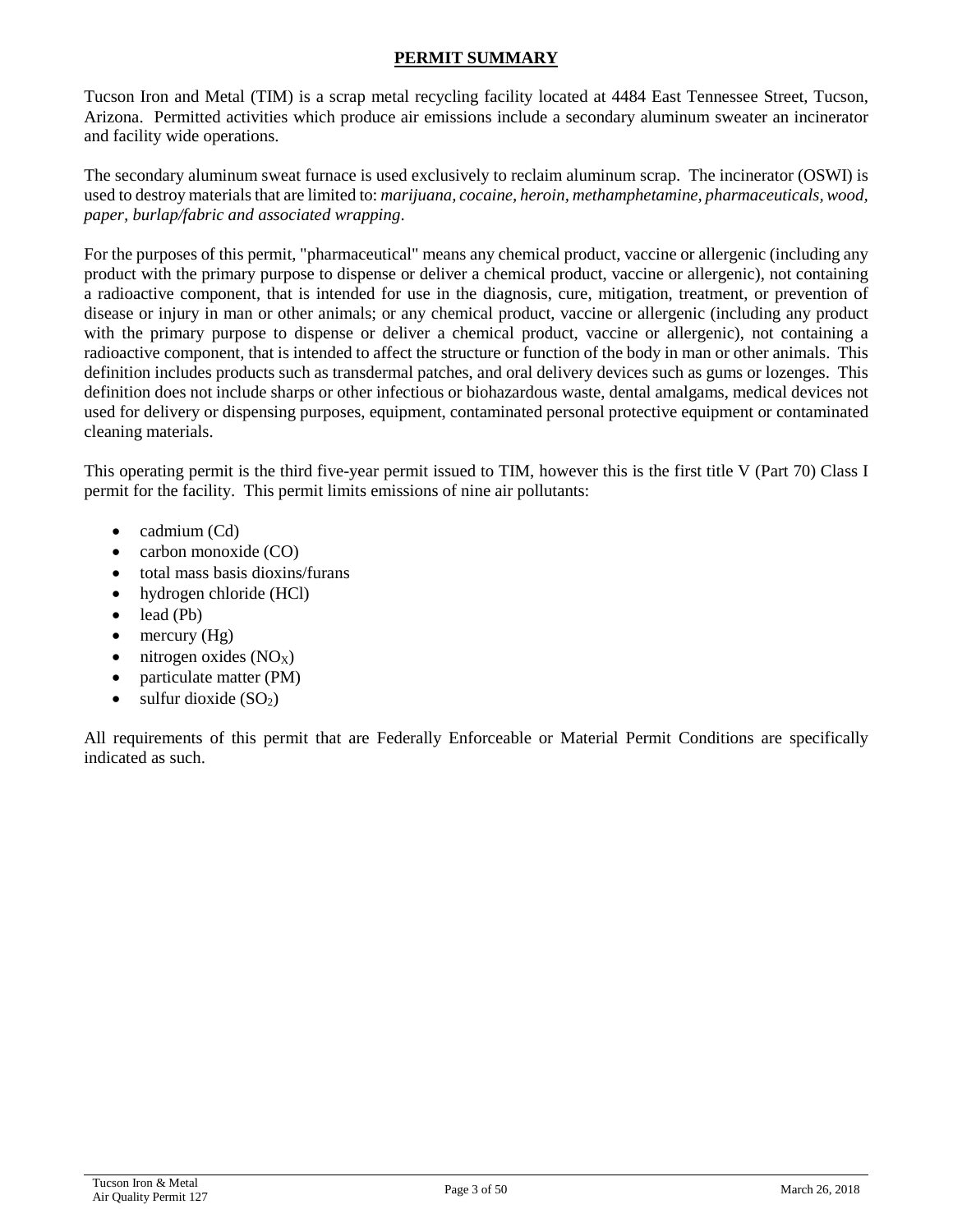#### **GENERAL CONDITIONS**

*(References to A.R.S. are references to the Arizona Revised Statutes, references to A.A.C. are references to the Arizona Administrative Code, and references to PCC are references to Title 17 of the Pima County Code)*

1. *Permit Expiration and Renewal* [PCC 17.11.090.A & PCC 17.12.010.D.1]

- a. This permit is valid for a period of five years from the date of issuance.
- b. The Permittee shall submit an application for renewal of this permit at least 6 months, but not more than 18 months prior to the date of permit expiration.
- 2. *Compliance with Permit Conditions* [PCC 17.12.040.A.8.a & b]
	- a. The Permittee shall comply with all conditions of this permit including all applicable requirements of the Arizona air quality statutes and Pima County air quality rules. Any permit noncompliance constitutes a violation of the Arizona Revised Statutes and is grounds for enforcement action; for permit termination, revocation and reissuance, or revision; or for denial of a permit renewal application. In addition, noncompliance with any federally enforceable requirement constitutes a violation of the Clean Air Act.
	- b. It shall not be a defense for a Permittee in an enforcement action that it would have been necessary to halt or reduce the permitted activity in order to maintain compliance with the conditions of this permit.
- 3. *Permit Revision, Reopening, Revocation and Reissuance, Or Termination For Cause*

[PCC 17.12.040.A.8.c & PCC 17.12.130]

- a. The permit may be revised, reopened, revoked and reissued, or terminated for cause. The filing of a request by the Permittee for a permit revision, revocation and reissuance, termination; or of a notification of planned changes or anticipated noncompliance does not stay any permit condition.
- b. The permit shall be reopened and revised under any of the following circumstances:
	- i. Additional applicable requirements under the Clean Air Act become applicable to a Class I source. Such a reopening shall only occur if there are three or more years remaining in the permit term. The reopening shall be completed no later than 18 months after promulgation of the applicable requirement. No such reopening is required if the effective date of the requirement is later than the date on which the permit is due to expire, unless an application for renewal has been submitted pursuant to PCC 17.12.140.B. Any permit revision required in accordance with this condition shall comply with the provisions in PCC 17.12.140 for permit renewal and shall reset the five-year permit term.
	- ii. Additional requirements, including excess emissions requirements, become applicable to an affected source under the acid rain program. Upon approval by the Administrator, excess emissions offset plans shall be deemed to be incorporated into the Class I permit.
	- iii. The Control Officer or the Administrator determines that the permit contains a material mistake or that inaccurate statements were made in establishing the emissions standards or other terms or conditions of the permit.
	- iv. The Control Officer or the Administrator determines that the permit needs to be revised or revoked to assure compliance with the applicable requirements.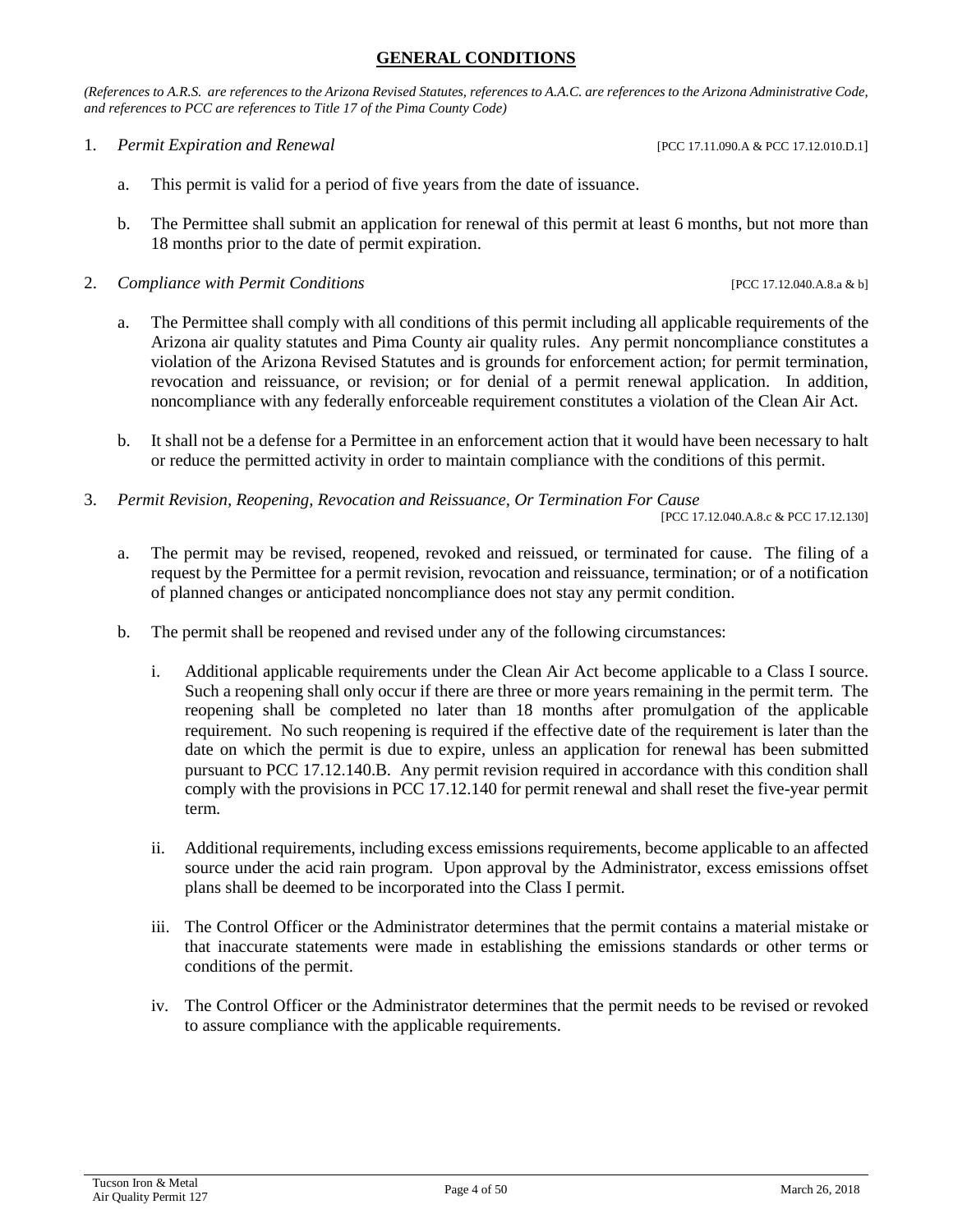c. Proceedings to reopen and reissue a permit, including appeal of any final action relating to a permit reopening, shall follow the same procedures as apply to initial permit issuance. and shall affect only those parts of the permit for which cause to reopen exists. Such reopenings shall, except for reopenings under condition 3.b.i above, affect only those parts of the permit for which cause to reopen exist. Such reopenings shall be made as expeditiously as practicable. Permit reopenings for reasons other than those stated in condition 3.b.i above shall not result in a resetting of the five-year permit term.

### 4. *Posting of Permit* [PCC 17.11.060 & ARS 49-485]

The Permittee, who has been granted an individual permit by PDEQ shall maintain a complete copy of the permit onsite. If it is not feasible to maintain a copy of the permit, the Permittee may request, in writing, to maintain a copy of the permit at an alternate location. Upon written approval by the Control Officer, the Permittee must maintain a complete copy of the permit at the approved alternative location. In addition, the machine(s), equipment, device(s), or other article(s) for which the permit has been issued shall be affixed with a unique and clearly visible and accessible identification (ID).

5. *Fee Payment* [PCC 17.12.040.A.9 & PCC 17.12.220]

The Permittee shall pay fees to the Control Officer pursuant to PCC 17.12.220.

- 6. *Annual Emissions Inventory Questionnaire* [PCC 17.12.160]
	- a. The Permittee shall complete and submit to the Control Officer an annual emissions inventory questionnaire. The questionnaire is due by March 31 or ninety days after the Control Officer makes the request and inventory form available, whichever occurs later, and shall include emission information for the previous calendar year. These requirements apply whether or not a permit has been issued and whether or not a permit application has been filed.
	- b. The questionnaire shall be on a form provided by or approved by the Control Officer and shall include the information required by PCC 17.12.160.
- 7. *Compliance Certification* [PCC 17.12.040.A.5 & PCC 17.12.080.A.2]

The Permittee shall submit a compliance certification to the Control Officer that describes the compliance status of the source with respect to each permit condition. Certifications shall be submitted on the dates and frequency specified in condition 83.c of this permit.

- a. The compliance certification shall include the following:
	- i. Identification of each term or condition contained in the permit including emission limitations, standards, or work practices that are the basis of the certification;
	- ii. Identification of the method(s) or other means used by the Permittee for determining the compliance status with each term and condition during the certification period. Such methods and other means shall include, at a minimum, the methods and means required under PCC  $17.12.040(A)(3)$ , (monitoring including the related recordkeeping and reporting sections of this permit. If necessary, the Permittee also shall identify any other material information that must be included in the certification to comply with Section  $113(c)(2)$  of the Clean Air Act, which prohibits knowingly making a false certification or omitting material information;
	- iii. The status of compliance with the terms and conditions of the permit for the period covered by the certification, including whether compliance during the period was continuous or intermittent. The certification shall be based on the methods or means designated in condition 7.a.ii above. The certification shall identify each deviation and take it into account for consideration in the compliance certification;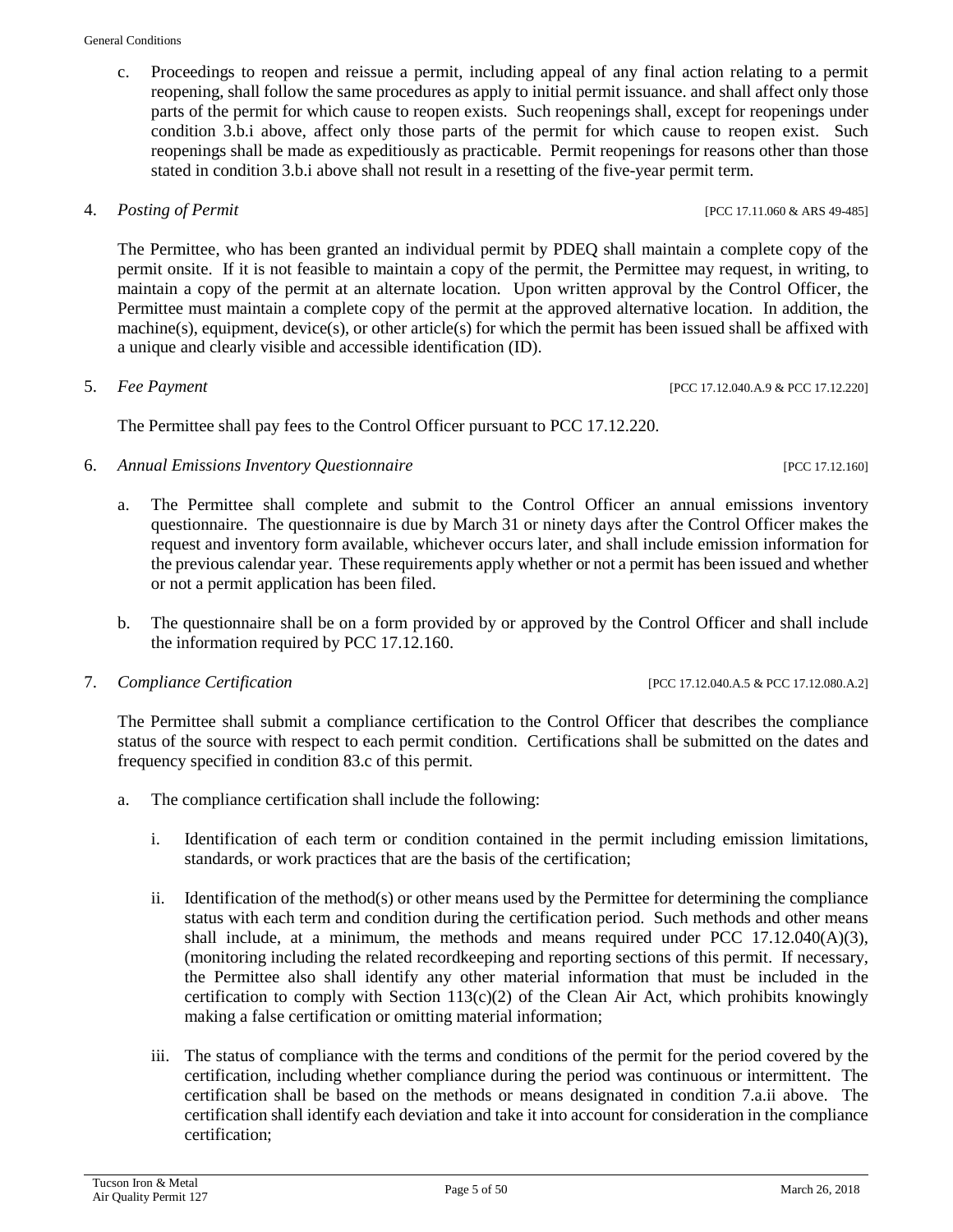- iv. For emission units subject to 40 CFR Part 64, the certification shall also identify as possible exceptions to compliance any period during which compliance is required and in which an excursion or exceedance defined under 40 CFR Part 64 occurred;
- v. All instances of deviations from permit requirements reported in accordance with condition 11.b as well as progress reports on all outstanding compliance schedules submitted pursuant to PCC 17.12.080; and
- vi. Other facts the Control Officer may require to determine the compliance status of the facility.
- b. A copy of all compliance certifications for Class I permits shall also be submitted to the EPA Administrator. The address for the EPA Administrator is:

#### **EPA Region 9 Enforcement Office, 75 Hawthorne St (Air-5), San Francisco, CA 94105**

8. *Certification Of Truth, Accuracy And Completeness* [PCC 17.12.080.A.3]

Any document required to be submitted by this permit, including reports, shall contain a certification by a responsible official of truth, accuracy, and completeness. This certification and any other certification required by this permit shall state that, based on information and belief formed after reasonable inquiry, the statements and information in the document are true, accurate, and complete.

9. *Inspection and Entry* [PCC 17.12.080.A.4]

The Permittee shall allow the Control Officer or the authorized representative of the Control Officer upon presentation of proper credentials to:

- a. Enter upon the Permittee's premises where a source is located, emissions-related activity is conducted, or where records are required to be kept under the conditions of the permit;
- b. Have access to and copy, at reasonable times, any records that are required to be kept under the conditions of the permit;
- c. Inspect, at reasonable times, any facilities, equipment (including monitoring and air pollution control equipment), practices, or operations regulated or required under the permit;
- d. Sample or monitor, at reasonable times, substances or parameters for the purpose of assuring compliance with the permit or other applicable requirements; and
- e. Record any inspection by use of written, electronic, magnetic and photographic media.
- 10. *Permit Revision Pursuant To Federal Hazardous Air Pollutant Standard* [PCC 17.12.010.D.3]

If this source becomes subject to a standard promulgated by the Administrator pursuant to Section 112(d) of the Clean Air Act (National Emission Standards for Hazardous Air Pollutants - NESHAP), then the Permittee shall, within twelve months of the date on which the standard is promulgated, submit an application for a permit revision demonstrating how the source will comply with the standard.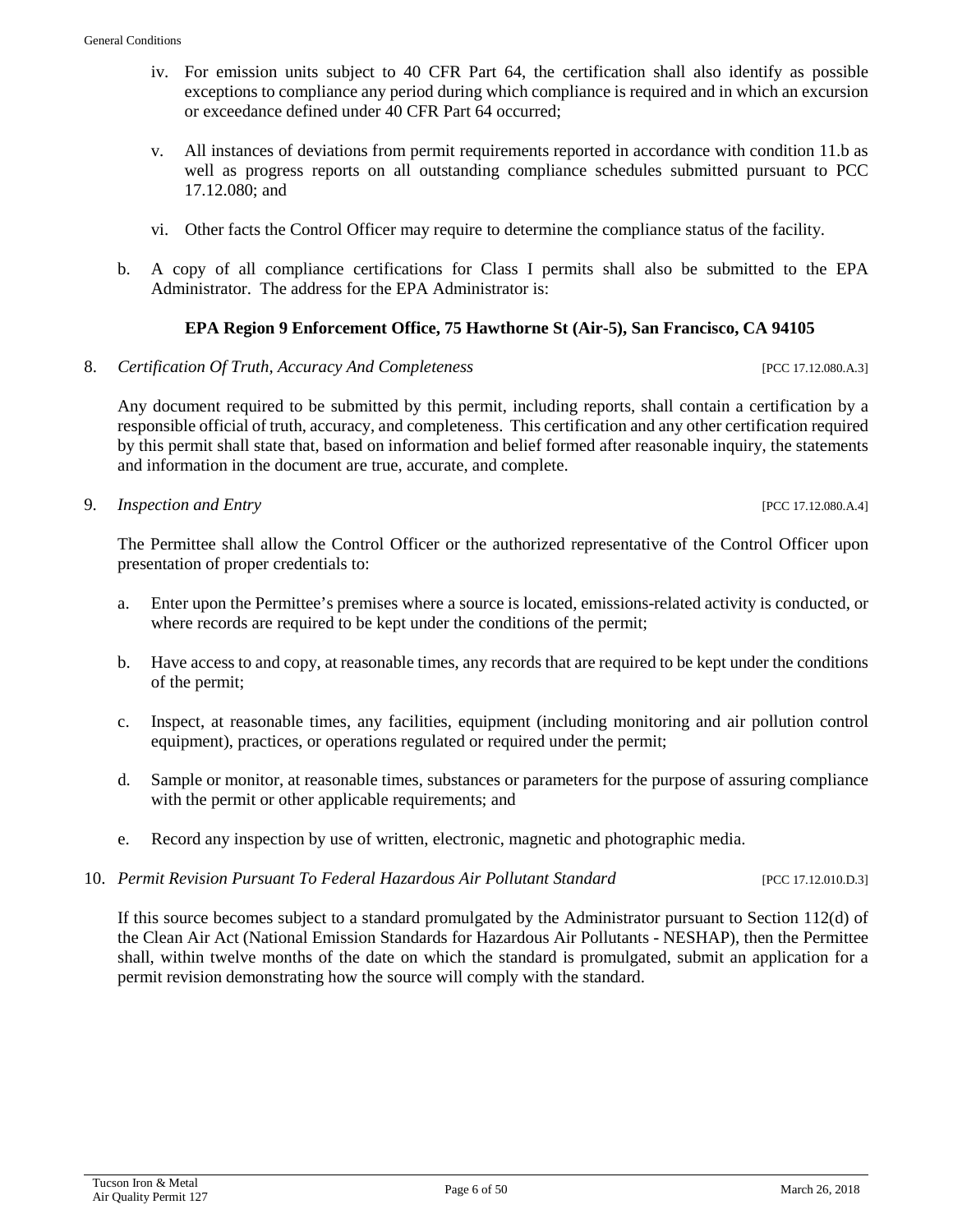- 11. *Excess Emissions, Permit Deviations, and Emergency Reporting* [PCC 17.12.170]
	- a. Excess Emissions Reporting [PCC 17.12.170]

- i. Excess emissions shall be reported as follows:
	- (a) The Permittee shall report to the Control Officer any emissions in excess of the limits established by this permit. Such report shall be in two parts as specified below:
		- (i) Notification by telephone, facsimile or e-mail within 24 hours of the time when the Permittee first learned of the occurrence of excess emissions including all available information in condition 11.a.i.(b) below. The number to call to report excess emissions is 520-724-7400. The facsimile number to report excess emissions is 520-838-7432. The email to report excess emissions is [Air.Permits@pima.gov](mailto:Air.Permits@pima.gov)
		- (ii) Detailed written notification by submission of an excess emissions report within 72 hours of the notification in  $11.a.i.(a)(i)$  above. Notifications should be mailed or e-mailed to:

#### **PDEQ Air Program 33 N. Stone Avenue, Suite 700, Tucson, Arizona 85701.** [Air.Permits@pima.gov](mailto:Air.Permits@pima.gov)

- (b) The report shall contain the following information:
	- (i) Identity of each stack or other emission point where the excess emission occurred;
	- (ii) Magnitude of the excess emissions expressed in the units of the applicable emission limitation and the operating data and calculations used in determining the magnitude of the excess emissions;
	- (iii) Date, time, and duration or expected duration of the excess emissions;
	- (iv) Identity of the equipment from which the excess emissions emanated;
	- (v) Nature and cause of the emissions;
	- (vi) If the excess emissions were the result of a malfunction, steps taken to remedy the malfunction and the steps taken or planned to prevent the recurrence of such malfunctions; and
	- (vii) The steps that were or are being taken to limit the excess emissions; If the excess emissions resulted from start-up or malfunction, the report shall contain a list of the steps taken to comply with permit procedures.
- ii. In the case of continuous or recurring excess emissions, the notification requirements of this condition shall be satisfied if the source provides the required notification after excess emissions are first detected and includes in such notification an estimate of the time the excess emissions will continue. Excess emissions occurring after the estimated time period or changes in the nature of the emissions as originally reported shall require additional notification as provided in condition 11.a.i above.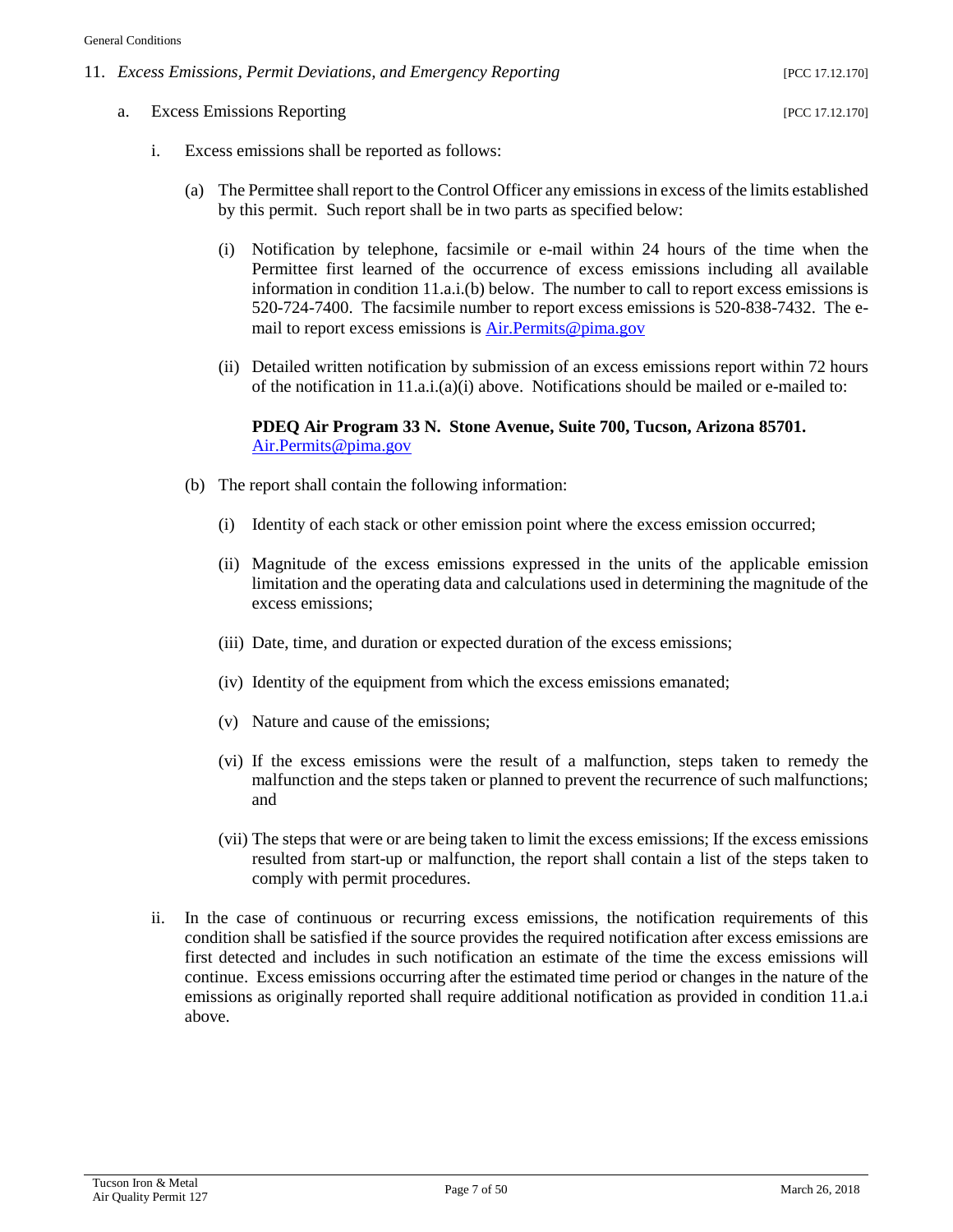#### b. Permit Deviations Reporting  $[PC 17.12.170.A.5.b]$

The Permittee shall promptly report deviations from permit requirements, including those attributable to upset conditions as defined in the permit, the probable cause of such deviations, and any corrective actions or preventive measures taken. Prompt reporting shall mean that the report was submitted to the Control Officer by certified mail, facsimile, e-mail [\(Air.Permits@pima.gov\)](mailto:Air.Permits@pima.gov) or hand delivery within two working days of the time when emission limitations were exceeded due to an emergency or within two working days of the time when the Permittee first learned of the occurrence of a deviation from a permit requirement.

c. Emergency Provision [PCC 17.12.170.E]

- i. An "emergency" means any situation arising from sudden and reasonably unforeseeable events beyond the control of the source, including acts of God, that requires immediate corrective action to restore normal operation and that causes the source to exceed a technology-based emission limitation under the permit, due to unavoidable increases in emission attributable to the emergency. An emergency shall not include noncompliance to the extent caused by improperly designed equipment, lack of preventive maintenance, careless or improper operation, or operator error.
- ii. An emergency constitutes an affirmative defense to an action brought for noncompliance with the technology-based emission limitations if condition 11.c.iii below is met.
- iii. The affirmative defense of emergency shall be demonstrated through properly signed, contemporaneous operating logs, or other relevant evidence that:
	- (a) An emergency occurred and that the Permittee can identify the cause or causes of the emergency;
	- (b) The permitted facility was being properly operated at the time of the emergency;
	- (c) During the period of the emergency the Permittee took all reasonable steps to minimize levels of emissions that exceeded the emissions standards or other requirements in the permit; and
	- (d) The Permittee submitted notice of the emergency to the Control Officer by certified mail, facsimile, e-mail [\(Air.Permits@pima.gov\)](mailto:Air.Permits@pima.gov) or hand delivery within two working days of the time when emission limitations were exceeded due to the emergency. This notice shall contain a description of the emergency, any steps taken to mitigate emissions, and corrective action taken.
- iv. In any enforcement proceeding, the Permittee seeking to establish the occurrence of an emergency has the burden of proof.
- v. This provision is in addition to any emergency or upset provision contained in any applicable requirement.
- d. Compliance Schedule [ARS §49-480.F.3 & 5]

For any excess emission or permit deviation that cannot be corrected within 72 hours, the Permittee is required to submit a compliance schedule to the Control Officer within 21 days of such occurrence. The compliance schedule shall include a schedule of remedial measures, including an enforceable sequence of actions with milestones, leading to compliance with the permit terms or conditions that have been violated.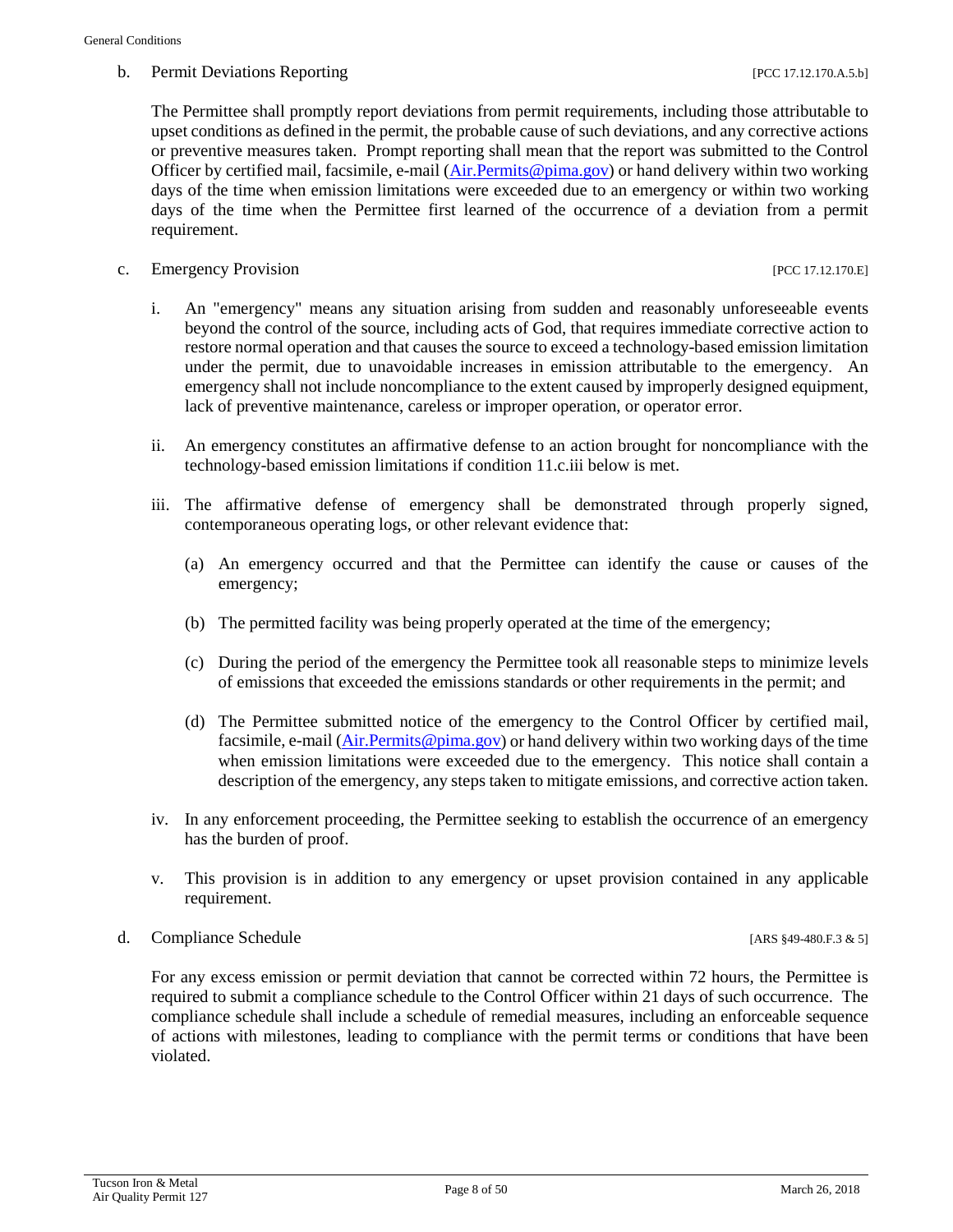- e. Affirmative Defenses for Excess Emissions Due to Malfunctions, Startup, and Shutdown. [PCC 17.12.180]
	- i. Applicability

This rule establishes affirmative defenses for certain emissions in excess of an emission standard or limitation and applies to all emission standards or limitations except for standards or limitations:

- (a) Promulgated pursuant to Sections 111 or 112 of the Clean Air Act;
- (b) Promulgated pursuant to Titles IV or VI of the Clean Air Act;
- (c) Contained in any Prevention of Significant Deterioration (PSD) or New Source Review (NSR) permit issued by the U.S. EPA; or
- (d) Included in a permit to meet the requirements of PCC 17.16.590.A.5.
- ii. Affirmative Defense for Malfunctions

Emissions in excess of an applicable emission limitation due to malfunction shall constitute a violation. When emissions in excess of an applicable emission limitation are due to a malfunction, the Permittee has an affirmative defense to a civil or administrative enforcement proceeding based on that violation, other than a judicial action seeking injunctive relief, if the Permittee has complied with the reporting requirements of condition 11.a above and has demonstrated all of the following:

- (a) The excess emissions resulted from a sudden and unavoidable breakdown of process equipment or air pollution control equipment beyond the reasonable control of the Permittee;
- (b) The air pollution control equipment, process equipment, or processes were at all times maintained and operated in a manner consistent with good practice for minimizing emissions;
- (c) If repairs were required, the repairs were made in an expeditious fashion when the applicable emission limitations were being exceeded. Off-shift labor and overtime were utilized where practicable to ensure that the repairs were made as expeditiously as possible. If off-shift labor and overtime were not utilized, the Permittee satisfactorily demonstrated that the measures were impracticable;
- (d) The amount and duration of the excess emissions (including any bypass operation) were minimized to the maximum extent practicable during periods of such emissions;
- (e) All reasonable steps were taken to minimize the impact of the excess emissions on ambient air quality;
- (f) The excess emissions were not part of a recurring pattern indicative of inadequate design, operation, or maintenance;
- (g) During the period of excess emissions there were no exceedances of the relevant ambient air quality standards established in PCC Chapter 17.08 that could be attributed to the emitting source;
- (h) The excess emissions did not stem from any activity or event that could have been foreseen and avoided, or planned, and could not have been avoided by better operations and maintenance practices;
- (i) All emissions monitoring systems were kept in operation if at all practicable; and
- (j) The Permittee's actions in response to the excess emissions were documented by contemporaneous records.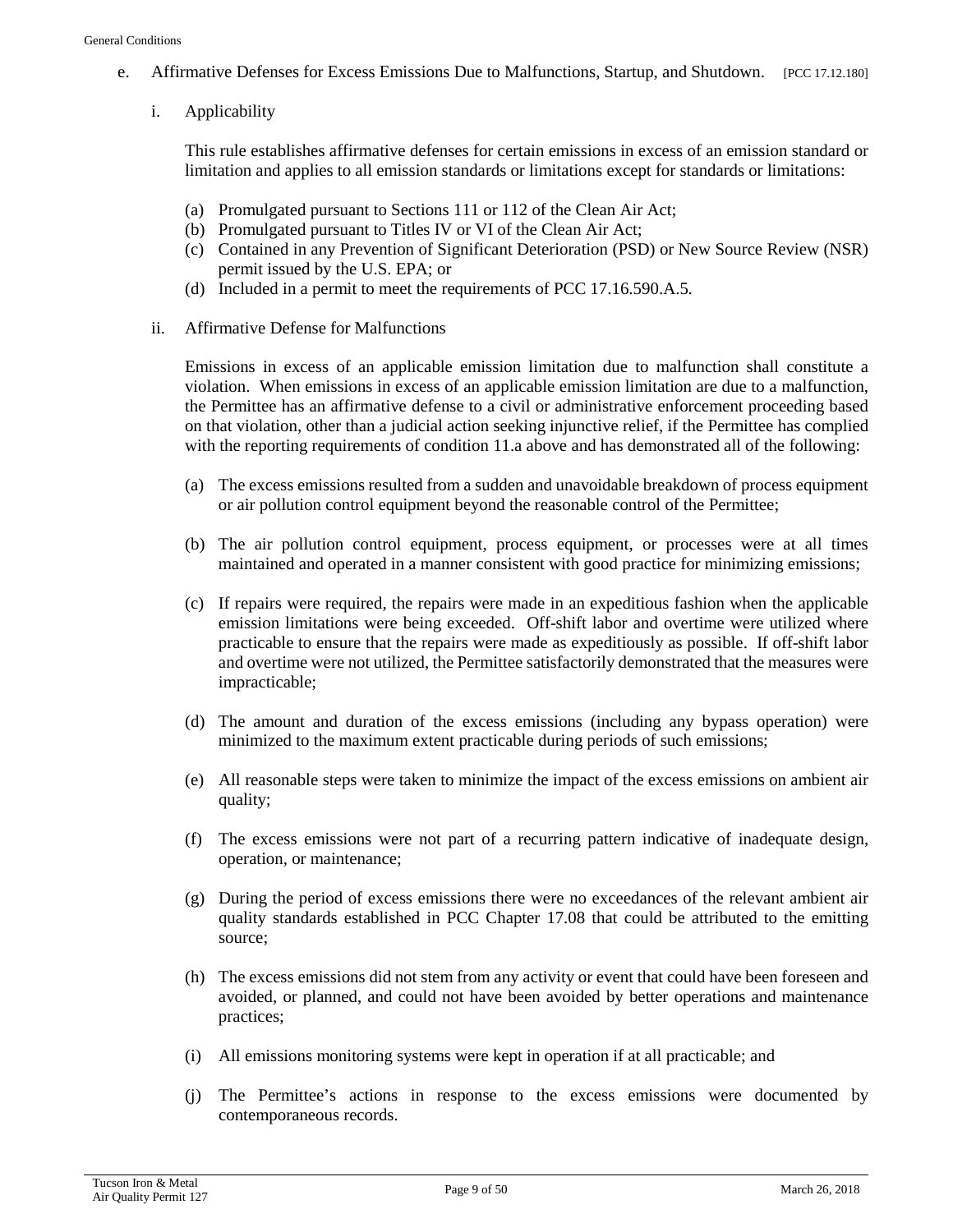- iii. Affirmative Defense for Startup and Shutdown
	- (a) Except as provided in condition 11.e.iii.(b) below, and unless otherwise provided for in the applicable requirement, emissions in excess of an applicable emission limitation due to startup and shutdown shall constitute a violation. When emissions in excess of an applicable emission limitation are due to startup and shutdown, the Permittee has an affirmative defense to a civil or administrative enforcement proceeding based on that violation, other than a judicial action seeking injunctive relief, if the Permittee has complied with the reporting requirements of 11.a above and has demonstrated all of the following:
		- (i) The excess emissions could not have been prevented through careful and prudent planning and design;
		- (ii) If the excess emissions were the result of a bypass of control equipment, the bypass was unavoidable to prevent loss of life, personal injury, or severe damage to air pollution control equipment, production equipment, or other property;
		- (iii) The source's air pollution control equipment, process equipment, or processes were at all times maintained and operated in a manner consistent with good practice for minimizing emissions;
		- (iv) The amount and duration of the excess emissions (including any bypass operation) were minimized to the maximum extent practicable during periods of such emissions;
		- (v) All reasonable steps were taken to minimize the impact of the excess emissions on ambient air quality;
		- (vi) During the period of excess emissions there were no exceedances of the relevant ambient air quality standards established in PCC Chapter 17.08 that could be attributed to the emitting source;
		- (vii) All emissions monitoring systems were kept in operation if at all practicable; and
		- (viii) Contemporaneous records documented the Permittee's actions in response to the excess emissions.
	- (b) If excess emissions occur due to a malfunction during routine startup and shutdown, then those instances shall be treated as other malfunctions subject to condition 11.e.ii above.
- iv. Affirmative Defense for Malfunctions during Scheduled Maintenance

If excess emissions occur due to a malfunction during scheduled maintenance, then those instances will be treated as other malfunctions subject to condition 11.e.ii above.

v. Demonstration of Reasonable and Practicable Measures

For an affirmative defense under conditions 11.e.ii or iii above, the Permittee shall demonstrate, through submission of the data and information required by conditions 11.e.i through v and 11.a above, that all reasonable and practicable measures within the Permittee's control were implemented to prevent the occurrence of the excess emissions.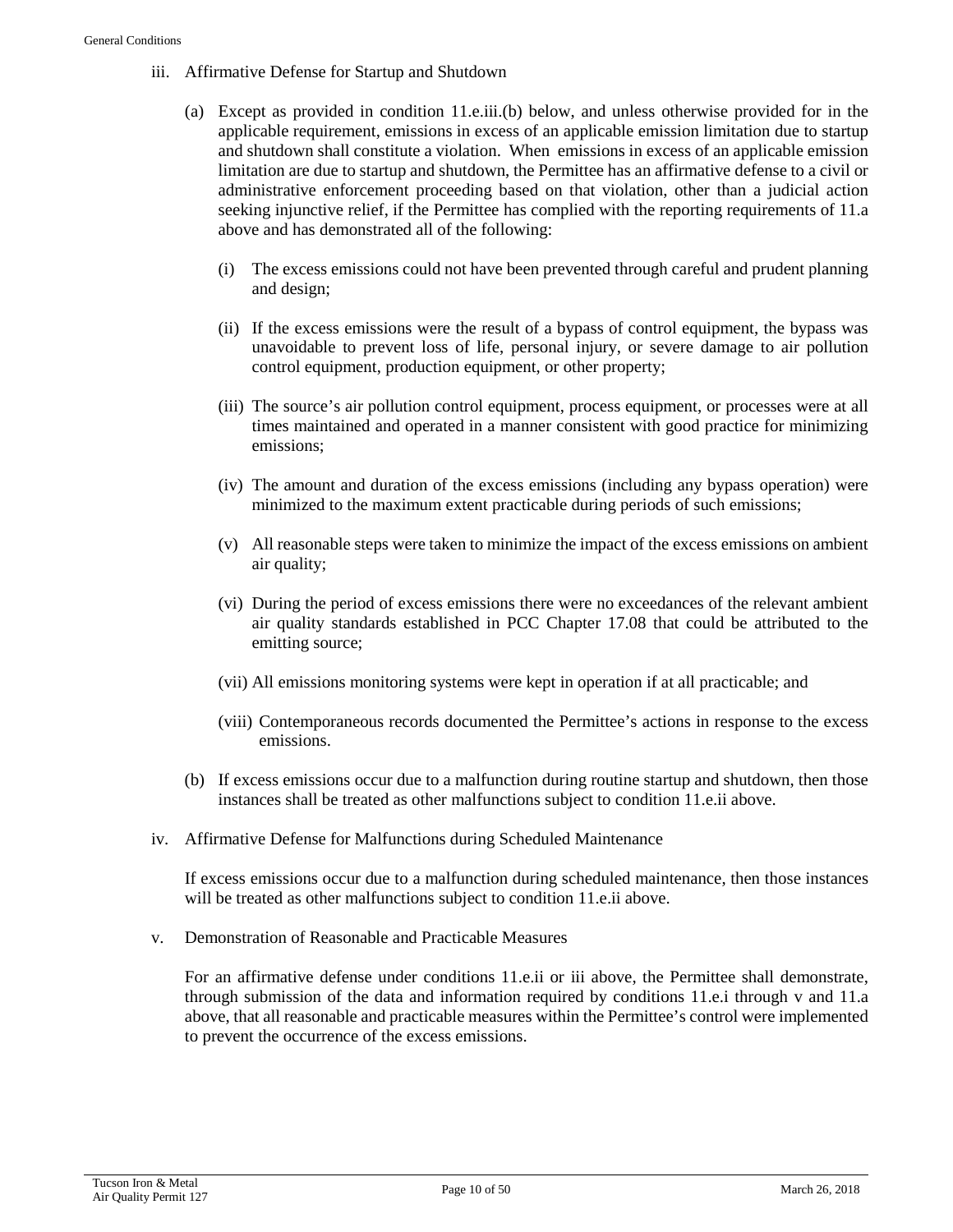12. *Recordkeeping Requirements* [PCC 17.12.040.A.4]

- a. The Permittee shall keep records of all required monitoring information including but not limited to the following:
	- i. The date, place as defined in the permit, and time of sampling or measurements;
	- ii. The date(s) analyses were performed;
	- iii. The name of the company or entity that performed the analyses;
	- iv. A description of the analytical techniques or methods used;
	- v. The results of such analyses; and
	- vi. The operating conditions as existing at the time of sampling or measurement.
- b. The Permittee shall retain records of all required monitoring data and support information for a period of at least 5 years from the date of the monitoring sample, measurement, report, or application. Support information includes all calibration and maintenance records and all original strip-chart recordings or other data recordings for continuous monitoring instrumentation, and copies of all reports required by the permit.
- c. All required records shall be maintained either in an unchangeable electronic format or in a handwritten logbook utilizing indelible ink.

#### 13. *Reporting Requirements* [PCC 17.12.040.A.5]

The Permittee shall submit the following reports:

- a. Compliance Certification in accordance with condition 7 above.
- b. Excess emission; permit deviation, and emergency reports in accordance with condition 11 above.
- c. Performance test results in accordance with condition 17 below.
- d. Other reports required by any of the Specific Conditions in this permit.
- 

14. *Duty to Provide Information* [PCC 17.12.040.A.8.e, PCC 17.12.270.G, & PCC 17.12.270.H]

- a. The Permittee shall furnish to the Control Officer, within a reasonable time, any information that the Control Officer may request in writing to determine whether cause exists for revising, revoking and reissuing, or terminating the permit or to determine compliance with the permit. Upon request, the Permittee shall also furnish to the Control Officer copies of records required to be kept by the permit. For information claimed to be confidential, the Permittee, shall furnish an additional copy of such records directly to the Administrator along with a claim of confidentiality.
- b. If the Permittee has failed to submit any relevant facts or has submitted incorrect information in the permit application, the Permittee shall, upon becoming aware of such failure or incorrect submittal, promptly submit such supplementary facts or corrected information. In addition, an applicant shall provide additional information as necessary to address any requirements that become applicable to the source after the date it filed a complete application but prior to release of a proposed permit.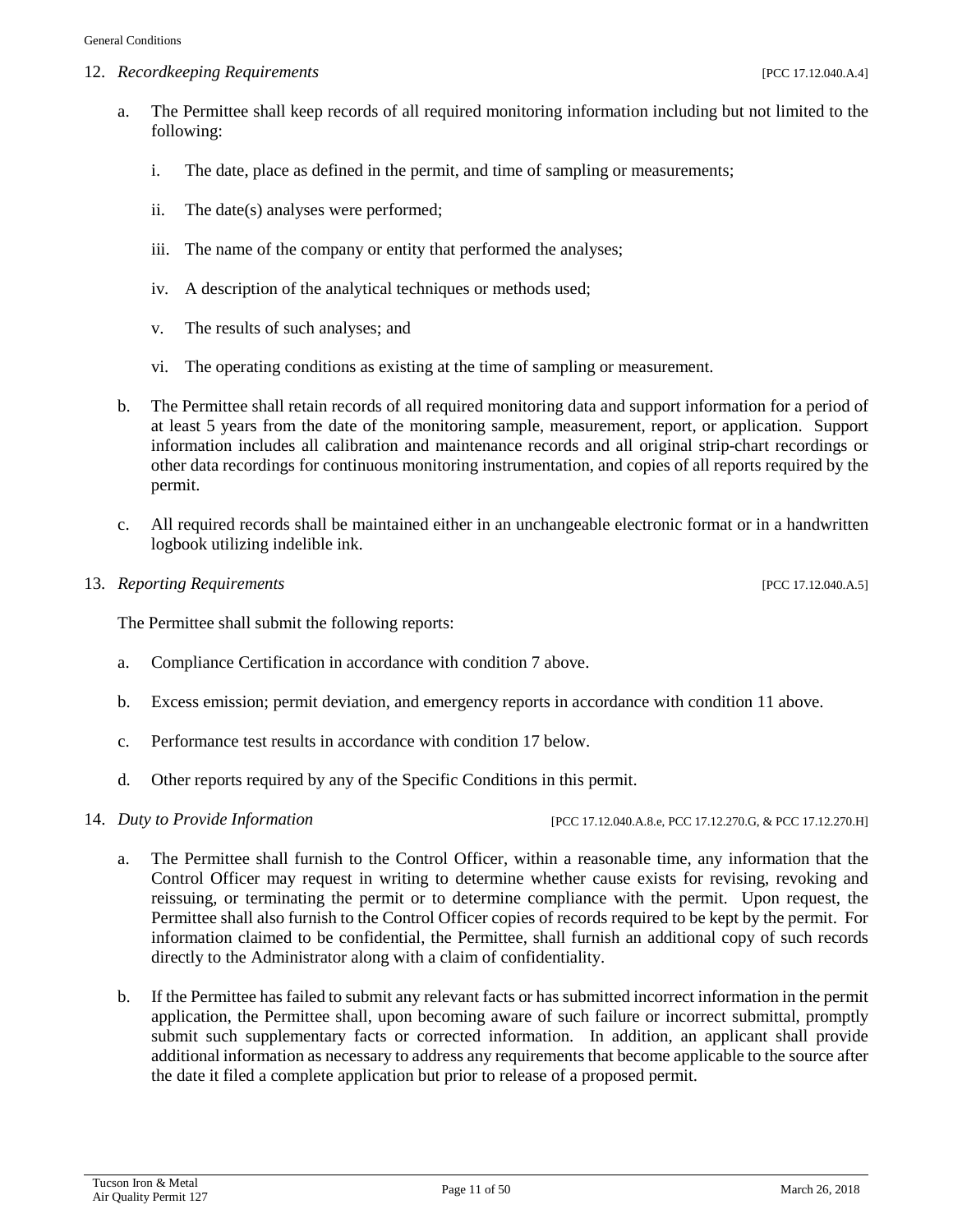#### 15. *Permit Amendment or Revision* [PCC 17.12.100, PCC 17.12.110 & PCC 17.12.120]

The Permittee shall apply for a permit amendment or revision for changes to the facility which do not qualify for a facility change without revision under conditions 16. below as follows:

- a. Administrative Permit Amendment (PCC 17.12.100);
- b. Minor Permit Revision (PCC 17.12.110);
- c. Significant Permit Revision (PCC 17.12.120).

The applicability and requirements for such actions are defined in the above referenced regulations.

- 16 *Facility Changes Allowed without Permit Revisions* [PCC 17.12.090]
	- a. The Permittee may make changes at the permitted source without a permit revision if all of the following apply:
		- i. The changes are not modifications under any provision of Title I of the Clean Air Act (Air Pollution Prevention and Control) or under modifications as defined in A.R.S. 49-401.01;
		- ii. The changes do not exceed the emissions allowable under the permit whether expressed therein as a rate of emissions or in terms of total emissions;
		- iii. The changes do not violate any applicable requirements or trigger any additional applicable requirements;
		- iv. The changes satisfy all requirements for a minor permit revision under PCC 17.12.110; and
		- v. The changes do not contravene federally enforceable permit terms and conditions that are monitoring (including test methods), record keeping, reporting, or compliance certification requirements.
	- b. The substitution of an item of process or pollution control equipment for an identical or substantially similar item of process or pollution control equipment shall qualify as a change that does not require a permit revision, if it meets all of the requirements of conditions 16.a, d, and e.
	- c. Except for sources with authority to operate under general permits, permitted sources may trade increases and decreases in emissions within the permitted facility, as established in the permit under PCC 17.12.040.A.12 if an applicable implementation plan provides for the emissions trades, without applying for a permit revision and based on the seven working days' notice prescribed in condition 16.d below. This provision is available if the permit does not provide for the emissions trading as a minor permit revision.
	- d. For each change under conditions 16.a through c above, a written notice, by certified mail or hand delivery, shall be received by the Control Officer and the Administrator a minimum of seven (7) working days in advance of the change. Notifications of changes associated with emergency conditions, such as malfunctions necessitating the replacement of equipment, may be provided less than 7 working days in advance of the change but must be provided as far in advance of the change, or if advance notification is not practicable as soon after the change as possible.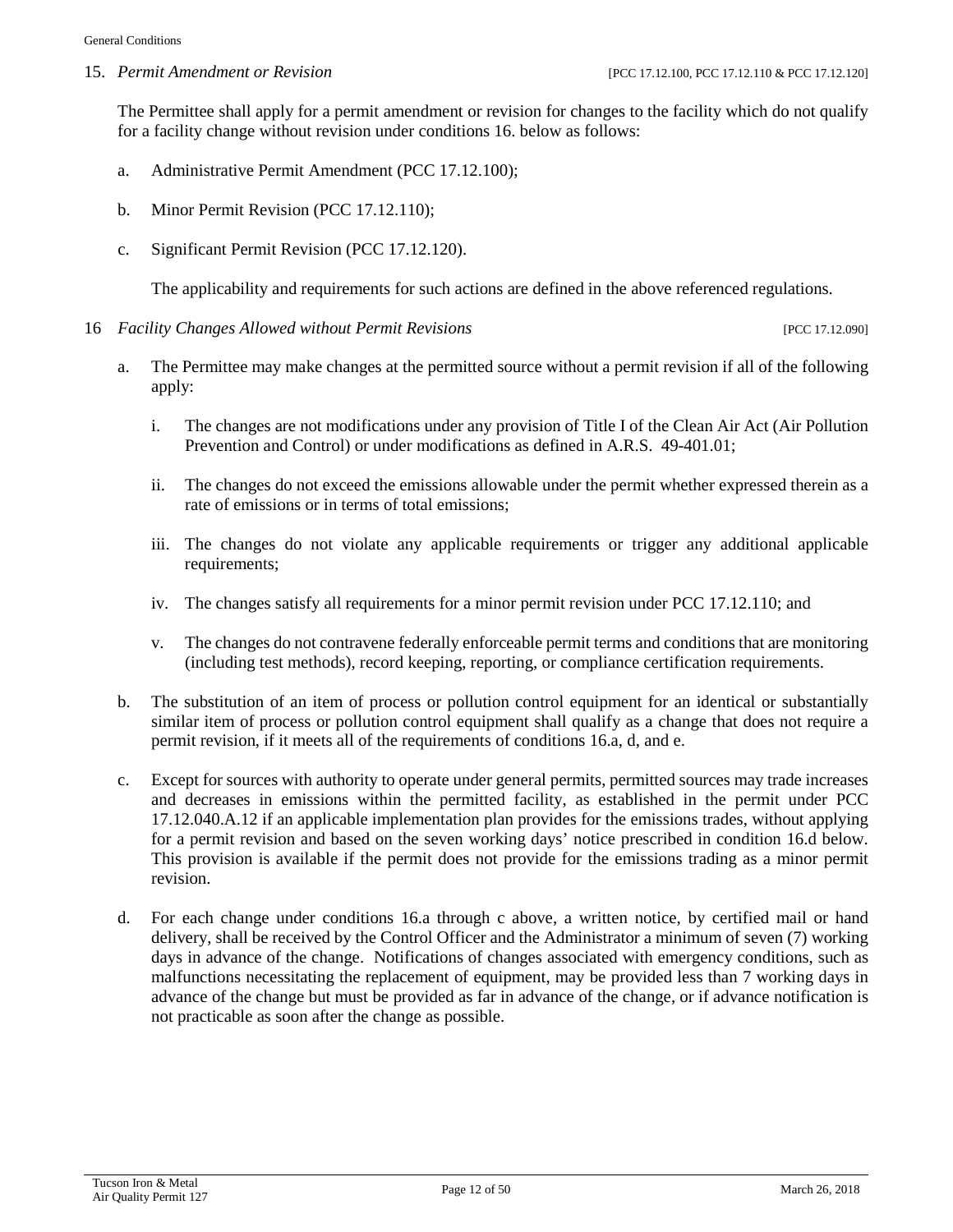- e. Each notification shall include:
	- i. When the proposed change will occur;
	- ii. A description of the change;
	- iii. Any change in emissions of regulated air pollutants;
	- iv. The pollutants emitted subject to the emissions trade, if any;
	- v. The provisions in the implementation plan that provide for the emissions trade with which the source will comply and any other information as may be required by the provisions in the implementation plan authorizing the trade;
	- vi. If the emissions trading provisions of the implementation plan are invoked, then the permit requirements with which the source will comply; and
	- vii. Any permit term or condition that is no longer applicable as a result of the change.
- f. The permit shield described in condition 20 below shall not apply to any change made under this condition. Compliance with the permit requirements that the source will meet using the emissions trade shall be determined according to requirements of the implementation plan authorizing the emissions trade.
- g. Except as otherwise provided for in the permit, making a change from one alternative operating scenario to another pursuant to PCC 17.12.040.A.11 shall not require any prior notice under this section.
- h. Notwithstanding any other part of this condition, the Control Officer may require a permit to be revised for any change that when considered together with any other changes submitted by the same source under this condition over the term of the permit, do not satisfy the requirements in condition 16.a above.

#### 17. *Testing Requirements* [PCC 17.11.210]

- a. New sources required to conduct performance testing shall do so within 60 days after the source has achieved the capability to operate at its maximum production rate on a sustained basis but no later than 180 days after initial startup of such sources. The Permittee shall conduct performance testing as specified in the Specific Conditions of the permit and at such other times as may be required by the Control Officer. The Permittee shall furnish the control officer a written report or the results of the tests.
- b. Operational Conditions During Testing

Performance tests shall be conducted while the unit is operating at full load under representative operational conditions unless other conditions are required by the applicable test method or in this permit. With prior written approval from the Control Officer, testing may be performed at a lower rate. Operations during start-up, shutdown, and malfunction (as defined in PCC 17.04.340.A) shall not constitute representative operational conditions unless otherwise specified in the applicable requirement.

c. Tests shall be conducted and data reduced in accordance with the test methods and procedures contained in the Arizona Testing Manual, 40 CFR 52; Appendices D and E, 40 CFR 60; Appendices A through F; and 40 CFR 61, Appendices B and C unless modified by the Control Officer pursuant to PCC 17.11.210.B or by the Director pursuant to A.A.C. R18-2-312.B.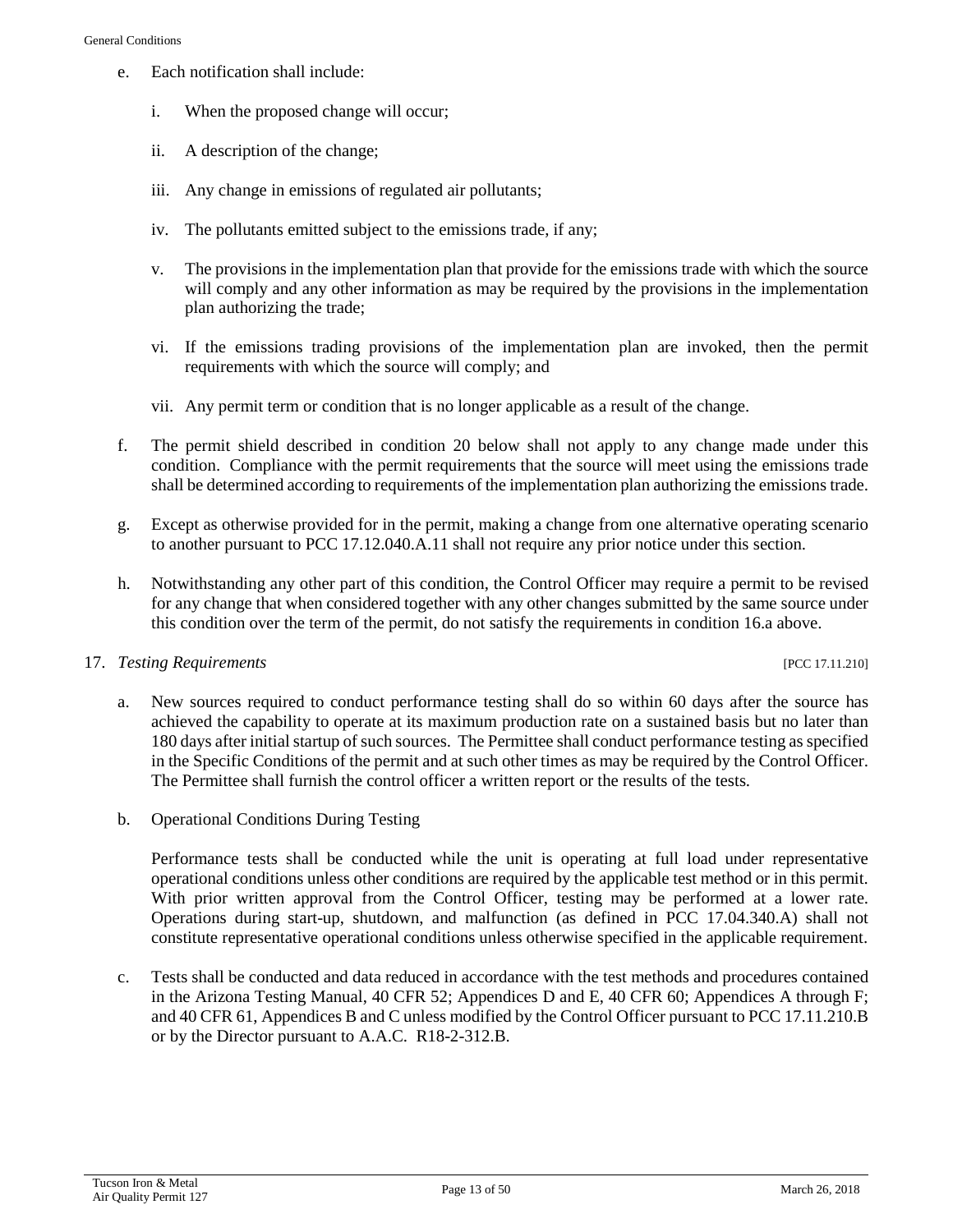d. Test Plan

At least 14 calendar days prior to performing a test, the Permittee shall submit a test plan to the Control Officer, in accordance with PCC 17.11.210.D and the Arizona Testing Manual. This test plan must include the test duration, test location(s), test methods, and source operation and other parameters that may affect the test results.

e. Stack Sampling Facilities

The Permittee shall provide or cause to be provided, performance testing facilities as follows:

- 1. Sampling ports adequate for test methods applicable to the facility;
- 2. Safe sampling platform(s);
- 3. Safe access to sampling platform(s); and,
- 4. Utilities for sampling and testing equipment.
- f. Interpretation of Final Results

Each performance test shall consist of three separate runs using the applicable test method. Each run shall be conducted for the time and under the conditions specified in the applicable standard. For the purpose of determining compliance with an applicable standard, the arithmetic mean of the results of the three runs shall apply. In the event that a sample is accidentally lost or conditions occur in which one of the three runs is required to be discontinued because of forced shutdown, failure of an irreplaceable portion of the sample train, extreme meteorological conditions, or other circumstances beyond the Permittee's control, compliance may, upon the Control Officer's approval, be determined using the arithmetic mean of the results of the other two runs. If the Control Officer or the Control Officer's designee is present, tests may only be stopped with the Control Officer's or such designee's approval. If the Control Officer or the Control Officer's designee is not present, tests may only be stopped for good cause. Good cause includes: forced shutdown, failure of an irreplaceable portion of the sample train, extreme meteorological conditions, or other circumstances beyond the Permittee's control. Termination of any test without good cause after the first run is commenced shall constitute a failure of the test. Supporting documentation, which demonstrates good cause, must be submitted.

g. Report of Final Test Results

A written report of the results of all performance tests shall be submitted to the Control Officer within 30 days after the test is performed. The report shall be submitted in accordance with the Arizona Testing Manual and PCC 17.11.210.A.

#### 18. *Property Rights* [PCC 17.12.040.A.8.d]

This permit does not convey any property rights of any sort, or any exclusive privilege.

#### 19. *Severability Clause* [PCC 17.12.040.A.7]

The provisions of this permit are severable. In the event of a challenge to any portion of this permit, or if any portion of this permit is held invalid, the remaining permit conditions remain valid and in force.

Tucson Iron & Metal Page 14 of 50 March 26, 2018<br>Air Quality Permit 127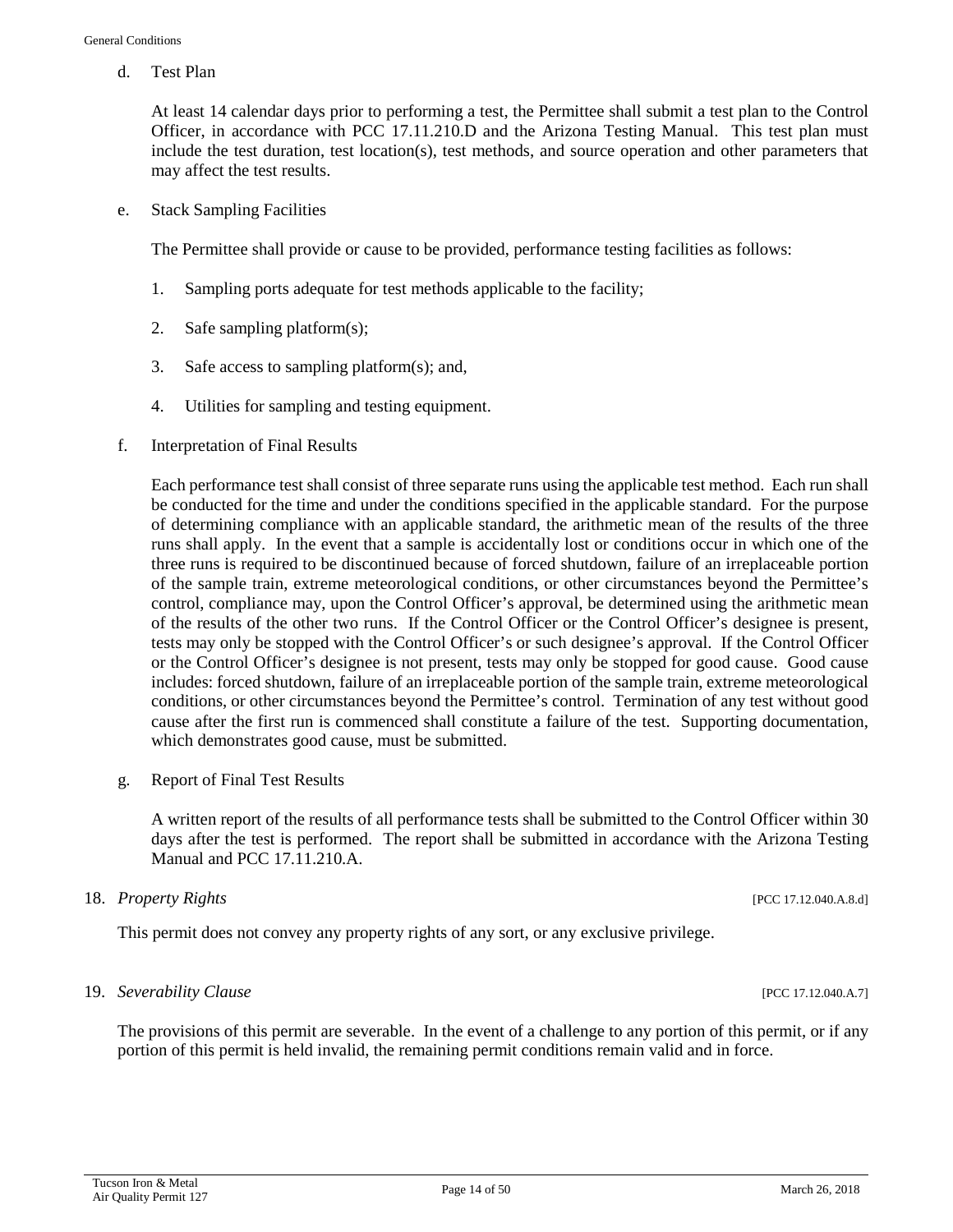Compliance with the conditions of this permit shall be deemed compliance with any applicable requirement identified in the permit as of the date of permit issuance, provided that such applicable requirements are included and expressly identified in the permit. The permit shield shall not apply to any change made in accordance with conditions 15.b and 16 above.

#### 21. *Accident Prevention Requirements under the Clean Air Act (Caa Section 112(R))*

Should this stationary source, as defined in 40 CFR Part 68.3, become subject to the accidental release prevention regulations in Part 68, then the Permittee shall submit a risk management plan (RMP) by the date specified in Section 68.10 and shall certify compliance with the requirements of Part 68 as part of the annual compliance certification as required by 40 CFR Part 70 and Part B of this permit.

#### 22. *Asbestos Requirements (Demolition/ Renovation)*

Should this stationary source, pursuant to 40 CFR 61, Subpart M become subject to the National Emission Standards for Hazardous Air Pollutants - Asbestos regulations when conducting any renovation or demolition at this premises, then the Permittee shall submit proper notification as described in 40 CFR Subpart M and shall comply with all other applicable requirements of subpart M. The Permittee shall keep a record of all relevant paperwork on file. [40 CFR 61, Subpart M]

#### 24. *Stratospheric Ozone Depleting Substances*

The Permittee shall not use, sell, or offer for sale any fluid as a substitute material for use in any motor vehicle, residential, commercial, or industrial air conditioning system, refrigerator or freezer unit, or other cooling or heating device designed to use a chlorofluorocarbon (CFC) or hydrochlorofluorocarbon (HCFC) compound as a working fluid, unless such fluid has been approved for sale and such use by the Administrator. The Permittee shall keep a record of all paperwork relevant to the applicable requirements of 40 CFR 82, Subpart F onsite. [40 CFR 82 & PCC 17.16.710]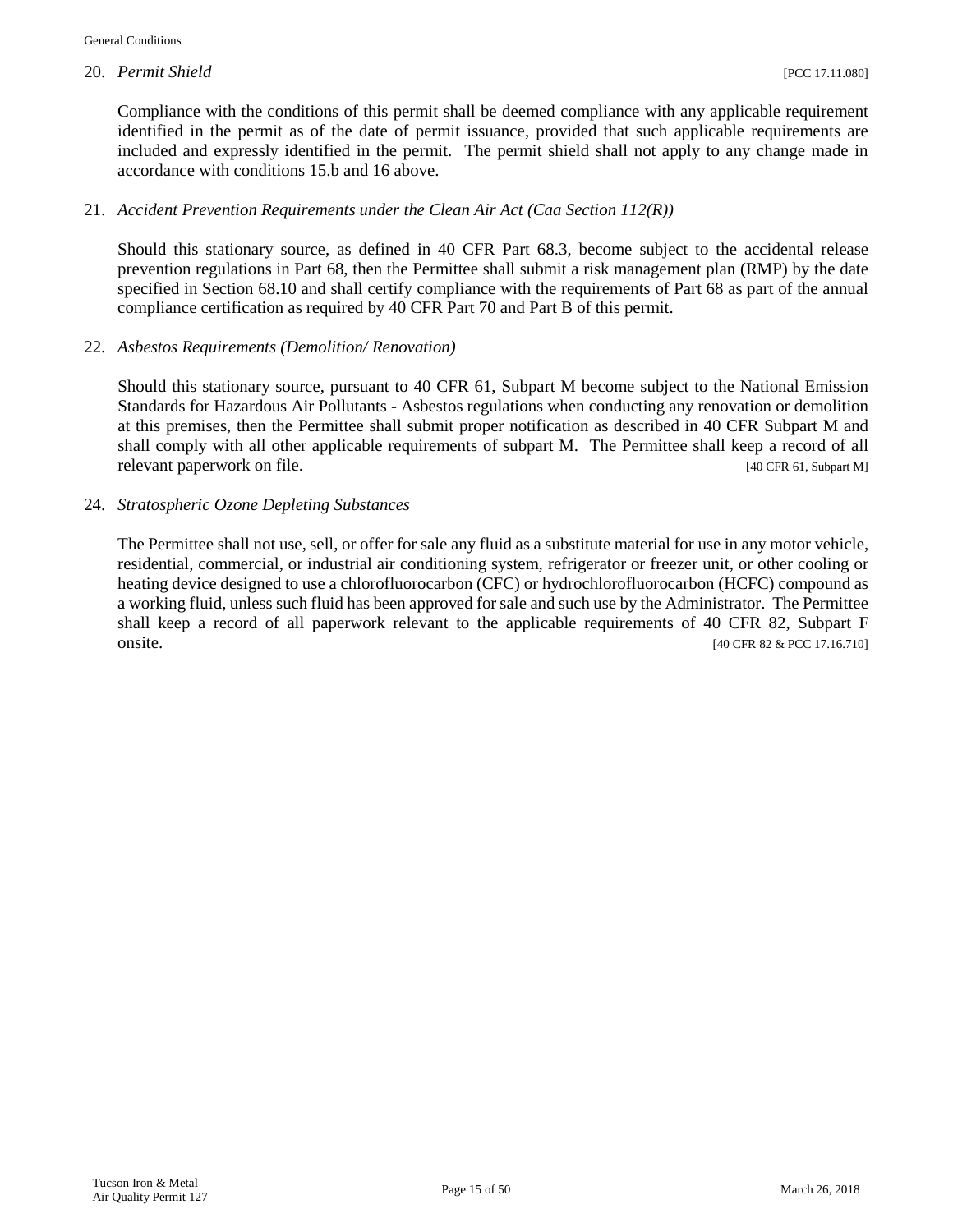#### **SPECIFIC CONDITIONS**

[References are to Title 17 of the Pima County Code [PCC] unless otherwise noted]

### **SECTION 1**

#### **APPLICABILITY**

#### 25. *Statutory Authority - Permit Classification* [PCC 17.11.010.D & PCC 17.12.130, & SIP Rule 301]

- a. Emissions from the facility, specifically the emissions from the equipment and operations described in the permit application, which fall under the SIC Codes 3341 (Secondary Al) and 4953 (Incinerator), are subject to enforceable limitations in the Specific Conditions of this permit. This Permit is issued pursuant to ARS 49-480, and authorizes the construction and/or operation of the equipment and operations listed in the equipment list in Attachment 2 of this permit. This authorization is based on the regulations in effect on the date of issuance of this permit.
- b. The facility is required to obtain a Title V operating permit in accordance with Section 129(e) of the Act and 40 CFR 60.2966. The facility is a Class I source in accordance with PCC 17.11.090.B.
- c. The Specific Conditions contained in this air quality permit apply to the operations, equipment, and sources provided in the permit application and shall not relieve the Permittee or its subcontractors from compliance with all local, county, state, and federal laws, statutes, and codes or from obtaining permits for other operations or activities when required.

#### 26. *Permitted Facility Sources*

The Specific Conditions apply to the following source categories, affected facilities, equipment, emissions sources, and operations at the facility.

a. NESHAP for Secondary Aluminum Production

40 CFR 63, Subpart RRR – National Emission Standards for Hazardous Air Pollutants for Secondary Aluminum Production *Production* **Production** 

#### **[Federally Enforceable Conditions]**

In accordance with condition 26.a:

- i. The requirements apply to each secondary aluminum production facility as defined in 40 CFR Part 63, §63.1503. [40 CFR 63.1500(a)]
- ii. The requirements pertaining to dioxin and furan (D/F) emissions and associated operating, monitoring, reporting and recordkeeping requirements apply to the following affected sources, located at a secondary aluminum production facility that is an area source of HAPs as defined in 40 CFR Part  $63, §63.2$ : [40 CFR 63.1500(c)]
	- (a) Each new and existing sweat furnace  $[40 \text{ CFR } 63.1500 \text{ (c)}(3)]$
- iii. The owner or operator of an existing affected source must comply by March 24, 2003.
- iv. The owner or operator of a new affected source must comply with the requirements upon startup.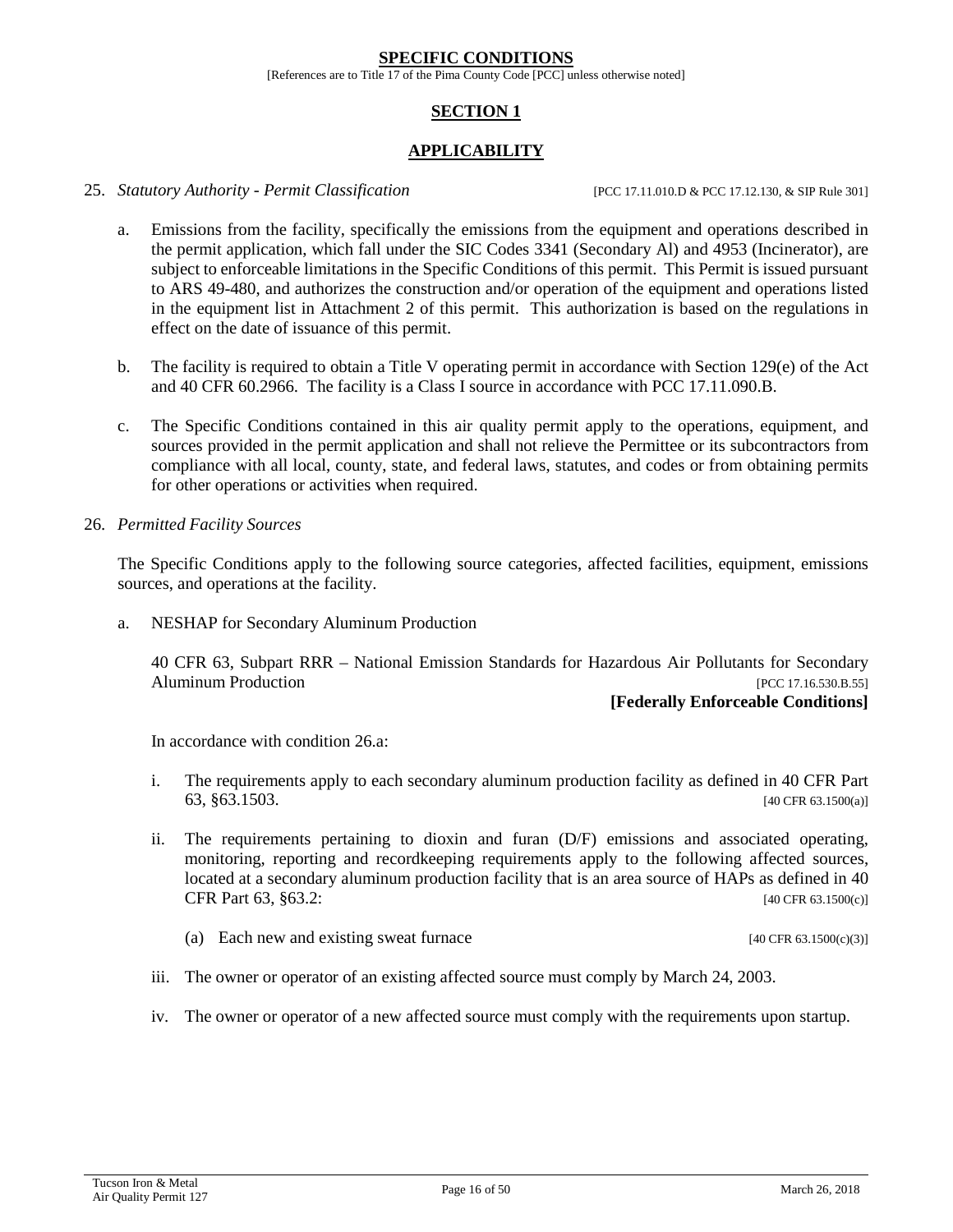b. NSPS for Other Solid Waste Incineration Units

40 CFR 60, Subpart EEEE - Standards of Performance for Other Solid Waste Incineration Units for Which Construction is Commenced After December 9, 2004, or for Which Modification or Reconstruction is Commenced on or After June 16, 2006. [PCC 17.16.490.A.79]

#### **[Federally Enforceable Conditions]**

- i. In accordance with condition 26.b, the requirements apply to the Contraband Incinerator that meets all the requirements specified in paragraphs (a) through (c) of this section. [40 CFR 60.2885(a)]
	- a. Your incineration unit is a new incineration unit as defined in §60.2886.

A new incineration unit is an incineration unit that commenced construction on or after December 9, 2004.

- b. Your incineration unit is an *Other Solid Waste Incineration* (OSWI) unit as defined in §60.2977. Other solid waste incineration units are very small municipal waste combustion units (has the capacity to combust less than 35 tons per day).
- c. Your incineration unit is not excluded under §60.2887.

Units that combust contraband or prohibited goods confiscated or incinerated by private, industrial, or commercial entities are not excluded from the applicability of the rule.

[40 CFR 60.2887(p)]

c. Facility-Wide Operations

Applicable to facility-wide operations: Air pollution control, maintenance requirement, materials handling, odor limiting standard, opacity limit, visibility limiting standard, authorization to conduct fugitive dust producing activities, and fugitive dust control standards that apply facility wide and to all sources of air contaminants operating at the facility. [PCC 17.16.010.A, PCC 17.16.400, PCC 17.16.430]

#### **[Locally Enforceable Conditions]**

#### 27. *Permit Sections*

The Specific Conditions have been organized into the following permit sections:

| Section $1 -$ Applicability (This Section)                |
|-----------------------------------------------------------|
| Section 2 – NESHAP for Secondary Aluminum Production      |
| Section 3 – NSPS Other Solid Waste Incineration Unit      |
| Section 4 – Facility Wide Operations & General Provisions |

- 28. *Applicability of more than one standard*
	- a. If more than one emission limit or emission standard in this permit is applicable to the same source, the more stringent standard or emission limit shall apply. [PCC 17.16.010.B]

**[Locally Enforceable Condition]**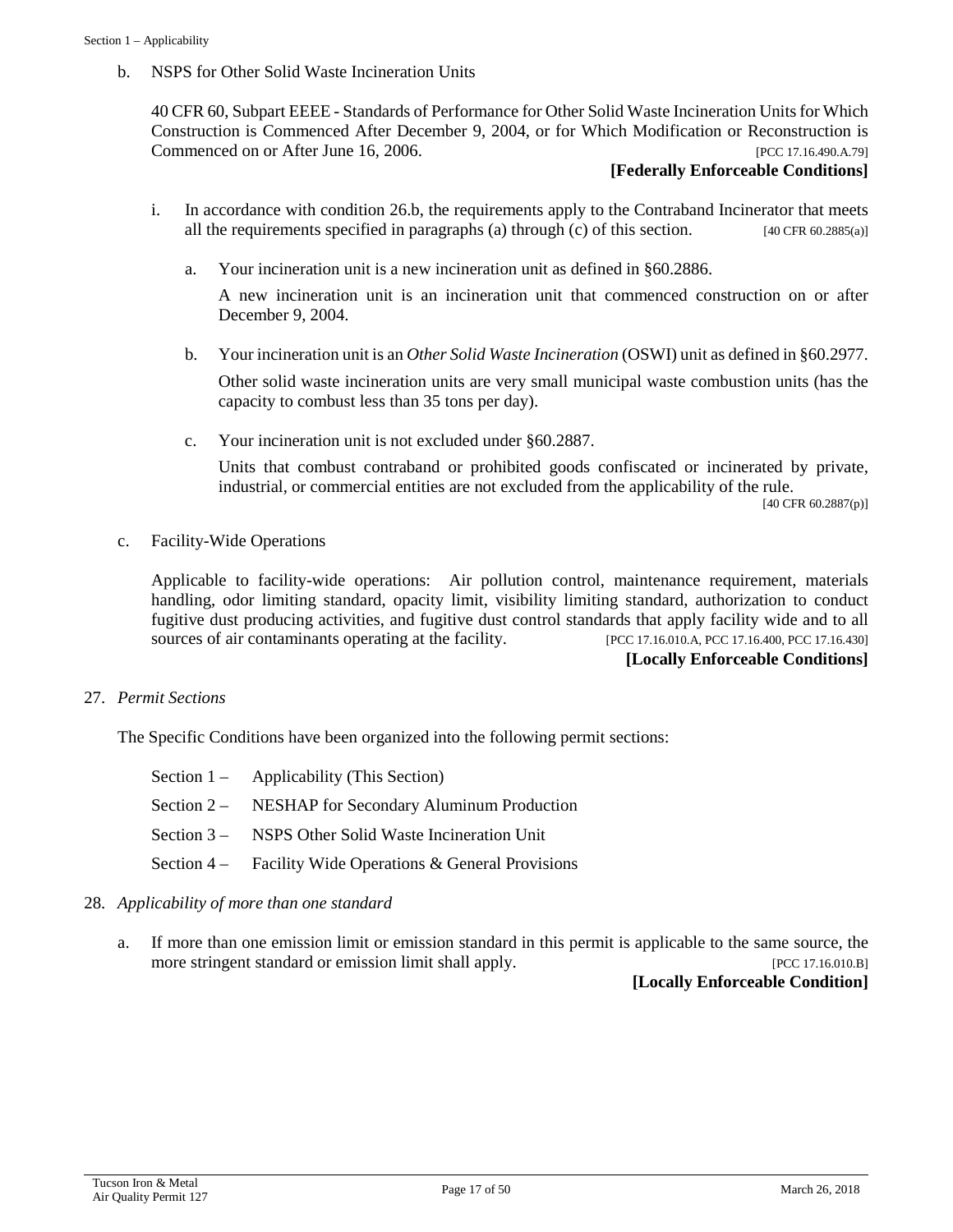#### **SECTION 2**

#### **NESHAP FOR SECONDARY ALUMINUM PRODUCTION**

The provisions of this Section apply to the Aluminum Sweat Furnace as provided in condition 26.a and identified in Table 1 of Attachment 2. The general provisions of 40 CFR Part 63, §§ 63.1 through 63.15 apply to applicable sources as indicated in Appendix A to 40 CFR Part 63, Subpart RRR. All provisions of this Section are **Federally Enforceable** unless otherwise noted.

#### **Emission Limitations and Standards Exercíal Exercíal Exercíal Analysis and Standards Exercíal Exercíal Exercíal Exercíal Exercíal Exercíal Exercíal Exercíal Exercíal Exercíal Exercíal Exercíal Exercíal Exercíal Exercí**

- 29. Emission Standards
	- a. Dioxin/Furan (D/F) Standard

The Permittee must not discharge or cause to be discharged from the aluminum sweat furnace to the atmosphere emissions in excess of 0.80 nanogram (ng) of  $D/F TEQ<sup>1</sup>$  $D/F TEQ<sup>1</sup>$  $D/F TEQ<sup>1</sup>$  emissions per dscm (3.5 x 10<sup>-10</sup> gr per dscf) at 11 percent oxygen  $(O_2)$ . [40 CFR 63.1505(f)(2)]

b. Fuel Limitation Standard

The Permittee shall fire the aluminum sweat furnace exclusively with pipeline quality natural gas. [PCC 17.11.190.B & PCC 17.11.120]

# **[Locally Enforceable & Material Permit Condition]**

#### **Monitoring Requirements** [PCC 17.12.040.A.3]

- 30. Afterburner Operation
	- a. The aluminum sweat furnace afterburner shall be operated in accordance with the Operation, Maintenance and Monitoring (OM&M) Plan in condition 32.  $[40 \text{ CFR } 63.1506(h)(2)]$
	- b. The Permittee is not required to conduct a performance test to demonstrate compliance with the emission standard in condition 29.a, provided that, the Permittee operates and maintains an afterburner with a design residence time<sup>[2](#page-17-1)</sup> of 0.8 seconds or greater  $\frac{and}{end}$  maintains the 3-hr block average operating temperature of the afterburner at or above  $1600^{\circ}$ F. [40 CFR 63.1505(f)(1), 40 CFR 63.1506(h)(1) & PCC 17.11.120] **[Material Permit Condition]**
- 31. Afterburner Monitoring
	- a. The Permittee must install, calibrate, maintain, and operate a device to continuously monitor and record the operating temperature of the afterburner consistent with the requirements for continuous monitoring systems in subpart A of 40 CFR Part 63.  $[40 \text{ CFR } 63.1510(g)(1)]$
	- b. The temperature monitoring device must meet each of these performance and equipment specifications:  $[40 \text{ CFR } 63.1510(g)(2)]$ 
		- i. The temperature monitoring device must be installed at the exit of the combustion zone of the  $afterburner;$  [40 CFR 63.1510(g)(2)(i)]

<span id="page-17-0"></span><sup>&</sup>lt;sup>1</sup> D/F means dioxin /furan. *TEQ* means the international method of expressing toxicity equivalents for dioxins and furans as defined in "Interim Procedures for Estimating Risks Associated with Exposures to Mixtures of Chlorinated Dibenzo-p-Dioxins and -Dibenzofurans (CDDs and CDFs) and 1989 Update" (EPA– 625/3–89–016), available from the National Technical Information Service (NTIS).

<span id="page-17-1"></span><sup>&</sup>lt;sup>2</sup> See Technical Support Document for the definition of Residence Time (Section VI.G).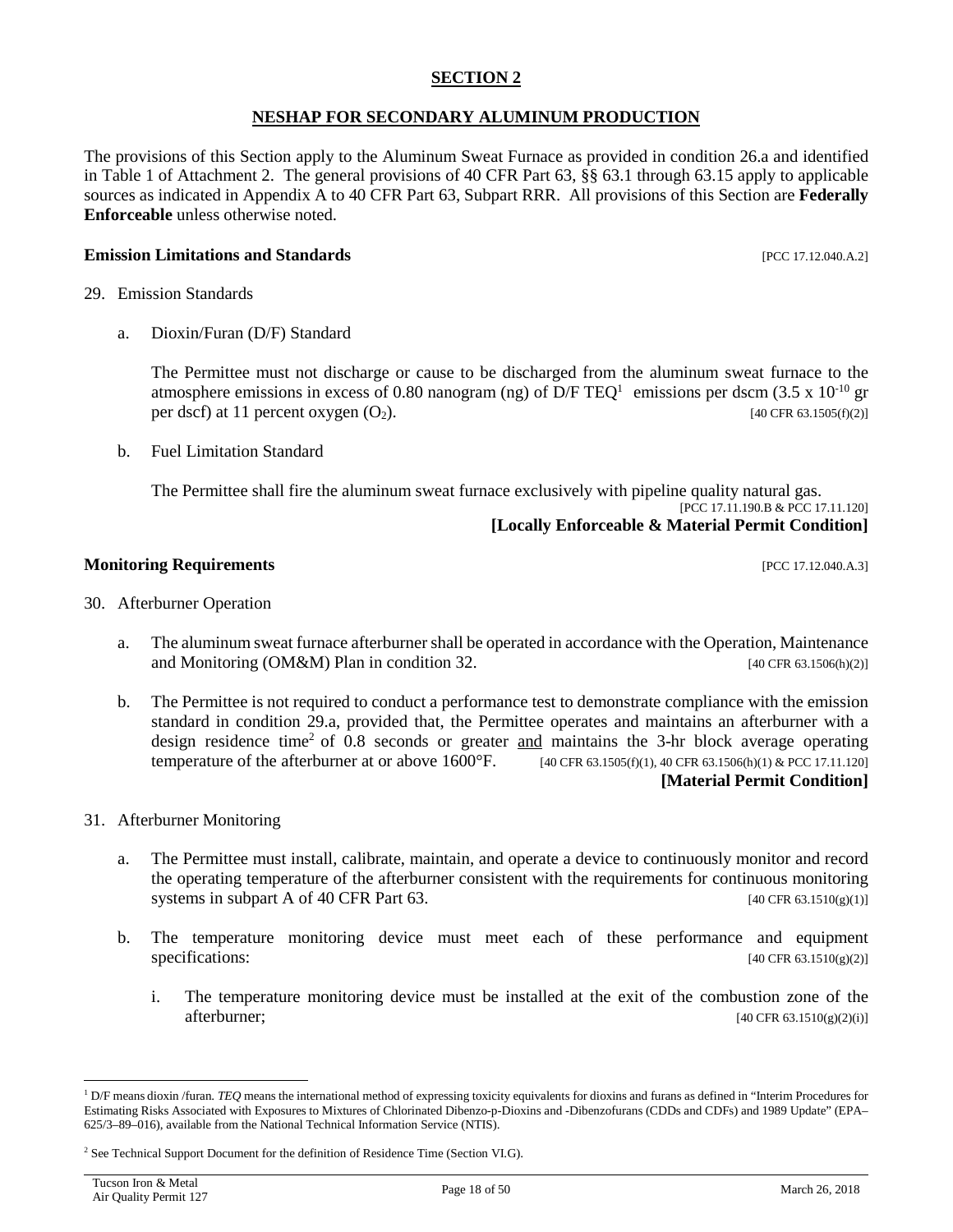- ii. The monitoring system must record the temperature in 15-minute block averages and determine the average temperature for each 3-hour block period<sup>3</sup>.  $[40 \text{ CFR } 63.1510(g)(2)(ii)]$  $[40 \text{ CFR } 63.1510(g)(2)(ii)]$  $[40 \text{ CFR } 63.1510(g)(2)(ii)]$
- iii. If the aluminum sweat furnace does not run for three hours at a time, the Permittee may submit an application to the Control Officer to request for alternative monitoring options. Any such alternative monitoring application shall be processed according to the criteria and procedures set forth in 40 CFR  $63.1510(w)(1)$  through  $(6)$ . [40 CFR 63.1510(w)]
- iv. The recorder response range must include zero and 1.5 times the average temperature established by a performance evaluation<sup>[4](#page-18-1)</sup> according to the requirements in 40 CFR 63.1512(m).

[40 CFR 63.1510(g)(2)(iii)]

- c. The Permittee must conduct an inspection of each afterburner at least once a year and record the results. At a minimum, an inspection must include:  $[40 \text{ CFR } 63.1510(g)(3(i) - (xi))]$ 
	- i. Inspection of all burners, pilot light assemblies, and pilot light sensing devices for proper operation and clean pilot sensor;
	- ii. Inspection for proper adjustment of combustion air;
	- iii. Inspection of internal structures (e.g., baffles) to ensure structural integrity) baffles;
	- iv. Inspection of dampers, fans, and blowers for proper operation;
	- v. Inspection for proper sealing;
	- vi. Inspection of motors for proper operation;
	- vii. Inspection of combustion chamber refractory lining (the Permittee shall clean and replace lining as necessary); and
	- viii. Inspection of afterburner shell for corrosion and/or hot spots;
	- ix. Documentation, for the burn cycle that follows the inspection, that the afterburner is operating properly and any necessary adjustments have been made; and
	- x. Verification that the equipment is maintained in good operating condition.
	- xi. Following the afterburner equipment inspection, all necessary repairs must be completed in accordance with the requirements of the OM&M plan.
- 32. Operation, Maintenance and Monitoring Plan (OM&M)
	- a. The Permittee must prepare and implement a written operation, maintenance, and monitoring (OM&M) plan as provided in Attachment 3 for the aluminum sweat furnace. The OM&M plan shall include:

[40 CFR 63.1510(b)]

#### **[Federally Enforceable Conditions]**

i. Process and control device parameters to be monitored to determine compliance, along with established operating levels or ranges as applicable for the sweat furnace and afterburner;

[40 CFR 63.1510(b)(1)]

<span id="page-18-0"></span> <sup>3</sup> 15-minute block averages, for example, if the 15-minute blocks last from 3:00 to 3:15, 3:15 to 3:30, etc., then a 3-hour block could last from 3:00 to 6:00). It must record the temperature at least once in each 15-minute interval.

<span id="page-18-1"></span><sup>4</sup> Performance evaluation means the conduct of relative accuracy testing, calibration error testing, and other measurements used in validating the continuous monitoring system data.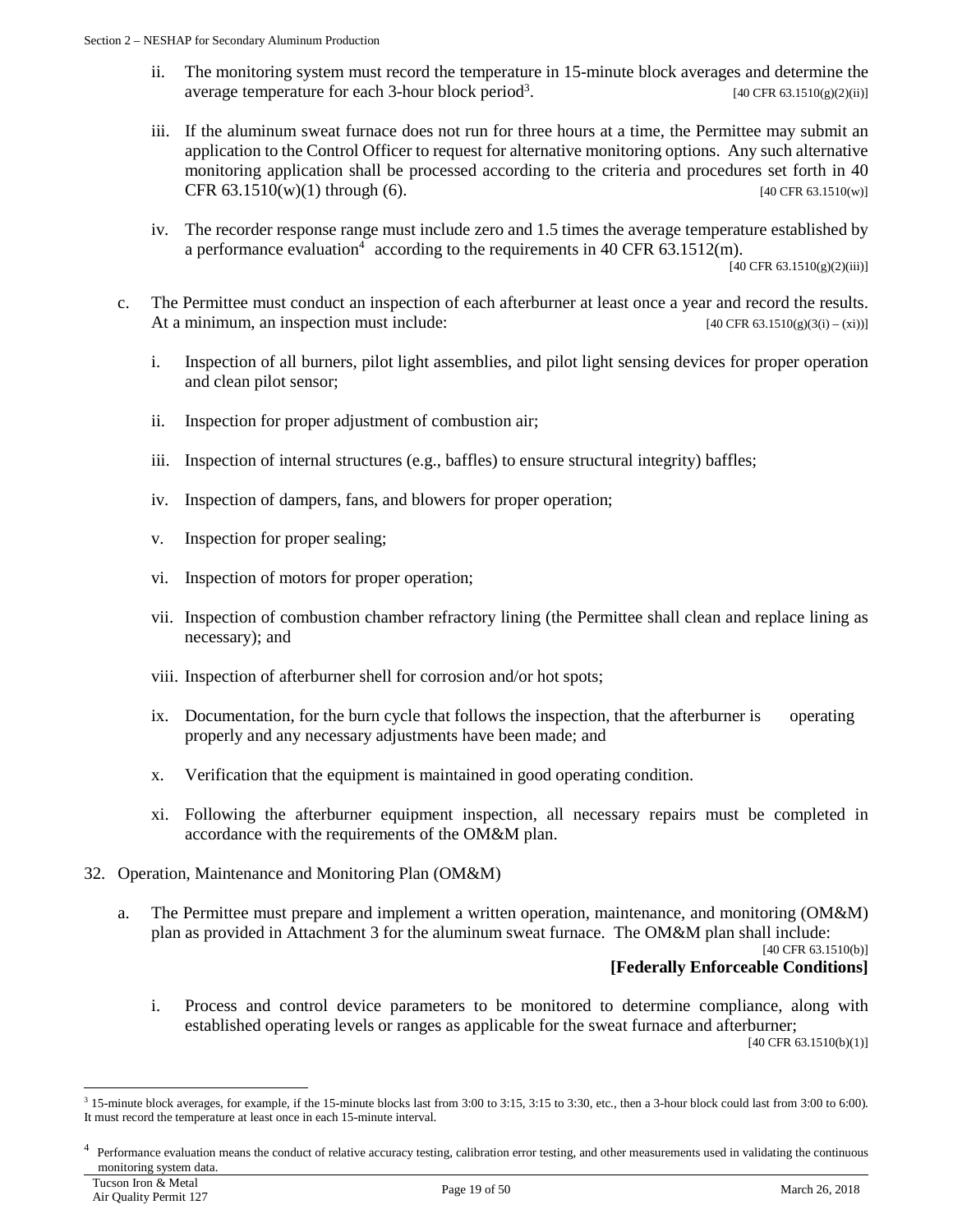ii. A monitoring schedule for the sweat furnace and afterburner;  $[40 \text{ CFR } 63.1510(b)(2)]$ 

- iii. Procedures for the proper operation and maintenance of the sweat furnace and afterburner; [40 CFR 63.1510(b)(3)]
- iv. Procedures for the proper operation and maintenance of monitoring devices used to determine compliance with the emission limitation in condition 29, including calibration and certification of accuracy of each monitoring device, at least once every 6 months, according to the manufacturer's  $intuations$ ;  $[40 \text{ CFR } 63.1510(b)(4) \& 40 \text{ CFR } 63.1510(b)(4)(i)]$
- v. Procedures for monitoring the aluminum sweat furnace process and afterburner parameters, including procedures for annual inspections of afterburners, and if applicable, the procedure to be used for determining charge/feed (or throughput) weight if a measurement device is not used; [40 CFR 63.1510(b)(5)]
- vi. Corrective actions to be taken when the aluminum sweat furnace process or operating parameters or afterburner parameters deviate from the value or range established by condition 32.a.i, including: [40 CFR 63.1510(b)(6)]
	- (a) Procedures to determine and record the cause of a deviation or excursion, and the time the deviation or excursion began and ended; and  $[40 \text{ CFR } 63.1510(b)(6)(i)]$
	- (b). Procedures for recording the corrective action taken, the time corrective action was initiated, and the time/date corrective action was completed. [40 CFR 63.1510(b)(6)(ii)]
- vii. A maintenance schedule for the aluminum sweat furnace process and afterburner that is consistent with the manufacturer's instructions and recommendations for routine and long-term maintenance. [40 CFR 63.1510(b)(7)]
- b. Based on the results from requirements under condition 32, the Control Officer may require that the Permittee make changes to the OM&M plan if the Control Officer or Administrator finds that the plan: [40 CFR 63.1510(b)]
	- i. Does not address a deficiency that has occurred;
	- ii. Fails to provide for the proper operation of, the affected source, the air pollution control techniques, or the control system and process monitoring equipment during a malfunction in a manner consistent with good air pollution control practices; or;
	- iii. Does not provide adequate procedures for correcting malfunctioning process equipment, air pollution control techniques, monitoring equipment or other deficiency's as quickly as practicable.
- c. If the Permittee determines that any other revisions of the OM&M plan are necessary, such revisions will not become effective until the Permittee submits a description of the changes and a revised plan incorporating them to the Control Officer. [40 CFR 63.1510(b)]
- 33. Establishment of monitoring and operating parameter values

The Permittee must establish a minimum or maximum operating parameter value, or an operating parameter range for each parameter to be monitored as required by 40 CFR 63.1510 that ensures compliance with the applicable emission limit or standard. To establish the minimum or maximum value or range, the Permittee must use the appropriate procedures in 40 CFR 63.1511 and submit the information required by 40 CFR 63.1515(b)(4) in the notification of compliance status report. The Permittee may use existing data in addition to the results of performance tests to establish operating parameter values for compliance monitoring provided each of the following conditions are met to the satisfaction of the Control Officer: [40 CFR 63.1511(g)]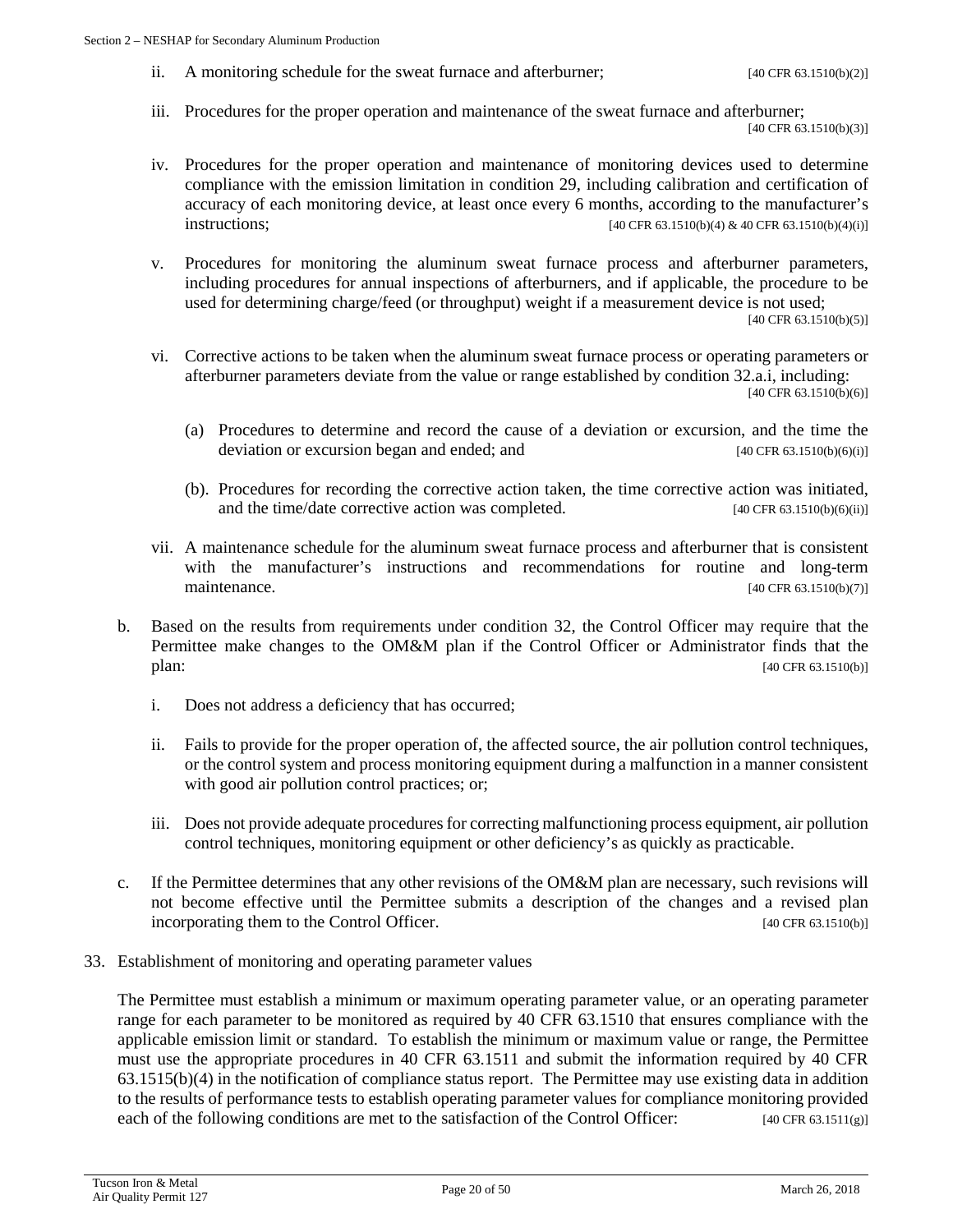a. The complete emission test report(s) used as the basis of the parameter(s) is submitted.

[40 CFR 63.1511(g)(1)]

- b. The same test methods and procedures as required by the 40 CFR 63 Subpart RRR were used in the test. [40 CFR 63.1511(g)(2)]
- c. The Permittee certifies that no design or work practice changes have been made to the source, process, or emission control equipment since the time of the report.  $[40 \text{ CFR } 63.1511(g)(3)]$
- d. All process and control equipment operating parameters required to be monitored were monitored as required in 40 CFR 63 Subpart RRR and documented in the test report. [40 CFR 63.1511(g)(4)]
- 34. Furnace Temperature Determination

The Permittee shall install and utilize devices to continuously read out the combustion chamber temperature and the holding chamber temperature (with readouts that are readily accessible to the Control Officer) in degrees Fahrenheit during the operation of the sweat furnace. The Permittee shall not operate the sweat furnace without the devices used to determine temperature read out with accuracy within plus or minus 10 degrees of the actual temperature. The Permittee shall adhere to the manufacturer's recommended operating, calibration, and maintenance procedures for the temperature-measuring device. **[Locally Enforceable Condition]**

35. Fuel limitation

The Permittee shall be considered in compliance with the fuel limitation requirement in condition 29.b, by making available to the Control Officer for his inspection, documentation such as invoices or statements from the fuel supplier showing that only commercial natural gas was purchased for use in the equipment. Alternatively, the demonstration may be made by actual inspection of the equipment showing that pipeline natural gas is the only fuel supply plumbed to the equipment for firing. [PCC 17.12.040.A.3]

**[Locally Enforceable Condition]**

#### **Recordkeeping Requirements** [PCC 17.12.040.A.4]

36. Operational Log

The Permittee shall record the results of the required monitoring on the Aluminum Sweat Furnace according to the approved OM&M plan and the Start-up, Shutdown and Malfunction Plan (SSM). [PCC 17.12.040.A.4] **[Locally Enforceable Condition]**

37. Afterburner Temperature Log

The Permittee shall maintain records of 15-minute block average afterburner operating temperature, including any period when the average temperature in any 3-hour block period falls below the compliant operating parameter value with a brief explanation of the cause of the excursion and the corrective action taken. The Permittee shall also maintain records of annual afterburner inspections. [40 CFR 63.1517(b)(2)]

38. Record Retention

The Permittee must retain each record for at least 5 years following the date of each occurrence, measurement, maintenance, corrective action, report, or record. The most recent 2 years of records must be retained at the facility. The remaining 3 years of records may be retained off site.  $[40 \text{ CFR } 63.1517(a)(1)]$ 

39. Other Recordkeeping Requirements

See condition 12 of the General Conditions.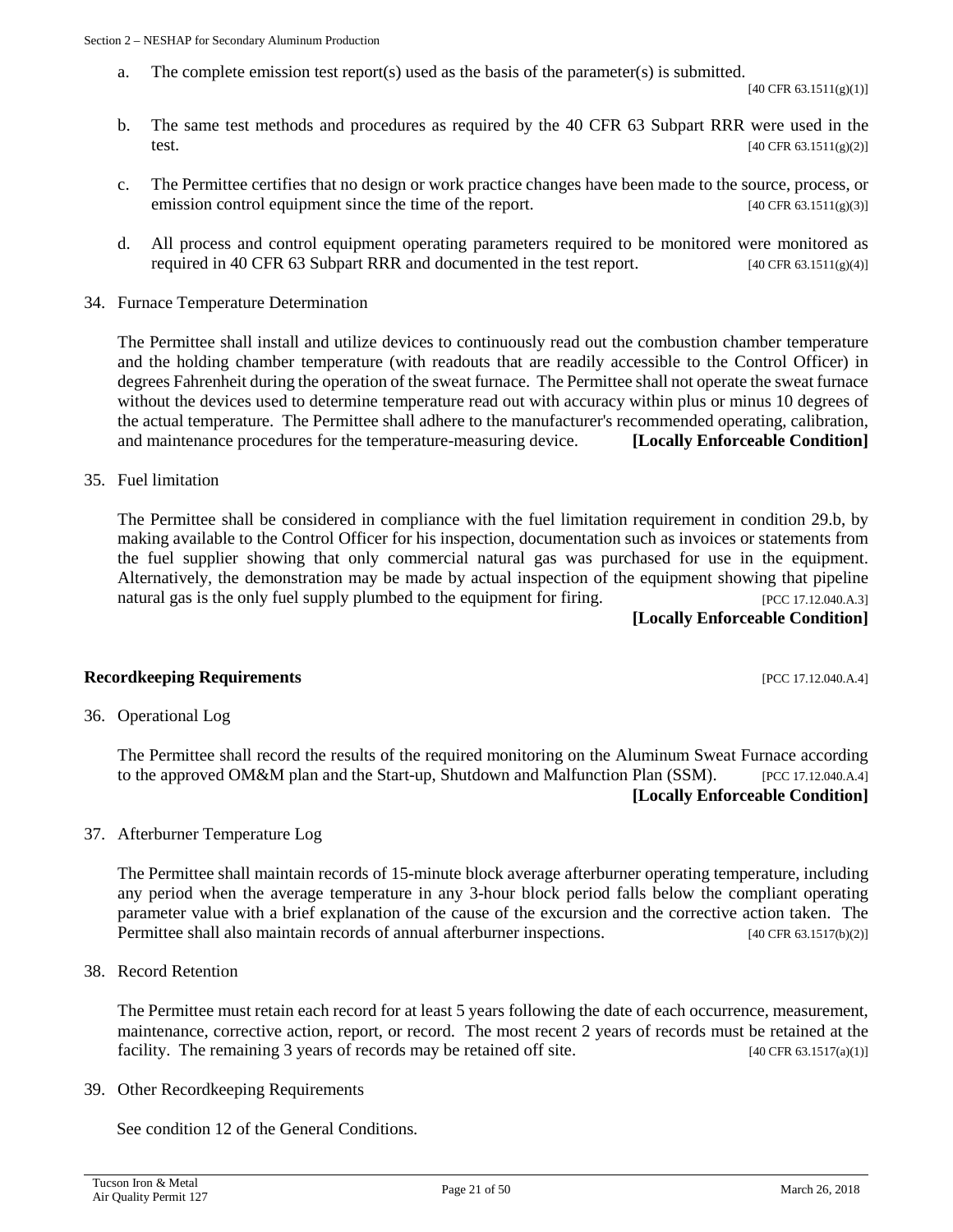#### **Reporting Requirements and the properties in the contract of the contract of the contract of the contract of the contract of the contract of the contract of the contract of the contract of the contract of the contract o**

40. Startup, Shutdown, and Malfunction Plan (SSM)

The Permittee shall develop and implement a written plan as described in 40 CFR  $63.6(e)(3)$  that contains specific procedures to be followed for operating and maintaining the source during periods of startup, shutdown, and malfunction, and a program of corrective action for malfunctioning process and air pollution control equipment used to comply with the standard. The Permittee shall also keep records of each event as required by 40 CFR 63.10(b) and record and report if an action taken during a startup, shutdown, or malfunction is not consistent with the procedures in the plan as described in 40 CFR 63.6(e)(3). In addition to the information required in 40 CFR  $63.6(e)(3)$ , the plan must include: [40 CFR  $63.1516$  (a)]

- a. Procedures to determine and record the cause of the malfunction and the time the malfunction began and ended; and, [40 CFR 63.1516(a)(1)]
- b. Corrective actions to be taken in the event of a malfunction of aluminum sweat furnace or the afterburner, including procedures for recording the actions taken to correct the malfunction or minimize emissions. [40 CFR 63.1516(a)(2)]
- 41. Excess Emissions/ Summary Report

Pursuant to 40 CFR  $63.10(e)(3)$ , the Permittee shall submit semiannual reports within 60 days after the end of each 6-month period. Each report must contain the information specified in 40 CFR 63.10(c). Reports shall be due February 28th and August 31st of each year covering the previous 6-month periods (July 1st through December 31st and January 1st through June 30th, respectively). When no deviation of parameters have occurred, the owner or operator must submit a report stating that no excess emissions occurred during the reporting period. The report must be submitted if any of these conditions occur during a 6-month reporting period: [40 CFR 63.1516 (b)]

- a. An excursion of a compliant process or operating parameter value or range (e.g., afterburner operating temperature, definition of acceptable scrap, or other approved operating parameter); [40 CFR 63.1516 (b)(iv)]
- b. An action taken during a startup, shutdown, or malfunction was not consistent with the procedure in the plan as described in 40 CFR 63.6(e)(3); and [40 CFR 63.1516 (b)(v)]
- 42. Other Reporting Requirements

See condition 13 of the General Conditions.

#### **Testing Requirements Example 2018 EXECUTE: PCC 17.11.210 & PCC 17.20.010**

- 43. For purposes of demonstrating compliance, the following methods shall be used, provided that for the purpose of establishing whether or not the facility has violated or is in violation of any provision of this permit, nothing in this permit shall preclude the use, including the exclusive use, of any credible evidence or information relevant to whether a source would have been in compliance with applicable federal requirements if the appropriate performance or compliance procedures or methods had been performed.
	- a. Permittee shall not be required to conduct a performance test to demonstrate compliance with the emission standard in 29.a when in compliance with condition 30.b. [40 CFR 63.1505 (f)(1) & PCC 17.11.120]

**[Material Permit Condition]**

b. Alternative Test Method

The Permittee may submit an alternate and equivalent test method(s) that is listed in 40 CFR Subpart 60, Appendix A, to the Control Officer in a test plan, for approval by the Control Officer.

[40 CFR 60.1511(d) & PCC 17.11.160.D]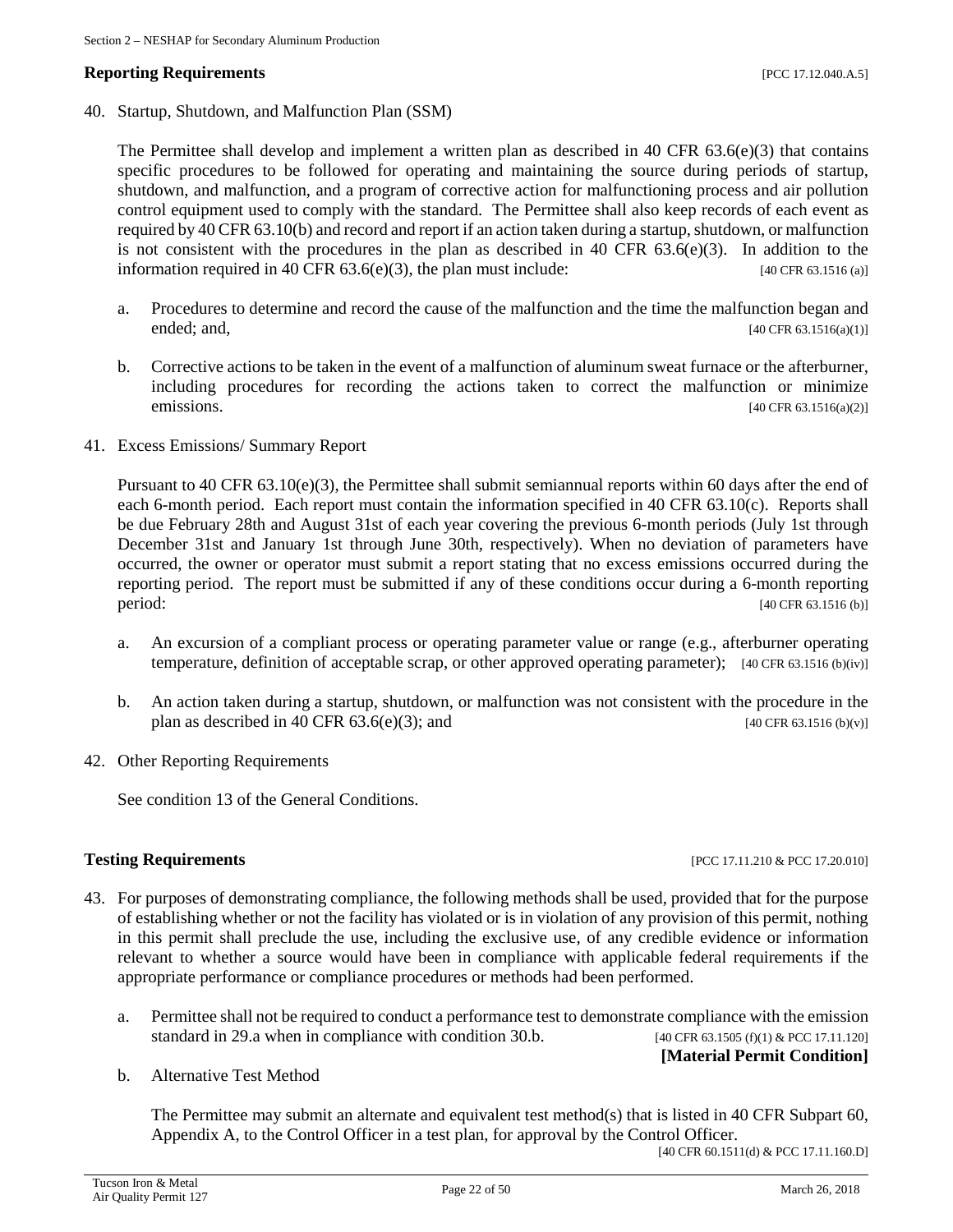# **SECTION 3**

# **STANDARDS OF PERFORMANCE FOR OTHER SOLID WASTE INCINERATION (OSWI ) UNITS**

The provisions of this Section apply to the other solid waste incinerator unit (OSWI) as provided in condition 26.b and identified in Table 1 of Attachment 2. In addition to the following provisions, the general provisions of 40 CFR Part 60, §§ 60.1 through 60.19 applies to the affected OSWI unit as applicable. All provisions of this Section are **Federally Enforceable** unless otherwise noted.

# **Applicability and Implementation Examplementation [40 CFR 60.2885-2890]**

44. *Effective Date* [40 CFR 60.2880, 40 CFR 60.2881, & 40 CFR 60.2891]

The new source performance standards (NSPS) applicable to the OSWI unit take effect June 16, 2006 and the emission limitations and operating limits apply when the unit begins operation. The operator training and qualification, emission limitations, operating limits, performance testing and compliance, monitoring, and most recordkeeping and reporting requirements are met after the OSWI unit begins operation.

# 45. *Applicability* [40 CFR 60.2885]

The OSWI is subject to NSPS Subpart EEEE as it meets all the requirements specified below:

- a. The incineration unit is a new incineration unit as defined in §60.2886 (commenced construction after December 9, 2004.
- b. The incineration unit is an OSWI unit as defined in §60.2977.
- c. The incineration unit is not excluded under §60.2887. (Units that combust contraband or prohibited goods - the exclusion does not apply to items either confiscated or incinerated by private, industrial, or commercial entities.)
- 46. *Implementation and Enforcement of NSPS Subpart EEEE* [40 CFR 60.2889]

Pima County Department of Environmental Quality (PDEQ) is delegated authority to implement and enforce NSPS Subpart EEEE as provided in this Section; however, the following authorities, are retained by EPA and are not transferred to PDEQ:

- a. Approval of alternatives to the emission limitations in Table 1 of condition 51 and operating limits established under §60.2916 and Table 2 of NSPS Subpart EEEE.
- b. Approval of petitions for specific operating limits in §60.2917, as provided in condition 52.
- c. Approval of major alternatives to test methods.
- d. Approval of major alternatives to monitoring.
- e. Approval of major alternatives to recordkeeping and reporting.
- f. The status report requirements in condition 50.c.ii.

The Permittee shall be required to petition EPA for approval for any of the provisions in condition 46.a through f.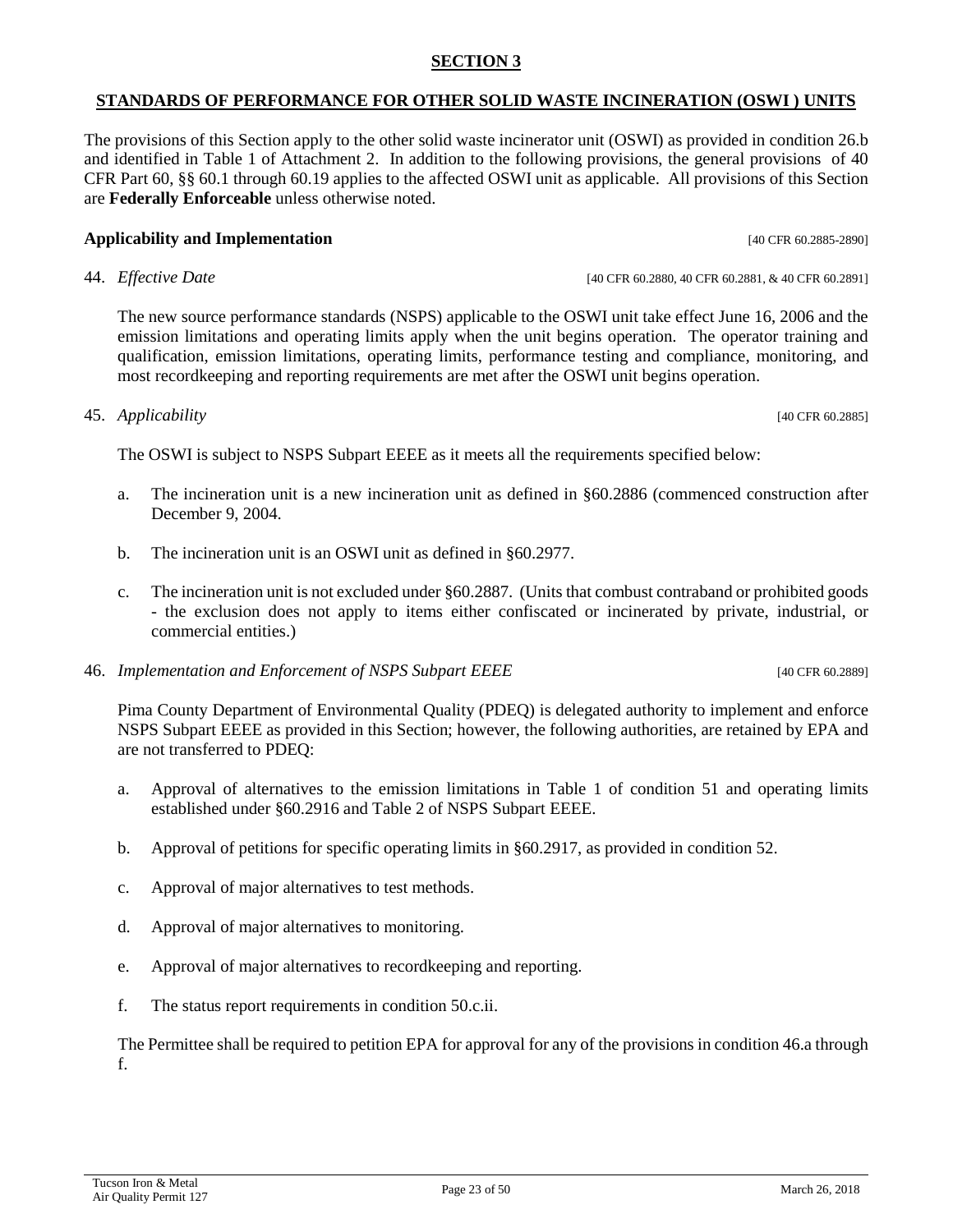#### **Operator Training and Qualification Requirements COPER 60.2905-2911**

47. *Trained and Qualified OSWI Unit Operator Requirement*

No OSWI unit can be operated unless a fully trained and qualified OSWI unit operator is accessible, either at the facility or can be at the facility within 1 hour. The trained and qualified OSWI unit operator may operate the OSWI unit directly or be the direct supervisor of one or more other plant personnel who operate the unit. If all qualified OSWI unit operators are temporarily not accessible, you must follow the procedures in condition 50. [40 CFR 60.2905.a]

48. *Operator Training Requirements* **Example 2018 Example 2018 EXAMPLE 2018 140** CFR 60.2905.b]

Operator training and qualification must be obtained through a State-approved program **or** by completing the following requirements:

- a. Training must be obtained by completing an incinerator operator training course that includes, at a minimum, the three elements described in conditions 48.a.i through iii as stated below: [40 CFR 60.2905.c]
	- i. Training on the thirteen subjects listed in condition 48.a.i.(a) through (m) as stated below:
		- (a) Environmental concerns, including types of emissions.
		- (b) Basic combustion principles, including products of combustion.
		- (c) Operation of the specific type of incinerator to be used by the operator, including proper startup, waste charging, and shutdown procedures.
		- (d) Combustion controls and monitoring.
		- (e) Operation of air pollution control equipment and factors affecting performance (if applicable).
		- (f) Inspection and maintenance of the incinerator and air pollution control devices.
		- (g) Methods to monitor pollutants (including monitoring of incinerator and control device operating parameters) and monitoring equipment calibration procedures, where applicable.
		- (h) Actions to correct malfunctions or conditions that may lead to malfunction.
		- (i) Bottom and fly ash characteristics and handling procedures.
		- (j) Applicable Federal, State, and local regulations, including Occupational Safety and Health Administration workplace standards.
		- (k) Pollution prevention.
		- (l) Waste management practices.
		- (m) Recordkeeping requirements.
	- ii. An examination designed and administered by the instructor.
	- iii. Written material covering the training course topics that may serve as reference material following completion of the course.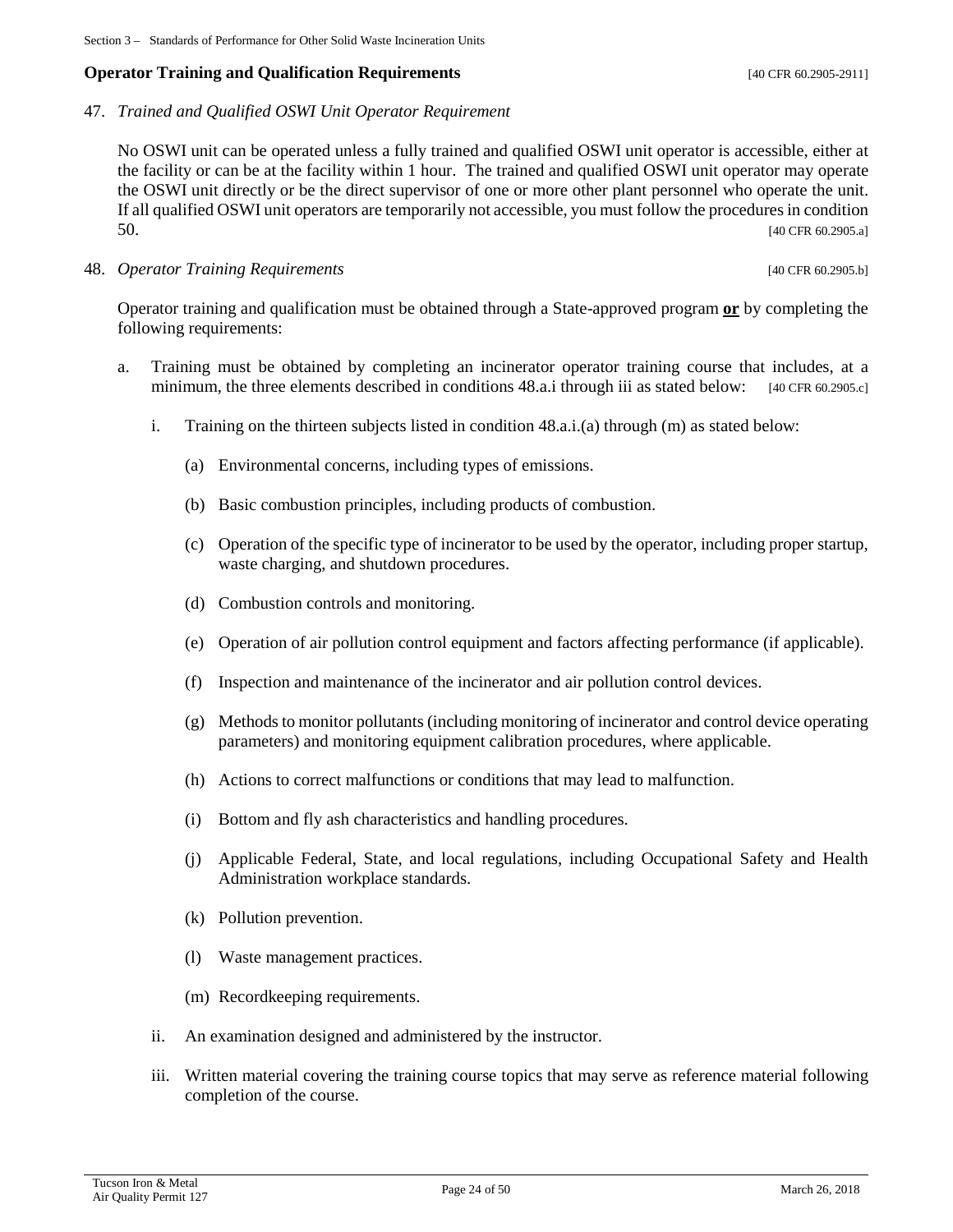- b. *Course Completion Dates:* The operator training course must be completed by the latest of the two following dates: [40 CFR 60.2906]
	- i. Six months after your OSWI unit startup.
	- ii. The date before an employee assumes responsibility for operating the OSWI unit or assumes responsibility for supervising the operation of the OSWI unit.
- c. *Obtaining Operator Qualification:* The Permittee must obtain operator qualification by completing a training course that satisfies the criteria under condition 48.a. Qualification is valid from the date on which the training course is completed and the operator successfully passes the examination required under condition 48.a.ii. [40 CFR 60.2907]
- d. *Maintaining Operator Qualification:* To maintain qualification, you must complete an annual review or refresher course covering, at a minimum, the five following topics: [40 CFR 60.2908]
	- i. Update of regulations.
	- ii. Incinerator operation, including startup and shutdown procedures, waste charging, and ash handling.
	- iii. Inspection and maintenance.
	- iv. Responses to malfunctions or conditions that may lead to malfunction.
	- v. Discussion of operating problems encountered by attendees.
- e. *Renewing Lapsed Operator Qualification:* You must renew a lapsed operator qualification by one of the two methods specified below:
	- i. For a lapse of less than 3 years, you must complete a standard annual refresher course described in condition 48.d.
	- ii. For a lapse of 3 years or more, you must repeat the initial qualification requirements in condition 48.a. [40 CFR 60.2909]
- 49. *Requirement for Availability of Site-Specific Documentation – O & M Plan* [40 CFR 60.2910]
	- a. Documentation must be available at the facility and readily accessible for all OSWI unit operators that addresses the nine topics described in condition 49.a below. The Permittee must maintain this information and the training records required by condition 49.c below in a manner that they can be readily accessed and are suitable for inspection upon request.
		- i. Summary of the applicable standards under this subpart.
		- ii. Procedures for receiving, handling, and charging waste.
		- iii. Incinerator startup, shutdown, and malfunction procedures.
		- iv. Procedures for maintaining proper combustion air supply levels.
		- v. Procedures for operating the incinerator and associated air pollution control systems within the standards established under this subpart.
		- vi Monitoring procedures for demonstrating compliance with the operating limits established under this subpart.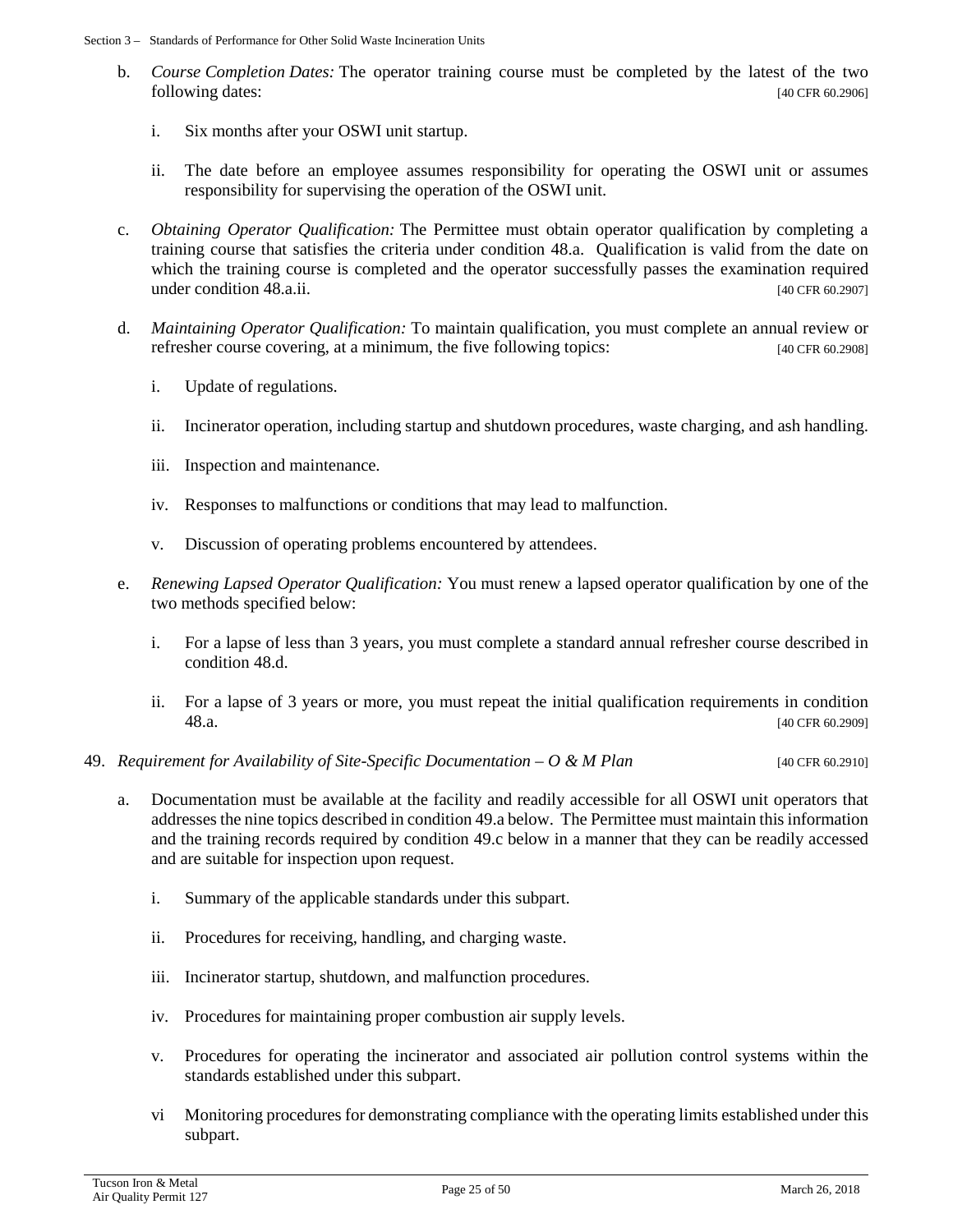- vii Reporting and recordkeeping procedures.
- viii The waste management plan required under §60.2899 through §60.2901.
- ix. Procedures for handling ash.
- b. The Permittee must establish a program for reviewing the following information with each incinerator operator.
	- i. The initial review of the information listed in condition 49.a must be conducted prior to an employee's assumption of responsibilities for operation of the OSWI unit.
	- ii. Subsequent annual reviews of the information listed in condition 49.a of this section must be conducted not later than 12 months following the previous review.
- c. The Permittee must also maintain the following information:
	- i. Records showing the names of OSWI unit operators who have completed review of the information in condition 49.a of this section as required by condition 49.b, including the date of the initial review and all subsequent annual reviews.
	- ii. Records showing the names of the OSWI unit operators who have completed the operator training requirements under condition 49.a, met the criteria for qualification under condition 49.c, and maintained or renewed their qualification under condition 49.d or e. Records must include documentation of training, the dates of the initial and refresher training, and the dates of their qualification and all subsequent renewals of such qualifications.
	- iii. For each qualified operator, the phone and/or pager number at which they can be reached during operating hours.

#### 50. *Requirements When Qualified Operators are Temporarily Not Accessible* [40 CFR 60.2911]

If all qualified operators are temporarily not accessible (i.e., not at the facility and not able to be at the facility within 1 hour), The Permittee must meet one of the three criteria specified in conditions 50.a through c below, depending on the length of time that a qualified operator is not accessible.

- a. When all qualified operators are not accessible for 12 hours or less, the OSWI unit may be operated by other plant personnel familiar with the operation of the OSWI unit who have completed review of the information specified in condition 49.a within the past 12 months. You do not need to notify the Control Officer or include this as a deviation in your annual report.
- b. When all qualified operators are not accessible for more than 12 hours, but less than 2 weeks, the OSWI unit may be operated by other plant personnel familiar with the operation of the OSWI unit who have completed a review of the information specified in 49.a within the past 12 months. However, you must record the period when all qualified operators were not accessible and include this deviation in the annual report as specified under NSPS Subpart EEEE, §60.2956 and in accordance with conditions 67 and 82.a.ii
- c. When all qualified operators are not accessible for 2 weeks or more, you must take the two actions that are described in conditions 50.c.i and ii, as stated below:
	- i. Notify the Control Officer of this deviation in writing within 10 days. In the notice, state what caused this deviation, what you are doing to ensure that a qualified operator is accessible, and when you anticipate that a qualified operator will be accessible.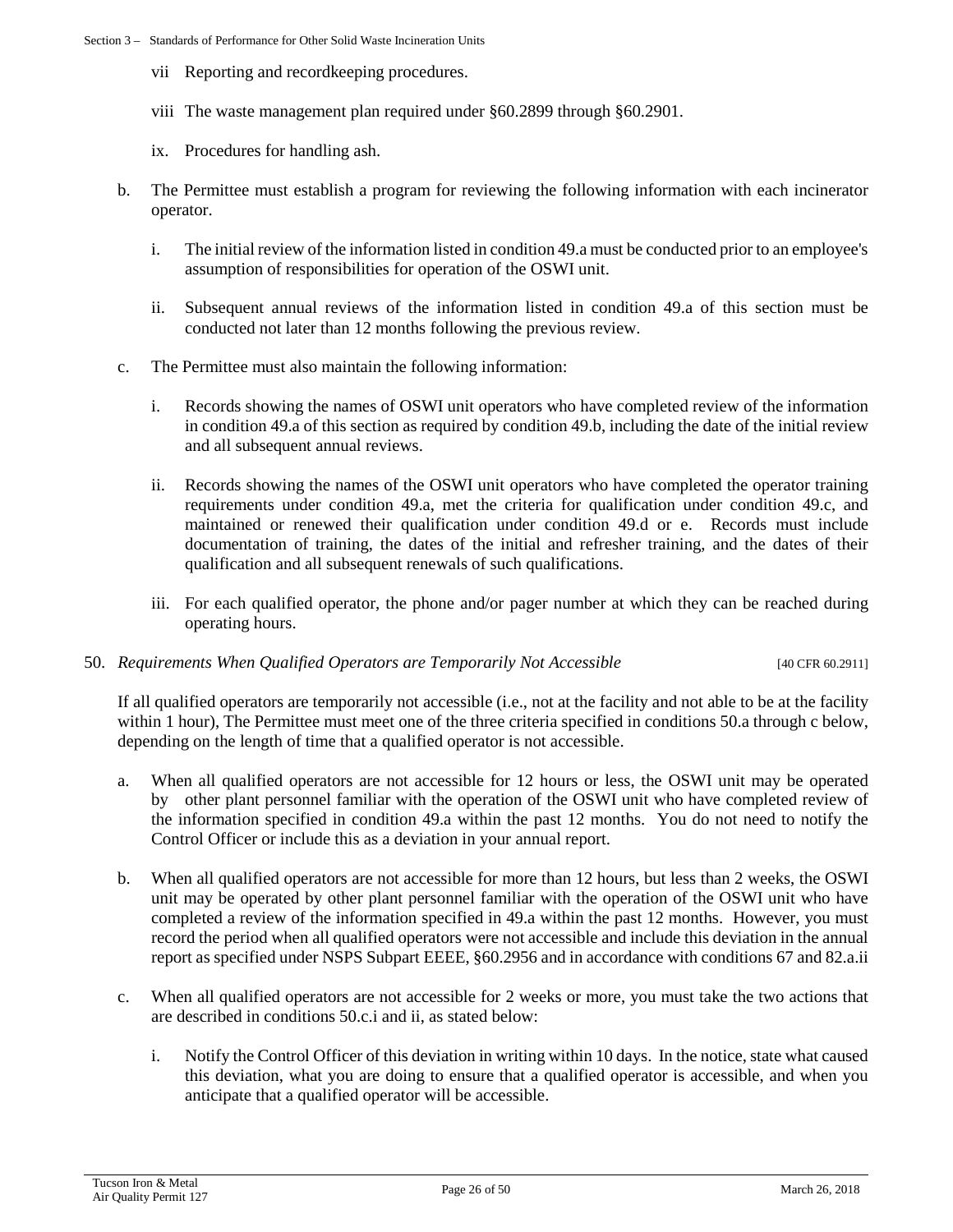- ii. Submit a status report to EPA every 4 weeks outlining what you are doing to ensure that a qualified operator is accessible, stating when you anticipate that a qualified operator will be accessible and requesting approval from EPA to continue operation of the OSWI unit. You must submit the first status report 4 weeks after you notify the control Officer of the deviation under condition 50.c.i. If Control Officer EPA notifies you that your request to continue operation of the OSWI unit is disapproved, the OSWI unit may continue operation for 90 days, then must cease operation. Operation of the unit may resume if you meet the following two requirements:
	- (a) A qualified operator is accessible as required under condition 47.
	- (b) You notify EPA that a qualified operator is accessible and that you are resuming operation.

#### **Emission Limitations, Standards and Operating Limits** [PCC 17.12.040.A.2]

#### 51. *Emission Limitations*

- a. Permittee shall limit the hours of operation of the OSWI to daylight hours between the times of official sunrise and sunset. [SIP, Rule 313 PCC 17.16.170.A]
- b. Permittee shall operate and maintain the OSWI in accordance with the approved operation and maintenance plan in Attachment 4 of this permit. [PCC 17.12.040.A.2]
- c. Permittee shall limit the allowed materials for incineration in the OSWI exclusively to the following: marijuana, cocaine, heroin, methamphetamine, pharmaceuticals, wood, paper, burlap/fabric and associated wrapping. [PCC 17.11.120]

#### **[Material Permit Condition]**

d. All emissions from the OSWI must be drawn through the secondary chamber (afterburner), cooling towers, and baghouses (Baghouse 1 and Baghouse 2) for final emissions control. The OSWI, afterburner, sorbent injection system, cooling towers, baghouses, and associated ductwork must be maintained and operated using good modern practices. [PCC 17.12.040.A.2 & PCC 17.11.120]

#### **[Material Permit Condition]**

e. Permittee must meet the emission limitations specified in Table 1, as stated below, 60 days after the OSWI unit reaches the charge rate at which it will operate, but no later than 180 days after its initial startup.

[40 CFR 60.2915]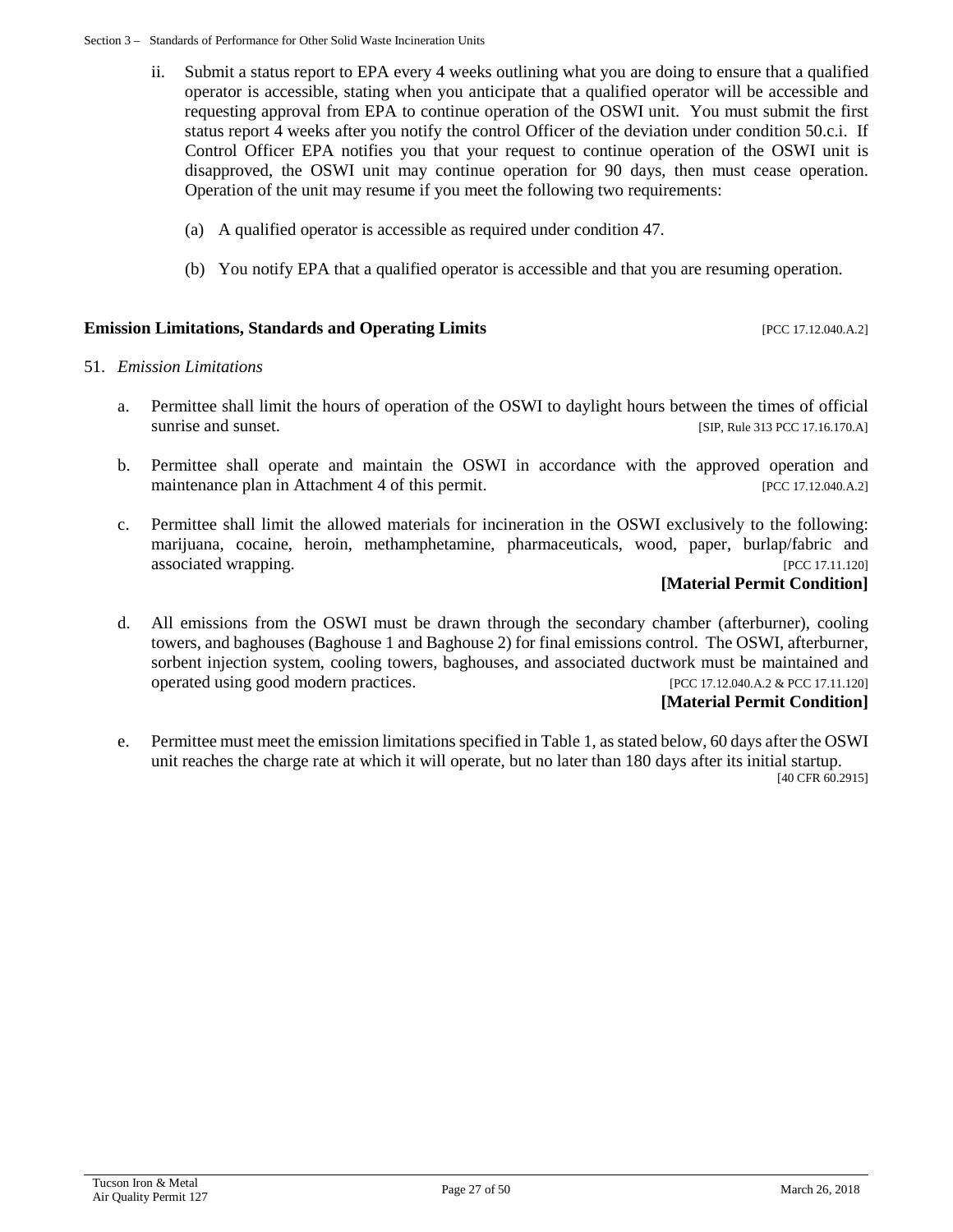#### **Table 1 to Subpart EEEE of Part 60 - Emission Limitations**

(As stated in §60.2915, you must comply with the following:)

| For the air<br>pollutant          | You must<br>meet this<br>emission<br>limitation <sup>a</sup> | Using this averaging time                                                                                                                              | <b>And determining</b><br>compliance using this method                                                                                                                          |
|-----------------------------------|--------------------------------------------------------------|--------------------------------------------------------------------------------------------------------------------------------------------------------|---------------------------------------------------------------------------------------------------------------------------------------------------------------------------------|
| 1. Cadmium                        | 18 micrograms<br>per dry<br>standard cubic<br>meter          | 3-run average (1 hour minimum<br>sample time per run)                                                                                                  | Method 29 of appendix A of this<br>part.                                                                                                                                        |
| 2. Carbon<br>Monoxide             | 40 parts per<br>million by dry<br>volume                     | 3-run average (1 hour minimum<br>sample time per run during<br>performance test), and 12-hour<br>rolling averages measured using<br>CEMS. <sup>b</sup> | Method 10, 10A, or 10B of<br>appendix A of this part and CEMS.                                                                                                                  |
| 3.Dioxins/furans<br>(total basis) | 33 nanograms<br>per dry<br>standard cubic<br>meter           | 3-run average (1 hour minimum<br>sample meter time per run)                                                                                            | Method 23 of appendix A of this<br>part.                                                                                                                                        |
| 4. Hydrogen<br>Chloride           | 15 parts per<br>million by dry<br>volume                     | 3-run average (1 hour minimum<br>sample time per run)                                                                                                  | Method 26A of appendix A of this<br>part.                                                                                                                                       |
| 5. Lead                           | 226<br>micrograms<br>per dry<br>standard cubic<br>meter      | 3-run average (1 hour minimum<br>sample time per run)                                                                                                  | Method 29 of appendix A of this<br>part.                                                                                                                                        |
| 6. Mercury                        | 74 micrograms<br>per dry<br>standard cubic<br>meter          | 3-run average (1 hour minimum<br>sample time per run)                                                                                                  | Method 29 of appendix A of this<br>part.                                                                                                                                        |
| 7. Opacity                        | 10 percent                                                   | 6-minute average (observe over<br>three 1-hour test runs; i.e., thirty<br>6-minute averages)                                                           | Method 9 of appendix A of this<br>part.                                                                                                                                         |
| 8. Oxides of<br>Nitrogen          | 103 parts per<br>million by dry<br>volume                    | 3-run average (1 hour minimum<br>sample time per run)                                                                                                  | Method 7, 7A, 7C, 7D, or 7E of<br>appendix A of this part, or<br><b>ANSI/ASME</b><br>19.10-1981<br><b>PTC</b><br>(IBR, see $\S 60.17(h)$ ) in lieu of<br>Methods 7 and 7C only. |
| 9. Particulate<br>Matter          | $0.013$ grains<br>per dry<br>standard cubic<br>foot          | 3-run average (1 hour minimum<br>sample time per run)                                                                                                  | Method 5 or 29 of appendix A of<br>this part.                                                                                                                                   |
| 10. Sulfur<br>Dioxide             | 3.1 parts per<br>million by dry<br>volume                    | 3-run average (1 hour minimum<br>sample time per run)                                                                                                  | Method 6 or 6C of appendix A of<br>this part, or ANSI/ASME PTC<br>19.10-1981 (IBR, see §60.17(h)) in<br>lieu of Method 6 only.                                                  |

<sup>a</sup> All emission limitations (except for opacity) are measured at 7 percent oxygen, dry basis at standard conditions.

<sup>b</sup> Calculated each hour as the average of the previous 12 operating hours.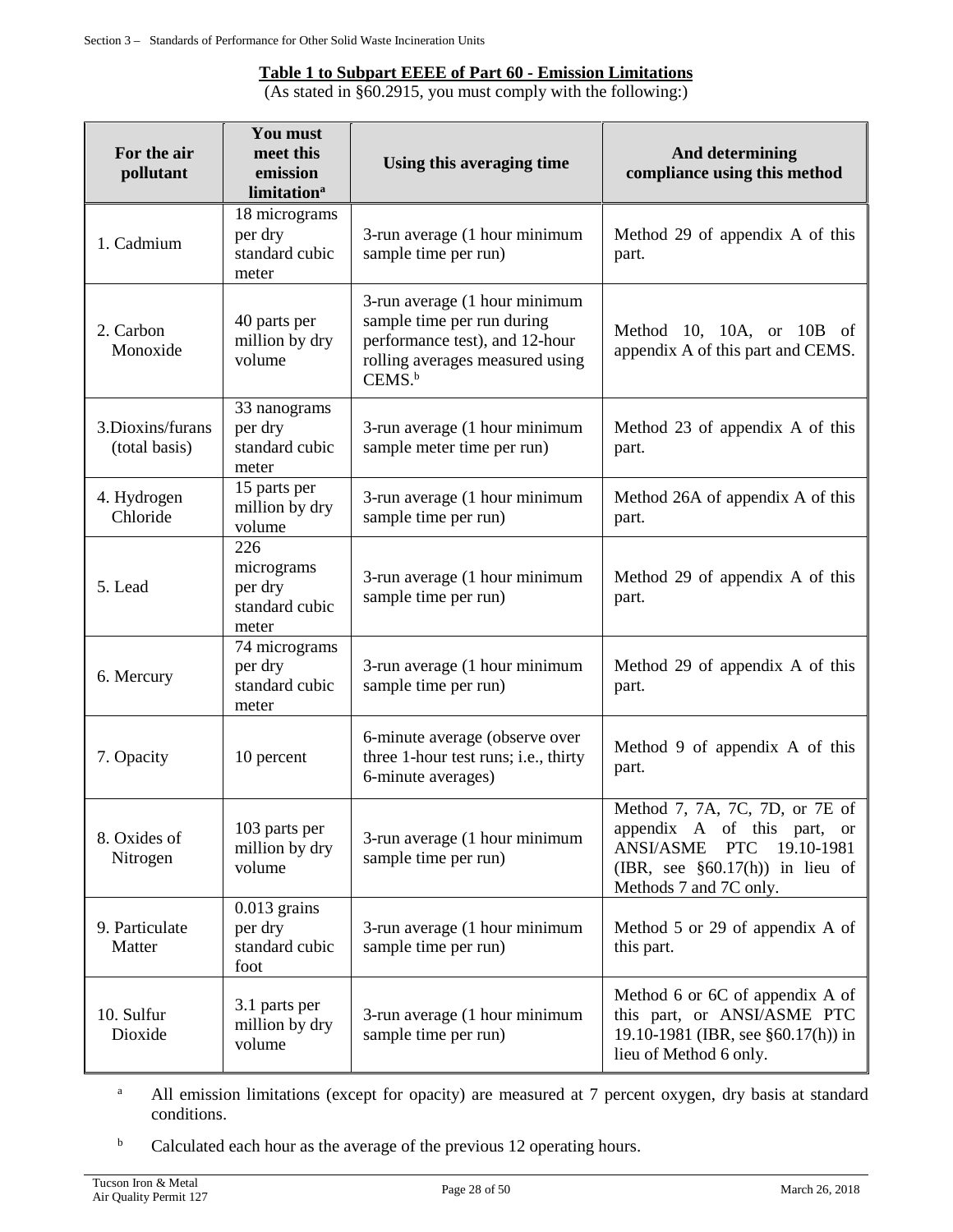#### 52. *Operating Parameter Limits (OPL's)* [40 CFR 60.2917 & 40 CFR 60.2916]

The permittee shall comply with the following established operating parameter limits:

a. OSWI Charging (Feed) Rate:

The Permittee shall monitor and maintain an average charging (feed) rate of allowed materials and narcotics of no more than the established OPL documented in section V.A of the O & M Plan in Attachment 4 for each operating period of the OSWI. The Permittee shall record the weight of allowed materials and the weight of narcotics charged in the OSWI each hour and the total operating period in a log. The average hourly charge rate shall be calculated after each operating period by dividing the weight of materials charged by the operating period. For the purpose of these provisions an operating period shall be defined as the number of hours between the start time and shutdown time (time feeding of material ends), excluding cool-down periods, and other periods of time when regular charging of allowed material is interrupted or halted from normal operation to adjust, correct or reset equipment or system malfunctions.

b. Sorbent Injection (Feed) System:

The Permittee shall operate and maintain the sorbent injection (feed) system downstream of the afterburner to control all process off-gases formed during incineration. The sorbent injection system shall be monitored and periodically calibrated in accordance with section V.B of the O & M Plan in Attachment 4 to ensure the system injects sorbent at a fixed rate greater than or equal to the established OPL.

c. Secondary Combustion (afterburner) Temperature:

The Permittee shall monitor and maintain a minimum secondary combustion chamber (afterburner) temperature greater than or equal to the established OPL documented in the section V.C of the O & M Plan in Attachment 4. The temperature shall be measured continuously and recorded in 15 minute block averages by the data acquisition and handling system (DAHS).

d. Baghouse System Pressure Drop:

The Permittee shall monitor and maintain the average pressure drop in the baghouse system at or above the lower OPL and at or below the upper OPL documented in section the O & M Plan in Attachment 4. The baghouse pressure drop shall be measured continuously and recorded in 15 minute block averages by the data acquisition and handling system (DAHS).

53. *Limits during Periods of Startup, Shutdown, and Malfunction* [40 CFR 60.2918]

The emission limitations and operating limits apply at all times except during OSWI unit startups, shutdowns, or malfunctions.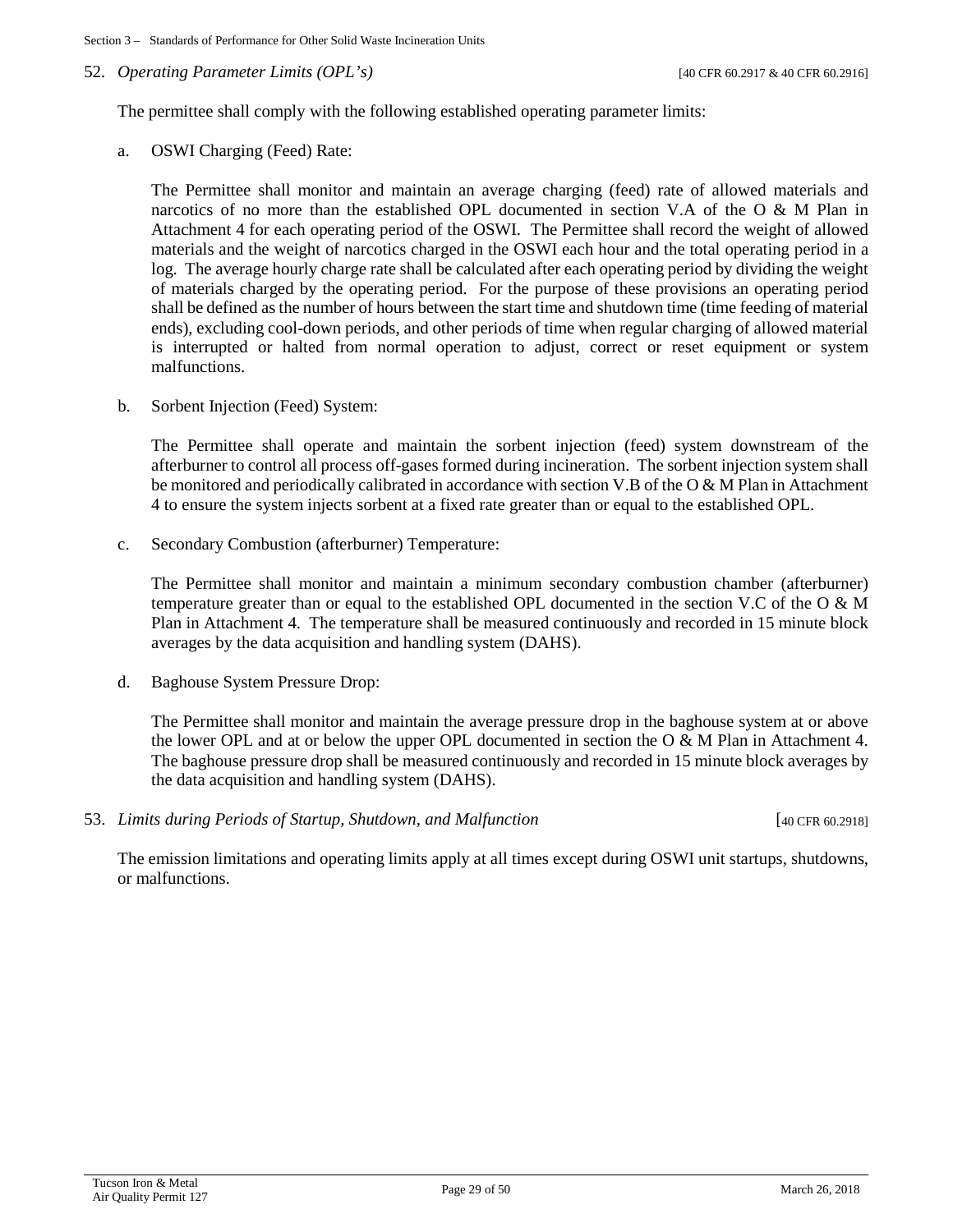#### **Performance Testing Requirements** *Performance Testing Requirements PCC 17.11.210 & PCC 17.20.010*

#### 54. *Performance Test Procedures* [40 CFR 60.2922]

The Permittee shall conduct annual performance testing according to the following procedure:

- a. All performance tests must consist of a minimum of three test runs conducted under conditions representative of normal operations.
- b. All performance tests must be conducted using the methods in table 1 of condition 51.
- c. All performance tests must be conducted using the minimum run duration specified in table 1 of this subpart.
- d. Method 1 of appendix A of 40 CFR 60 must be used to select the sampling location and number of traverse points.
- e. Method 3A or 3B of appendix A of 40 CFR 60 must be used for gas composition analysis, including measurement of oxygen concentration. Method 3A or 3B of appendix A of 40 CFR 60 must be used simultaneously with each method.
- f. All pollutant concentrations, except for opacity, must be adjusted to 7 percent oxygen using Equation 1 in "60.2975 – Part 60 Subpart EEEE.
- g. Method 26A of appendix A of 40 CFR 60 must be used for hydrogen chloride concentration analysis, with the additional requirements specified in condition 54.g.i through iii, as stated below:
	- i. The probe and filter must be conditioned prior to sampling using the procedure described in condition 54.g.i(a) through (c), as stated below:
		- (a) Assemble the sampling train(s) and conduct a conditioning run by collecting between 14 liters per minute (0.5 cubic feet per minute) and 30 liters per minute (1.0 cubic feet per minute) of gas over a one-hour period. Follow the sampling procedures outlined in section 8.1.5 of Method 26A of appendix A of 40 CFR 60. For the conditioning run, water can be used as the impinger solution.
		- (b) Remove the impingers from the sampling train and replace with a fresh impinger train for the sampling run, leaving the probe and filter (and cyclone, if used) in position. Do not recover the filter or rinse the probe before the first run. Thoroughly rinse the impingers used in the preconditioning run with deionized water and discard these rinses.
		- (c) The probe and filter assembly are conditioned by the stack gas and are not recovered or cleaned until the end of testing.
- ii For the duration of sampling, a temperature around the probe and filter (and cyclone, if used) between 120 °C (248 °F) and 134 °C (273 °F) must be maintained.
- iii. If water droplets are present in the sample gas stream, the following requirements in condition 54.g.iii.(a) and (b), as stated below, must be met.
	- (a) The cyclone described in section 6.1.4 of Method 26A of appendix A of this part must be used.
	- (b) The post-test moisture removal procedure described in section 8.1.6 of Method 26A of appendix A of this part must be used.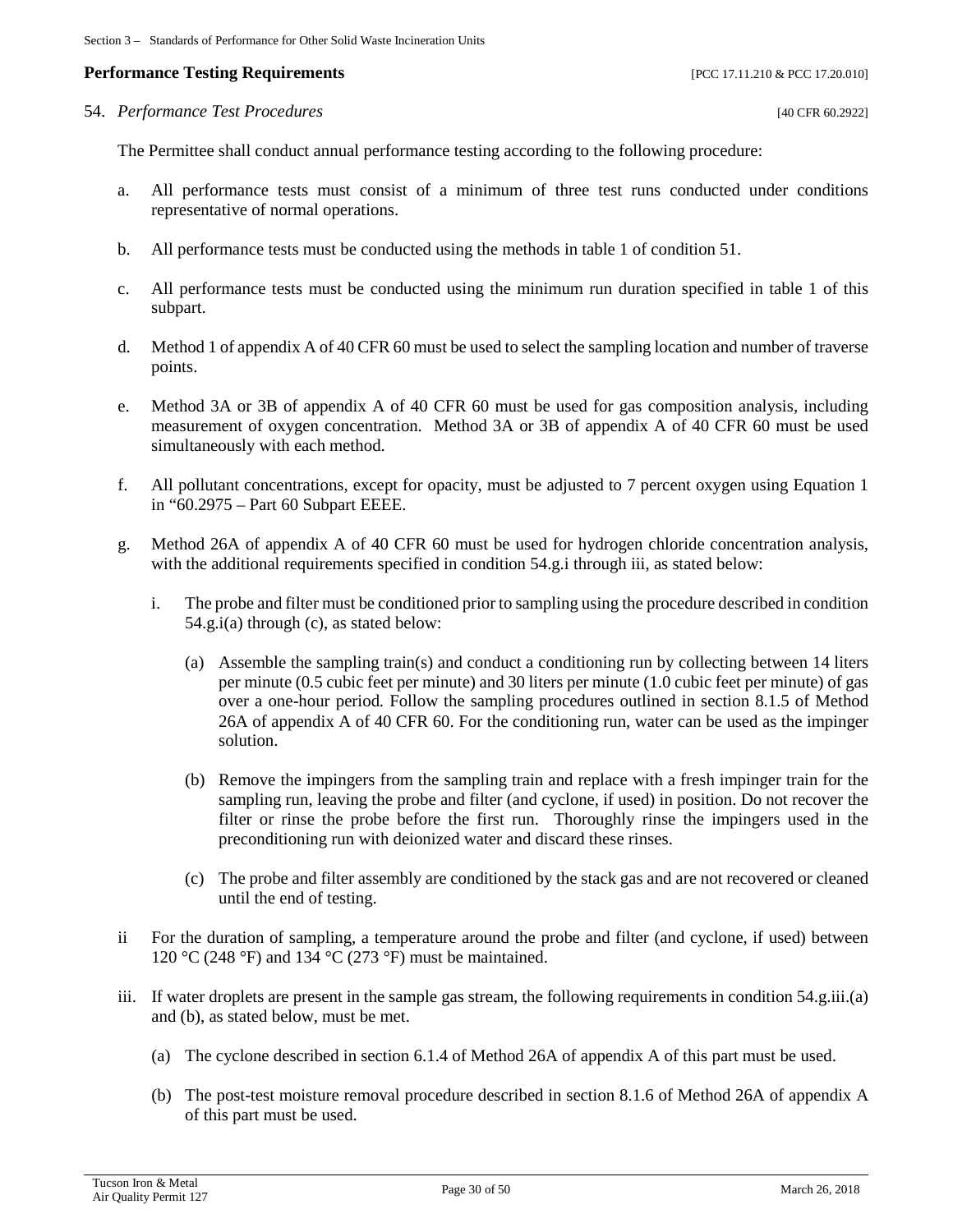## 55. *Performance Test Compliance Demonstration*

The Permittee shall use the results of performance tests to demonstrate compliance with the emission limitations in table 1 of this subpart.

**Monitoring Requirements and the sequence of the sequence of the sequence of the sequence of the sequence of the sequence of the sequence of the sequence of the sequence of the sequence of the sequence of the sequence of** 

- a. The Permittee must conduct an annual performance test for all of the pollutants in table 1 of condition 51 for each OSWI unit to determine compliance with the emission limitations. The annual performance test must be conducted using the test methods listed in table 1 of condition 51 and the procedures in condition 54. [40 CFR 60.2932(a)]
- b. You must continuously monitor carbon monoxide emissions to determine compliance with the carbon monoxide emissions limitation. Twelve-hour rolling average values are used to determine compliance. A 12-hour rolling average value above the carbon monoxide emission limit in table 1 of condition 51 constitutes a deviation from the emission limitation. [40 CFR 60.2932(b)]
- c. You must continuously monitor the operating parameters except as specified in condition 52. Three-hour rolling average values are used to determine compliance with the operating limits except as provided in conditions 52.a and 52.b. A 3-hour rolling average value, except as provided in conditions 52.a and 52.b, above the established maximum or below the established minimum operating limits constitutes a deviation from the established operating limits. Operating limits do not apply during performance tests.

[40 CFR 60.2932(c)]

#### 57. *Annual Performance Testing*

You must conduct annual performance tests within 12 months following the initial performance test. Conduct subsequent annual performance tests within 12 months following the previous one. [40 CFR 60.2933]

#### 58. *Alternate to Annual Performance Testing* [40 CFR 60.2934]

- a. You can test less often for a given pollutant if you have test data for at least three consecutive annual tests, and all performance tests for the pollutant over that period show that you comply with the emission limitation. In this case, you do not have to conduct a performance test for that pollutant for the next 2 years. You must conduct a performance test during the 3rd year and no more than 36 months following the previous performance test.
- b. If your OSWI unit continues to meet the emission limitation for the pollutant, you may choose to conduct performance tests for that pollutant every 3rd year, but each test must be within 36 months of the previous performance test.
- c. If a performance test shows a deviation from an emission limitation for any pollutant, you must conduct annual performance tests for that pollutant until three consecutive annual performance tests for that pollutant all show compliance.

#### 59. *Installation of CO and O2 CEMS* [40 CFR 60.2939]

- a. The Permittee must install, calibrate, maintain, and operate continuous emission monitoring systems for carbon monoxide and for oxygen. The Permittee must monitor the oxygen concentration at each location where you monitor carbon monoxide.
- b. The Permittee must install, evaluate, and operate each continuous emission monitoring system according to the "Monitoring Requirements" in §60.13 of 40 CFR subpart 60.

56. *Continuous Compliance Requirements* [40 CFR 60.2932]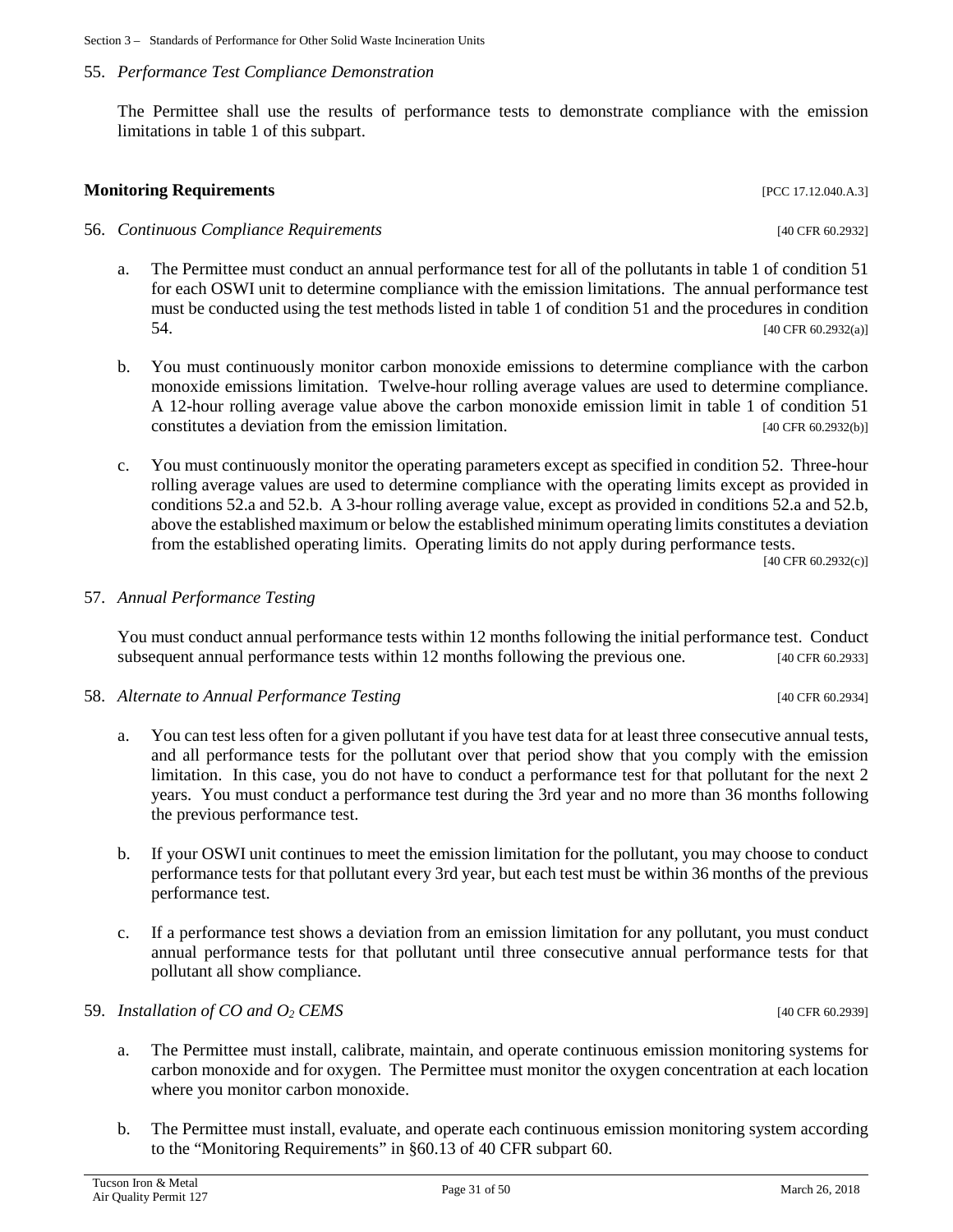#### 60. *CO and O2 CEMS Quality Assurance Requirements* [40 CFR 60.2940]

- a. The Permittee shall conduct initial, daily, quarterly, and annual evaluations of the continuous emission monitoring systems that measure carbon monoxide and oxygen.
- b. The Permittee shall complete the initial evaluation of the continuous emission monitoring systems within 60 days after your OSWI unit reaches the maximum load level at which it will operate, but no later than 180 days after its initial startup.
- c. For initial and annual evaluations, collect data concurrently (or within 30 to 60 minutes) using the carbon monoxide and oxygen continuous emission monitoring systems. To validate carbon monoxide concentration levels, use EPA Method 10, 10A, or 10B of appendix A of 40 CFR 60. Use EPA Method 3 or 3A to measure oxygen. Collect the data during each initial and annual evaluation of your continuous emission monitoring systems following the applicable performance specifications in appendix B of 40 CFR 60. Table 3 of this subpart shows the required span values and performance specifications that apply to each continuous emission monitoring system.
- d. Follow the quality assurance procedures in Procedure 1 of Appendix F of 40 CFR 60 for each continuous emission monitoring system. The procedures include daily calibration drift and quarterly accuracy determinations.
- 61. *CO and O2 CEMS Required Evaluation Schedule* [40 CFR 60.2941]
	- a. Conduct annual evaluations of your continuous emission monitoring systems no more than 12 months after the previous evaluation was conducted.
	- b. Evaluate your continuous emission monitoring systems daily and quarterly as specified in Appendix F of 40 CFR 60.
- 62. *CO and O2 CEMS Minimum Data Collection Requirements and Enforceability* [40 CFR 60.2942]
	- a. Where continuous emission monitoring systems are required, obtain 1-hour arithmetic averages. Make sure the averages for carbon monoxide are in parts per million by dry volume at 7 percent oxygen. Use the 1-hour averages of oxygen data from your continuous emission monitoring system to determine the actual oxygen level and to calculate emissions at 7 percent oxygen.
	- b. Obtain at least two data points per hour in order to calculate a valid 1-hour arithmetic average. Section 60.13(e)(2) of 40 CFR 60 requires your continuous emission monitoring systems to complete at least one cycle of operation (sampling, analyzing, and data recording) for each 15-minute period.
	- c. Obtain valid 1-hour averages for at least 75 percent of the operating hours per day for at least 90 percent of the operating days per calendar quarter. An operating day is any day the unit combusts any municipal or institutional solid waste.
	- d. If you do not obtain the minimum data required in conditions 62a. through c., as stated above, you have deviated from the data collection requirement regardless of the emission level monitored.
	- e. If you do not obtain the minimum data required in conditions 62a. through c. of this section, you must still use all valid data from the continuous emission monitoring systems in calculating emission concentrations.
	- f. If continuous emission monitoring systems are temporarily unavailable to meet the data collection requirements, refer to Table 3 of this condition. It shows alternate methods for collecting data when systems malfunction or when repairs, calibration checks, or zero and span checks keep you from collecting the minimum amount of data.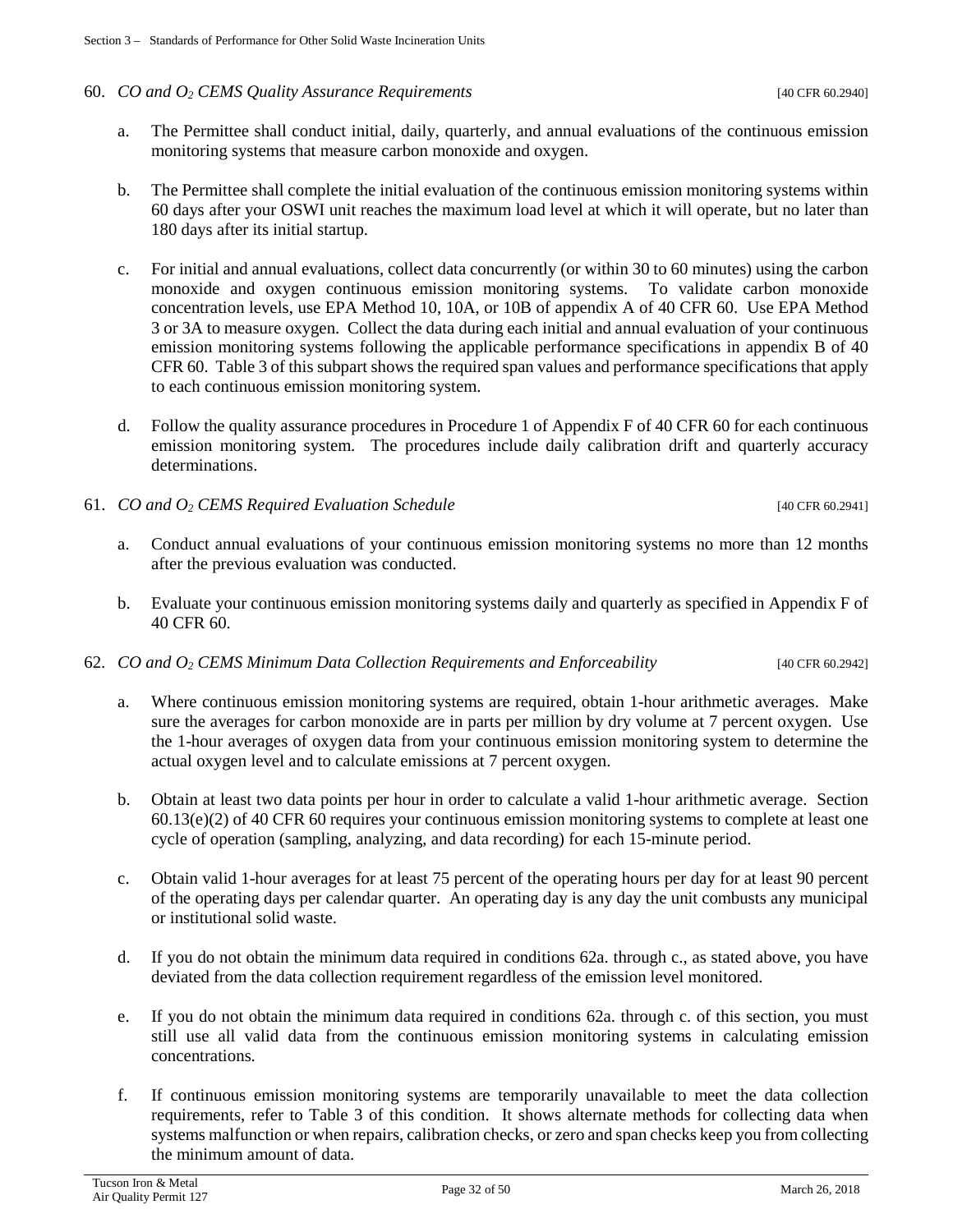#### **Table 3 to Subpart EEEE of Part 60 Requirements for Continuous Emission Monitoring Systems (CEMS)**

| For the<br>following<br><i>pollutants</i> | Use the following span values<br>for your CEMS                                                                    | Use the following<br>performance specifications<br>(P.S.) in appendix B of this<br>part for your CEMS | If needed to meet minimum data<br>requirements, use the following<br>alternate methods in appendix A<br>of this part to collect data |
|-------------------------------------------|-------------------------------------------------------------------------------------------------------------------|-------------------------------------------------------------------------------------------------------|--------------------------------------------------------------------------------------------------------------------------------------|
| 1. Carbon<br>Monoxide                     | 125 percent of the maximum<br>potential<br>hourly<br>carbon<br>monoxide emissions of the waste<br>combustion unit | <b>P.S.4A</b>                                                                                         | Method 10.                                                                                                                           |
| 2. Oxygen                                 | 25 percent oxygen                                                                                                 | <b>P.S.3</b>                                                                                          | Method 3A or 3B, or ANSI/ASME<br>PTC 19.10-1981 (IBR, see<br>§60.17(h)) in lieu of Method 3B<br>only.                                |

63. *Conversion of 1-hour arithmetic CO averages into the appropriate averaging times and units*

a. The Permittee shall use Equation 1 in §60.2975 of 40 CFR 60 subpart EEEE, as provided below, to calculate emissions at 7 percent oxygen: [40 CFR 60.2943]

 $C_{\text{adj}} = C_{\text{CO em}} * (20.9 - 7)/(20.9 - %O<sub>2</sub>)$ 

b. The Permittee shal use Equation 2 in §60.2975 40 CFR 60 subpart EEEE, as provided below, to calculate the 12-hour rolling averages for concentrations of carbon monoxide:

 $E_a = \frac{1}{12} \sum_{j=1}^{12^*} E_{hj}$ ; Where;

 $E_a$  = Average CO pollutant rate for the 12-hour period, ppm corrected to 7 pecent O<sub>2</sub>

 $E_{hi}$  = Houly arithmetic average pollutant rate for hour "j", ppm corrected to 7 percent O<sub>2</sub>

\* Note: Hours beyond the hours of operation ( i.e. after burn end time, not including cool down periods shall be excluded in the 12 hour rolling average.

#### 64. *Installation and Monitoring of Required Operating Parameter Monitoring Equipment* **[**40 CFR 60.2944]

- a. The Permittee has chosen to use a method or air pollution control device other than a wet scrubber to comply with the emission limitations under condition 51. In accordance with condition 52, the Permittee must install, calibrate (to the manufacturers' specifications), maintain, and operate the equipment necessary to monitor compliance with the site-specific operating limits (OPL's) as provided in condition 52.
- b. To demonstrate compliance with the operational hour limitation in condition 51.a, the Permittee shall monitor the incinerator hours of operation. [SIP Rule 313, PCC 17.12.040.A.2]
- c. To assure compliance with the emission limitations in condition 51, the Permittee shall operate and maintain the incinerator in accordance with the approved operation and maintenance plan.

[40 CFR 60.2944 (c), PCC 17.12.040.A.2]

d. If the Control Officer determines that the operation and maintenance plan in Attachment 4 of this permit, failed to address or inadequately addresses an event that meets the characteristics of a malfunction at the time the plan is initially developed, the Permittee shall revise the operation and maintenance plan within 30 days after such an event occurs. [40 CFR 60.2944 (c), PCC 17.12.040.A.2]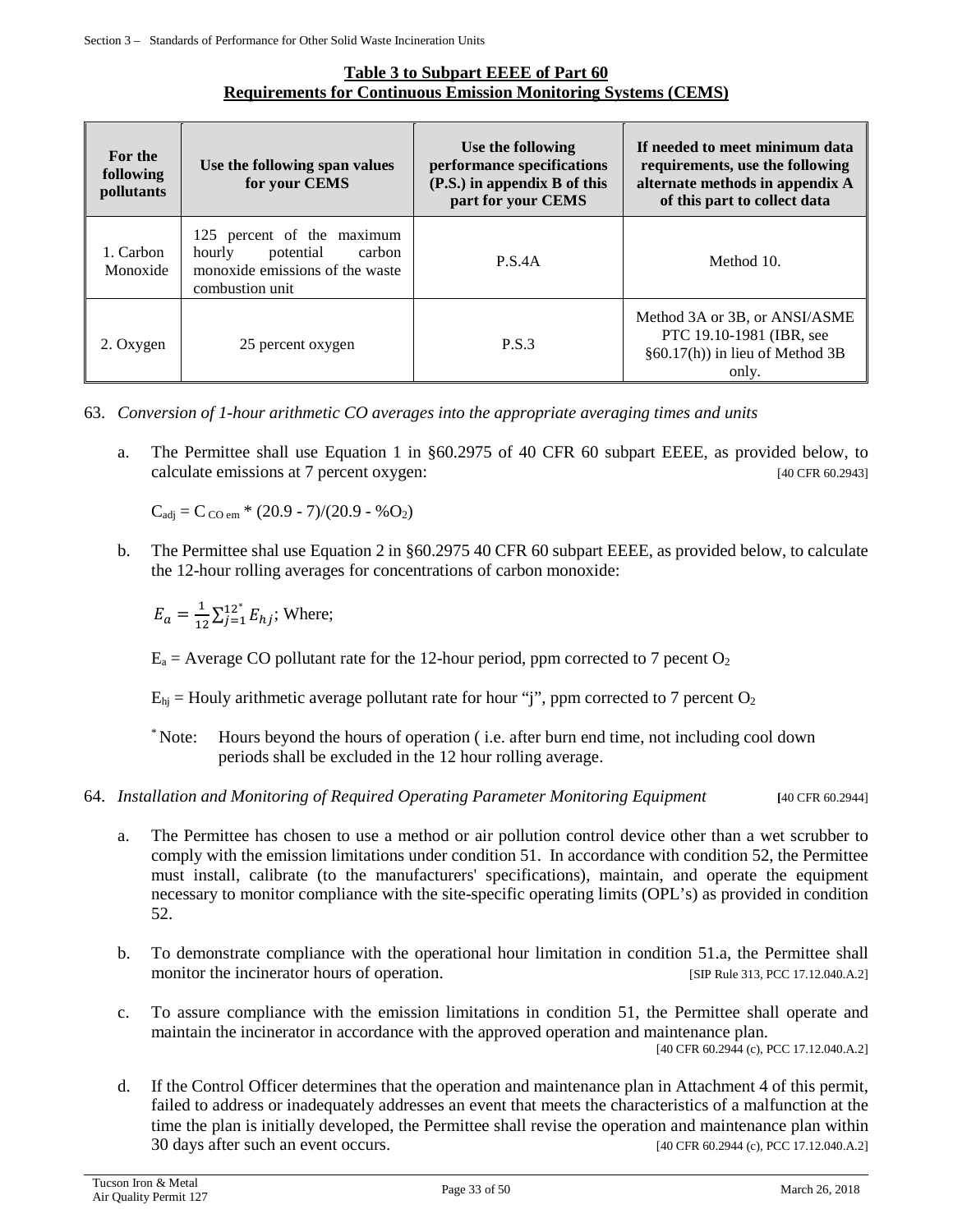e. At all times, including periods of startup, shutdown, and malfunction, the Permittee shall operate and maintain the OSWI operations in a manner consistent with good air pollution control practices and the operation and maintenance plan required by conditions 49.a.iii through vii., and 51.b as provided in Attachment 4 of this Permit. [40 CFR 60.11(d), PCC 17.12.040.A.2]

#### 65. *Operating Parameters – Minimum Data Collection Requirement* [40 CFR 60.2945]

- a. Except for monitor malfunctions, associated repairs, and required quality assurance or quality control activities (including, as applicable, calibration checks and required zero and span adjustments of the monitoring system), you must conduct all monitoring at all times the OSWI unit is operating.
- b. You must obtain valid monitoring data for at least 75 percent of the operating hours per day for at least 90 percent of the operating days per calendar quarter. An operating day is any day the unit combusts any municipal or institutional solid waste.
- c. If you do not obtain the minimum data required in conditions 65.a and b, as stated above, you have deviated from the data collection requirement regardless of the operating parameter level monitored.
- d. Do not use data recorded during monitor malfunctions, associated repairs, and required quality assurance or quality control activities for meeting the requirements of this subpart, including data averages and calculations. You must use all the data collected during all other periods in assessing compliance with the operating limits.

#### **Recordkeeping and Reporting Requirements PCC 17.12.040.A.4 and 5] Recordkeeping and Reporting Requirements**

#### 66. *Recordkeeping* [40 CFR 60.2949]

You must maintain the 15 items (**as applicable**) as specified in conditions 66.a. through o. below for a period of at least 5 years.

- a. Calendar date of each record.
- b. Records of the data described in condition 66.b.i through viii, as stated below.
	- i. The OSWI unit charge dates, times, weights, and hourly charge rates.
	- ii. Liquor flow rate to the wet scrubber inlet every 15 minutes of operation, as applicable.
	- iii. Pressure drop across the wet scrubber system every 15 minutes of operation or amperage to the wet scrubber every 15 minutes of operation, as applicable.
	- iv. Liquor pH as introduced to the wet scrubber every 15 minutes of operation, as applicable.
	- v. For OSWI units that establish operating limits (OPL's) for controls other than wet scrubbers under §60.2917– as provided in condition 52, the Permittee must maintain data collected for all operating parameters used to determine compliance with the operating limits (OPL's) including the following:
		- (a) The average hourly charge rate for each operating period.
		- (b) Sorbent injection (feed) system daily checks and quarterly calibration records.
		- (c) After burner temperature (F).
		- (d) Average Pressure drop in each baghouse (inches of  $H_2O$ ).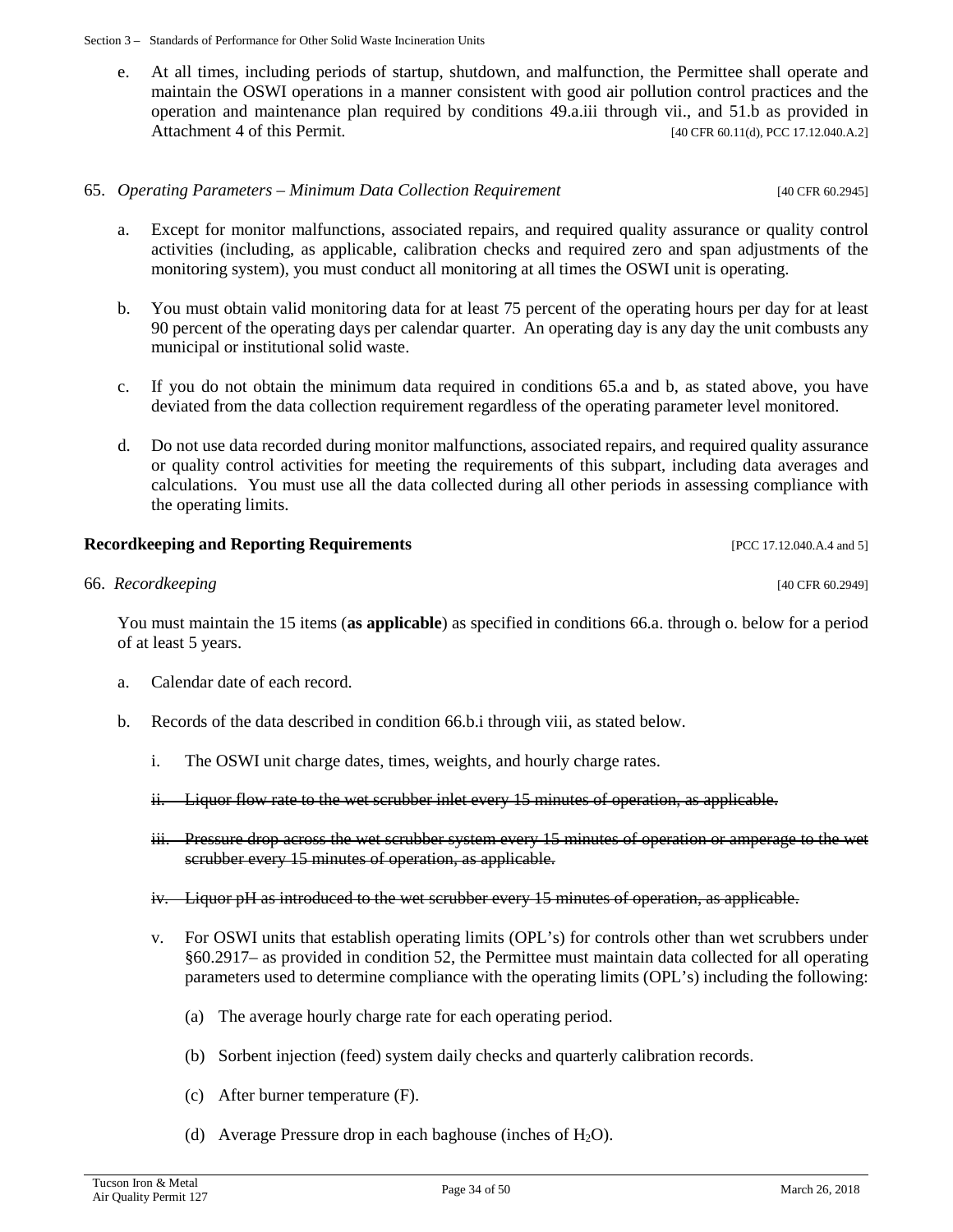- vi. All 1-hour average concentrations of carbon monoxide emissions.
- vii All 12-hour rolling average values of carbon monoxide emissions, the average value for each operating period of the OSWI charging (feed) rate as provided in condition 52.a, the sorbent check logs and calibrations records as provided in condition 52.b, and all 3-hour rolling average values of continuously monitored operating parameters as provided in conditions 52.c and 52.d.
- viii Records of the dates, times, and durations of any bypass of the control device.
- c. Identification of calendar dates and times for which continuous emission monitoring systems or monitoring systems used to monitor operating limits were inoperative, inactive, malfunctioning, or out of control (except for downtime associated with zero and span and other routine calibration checks). Identify the pollutant emissions or operating parameters not measured, the duration, reasons for not obtaining the data, and a description of corrective actions taken.
- d. Identification of calendar dates, times, and durations of malfunctions, and a description of the malfunction and the corrective action taken.
- e. Identification of calendar dates and times for which monitoring data show a deviation from the carbon monoxide emissions limit in table 1 of condition 51. This subpart or a deviation from the operating limits in condition 52 with a description of the deviations, reasons for such deviations, and a description of corrective actions taken.
- f. Calendar dates when continuous monitoring systems did not collect the minimum amount of data required under conditions 62 and 65.
- g. For carbon monoxide continuous emissions monitoring systems, document the results of your daily drift tests and quarterly accuracy determinations according to Procedure 1 of appendix F of 40 CFR 60.
- h. Records of the calibration of any monitoring devices required under condition 64.
- i. The results of the initial, annual, and any subsequent performance tests conducted to determine compliance with the emission limits and/or to establish operating limits, as applicable. Retain a copy of the complete test report including calculations and a description of the types of waste burned during the test.
- j. All documentation produced as a result of the siting requirements of §60.2894 and §60.2895.
- k. Records showing the names of OSWI unit operators who have completed review of the information in condition 49.a as required by condition 49.b, including the date of the initial review and all subsequent annual reviews.
- l. Records showing the names of the OSWI unit operators who have completed the operator training requirements under condition 48.a through b, met the criteria for qualification under condition 48.c, and maintained or renewed their qualification under conditions 48.c or d. Records must include documentation of training, the dates of the initial and refresher training, and the dates of their qualification and all subsequent renewals of such qualifications.
- m. For each qualified operator, the phone and/or pager number at which they can be reached during operating hours.
- n. Equipment vendor specifications and related operation and maintenance requirements for the incinerator, emission controls, and monitoring equipment.
- o. The information listed in condition 49.a.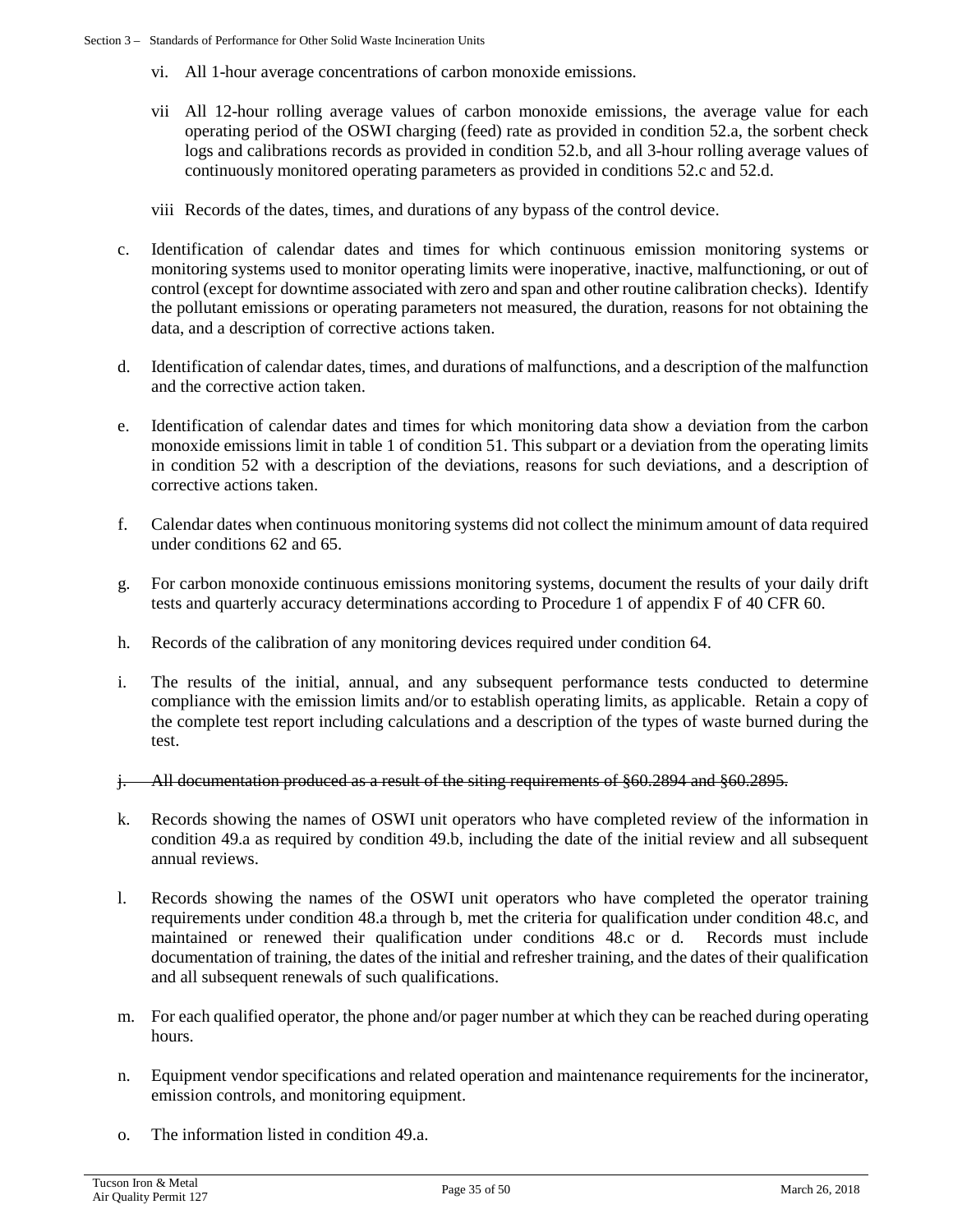#### 67. *Record Location and Format* [40 CFR 60.2950]

- a. You must keep each record on site for at least 2 years. You may keep the records off site for the remaining 3 years.
- b. All records must be available in either paper copy or computer-readable format that can be printed upon request, unless an alternative format is approved by the Administrator.

#### 68. *Reporting Requirements* [40 CFR 60.2951]

The Permittee shall comply with the reporting requirements in NSPS, Subpart EEEE §60.2952. See table 4 below for a summary of the reporting requirements.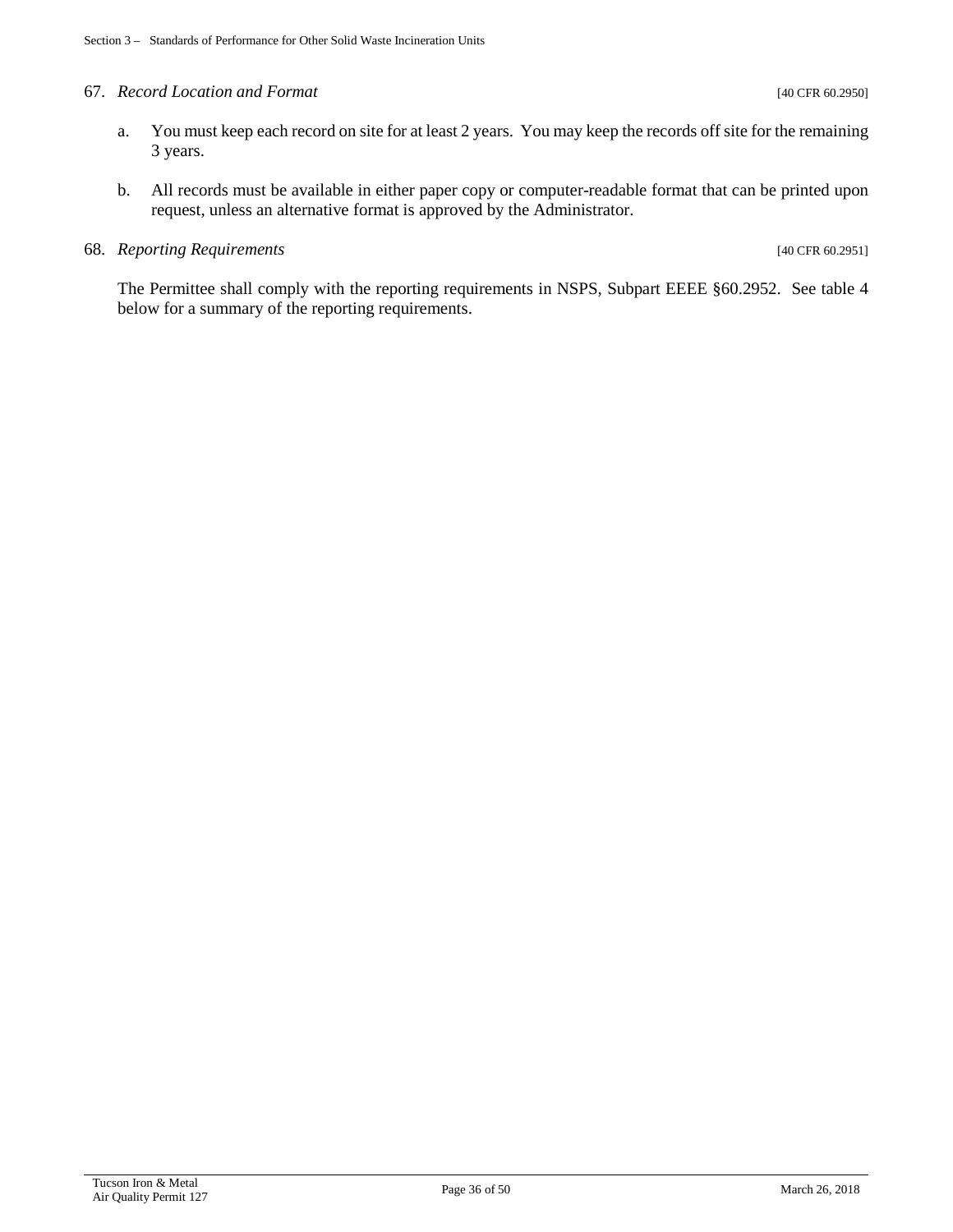# **Table 4 to Subpart EEEE of Part 60—Summary of Reporting Requirements**

As stated in §60.2951 – section LVI, you must comply with the following:

| <b>Report</b>                | Due date                                                                                      | <b>Contents</b>                                                                                                                                                                                                                                               | Reference                                              |
|------------------------------|-----------------------------------------------------------------------------------------------|---------------------------------------------------------------------------------------------------------------------------------------------------------------------------------------------------------------------------------------------------------------|--------------------------------------------------------|
| 1. Preconstruction<br>report | a. Prior to commencing<br>construction                                                        | i. Statement of intent to construct;<br>ii. Anticipated date of commencement<br>of construction;                                                                                                                                                              | §60.2952.<br>§60.2952.                                 |
|                              |                                                                                               | iii. Documentation for siting<br>requirements;                                                                                                                                                                                                                | §60.2952.                                              |
|                              |                                                                                               | iv. Waste management plan; and                                                                                                                                                                                                                                | §60.2952.                                              |
|                              |                                                                                               | v. Anticipated date of initial startup.                                                                                                                                                                                                                       | §60.2952.                                              |
| 2. Startup<br>notification   | a. Prior to initial startup                                                                   | i. Types of waste to be burned;<br>ii. Maximum design waste burning<br>capacity;                                                                                                                                                                              | §60.2953.<br>§60.2953.                                 |
|                              |                                                                                               | iii. Anticipated maximum charge rate;                                                                                                                                                                                                                         | §60.2953.                                              |
|                              |                                                                                               | iv. If applicable, the petition for site-<br>specific operating limits; and                                                                                                                                                                                   | §60.2953.                                              |
|                              |                                                                                               | v. Anticipated date of initial startup.                                                                                                                                                                                                                       | §60.2953.                                              |
| 3. Initial test report       | a. No later than 60 days<br>following the initial<br>performance test                         | i. Complete test report for the initial<br>performance test; and                                                                                                                                                                                              | §60.2954.<br>§60.2954.                                 |
|                              |                                                                                               | ii. The values for the site-specific<br>operating limits                                                                                                                                                                                                      |                                                        |
| 4. Annual report             | a. No later than 12 months<br>following the submission<br>of the initial test report.         | i. Company Name and address;<br>ii. Statement and signature by the                                                                                                                                                                                            | §§60.2955<br>and 60.2956.                              |
|                              | Subsequent reports are to<br>be submitted no more<br>than 12 months<br>following the previous | owner or operator;<br>iii. Date of report;                                                                                                                                                                                                                    | §§60.2955<br>and 60.2956.<br>§§60.2955<br>and 60.2956. |
|                              | report                                                                                        | iv. Values for the operating limits;<br>v. If no deviations or malfunctions<br>were reported, a statement that no<br>deviations occurred during the<br>reporting period;                                                                                      | §§60.2955<br>and 60.2956.<br>§§60.2955<br>and 60.2956. |
|                              |                                                                                               | vi. Highest and lowest recorded 12-<br>hour averages, as applicable, for<br>carbon monoxide emissions and<br>highest and lowest recorded 3-hour<br>averages, as applicable, for each<br>operating parameter recorded for<br>the calendar year being reported; | §§60.2955<br>and 60.2956.                              |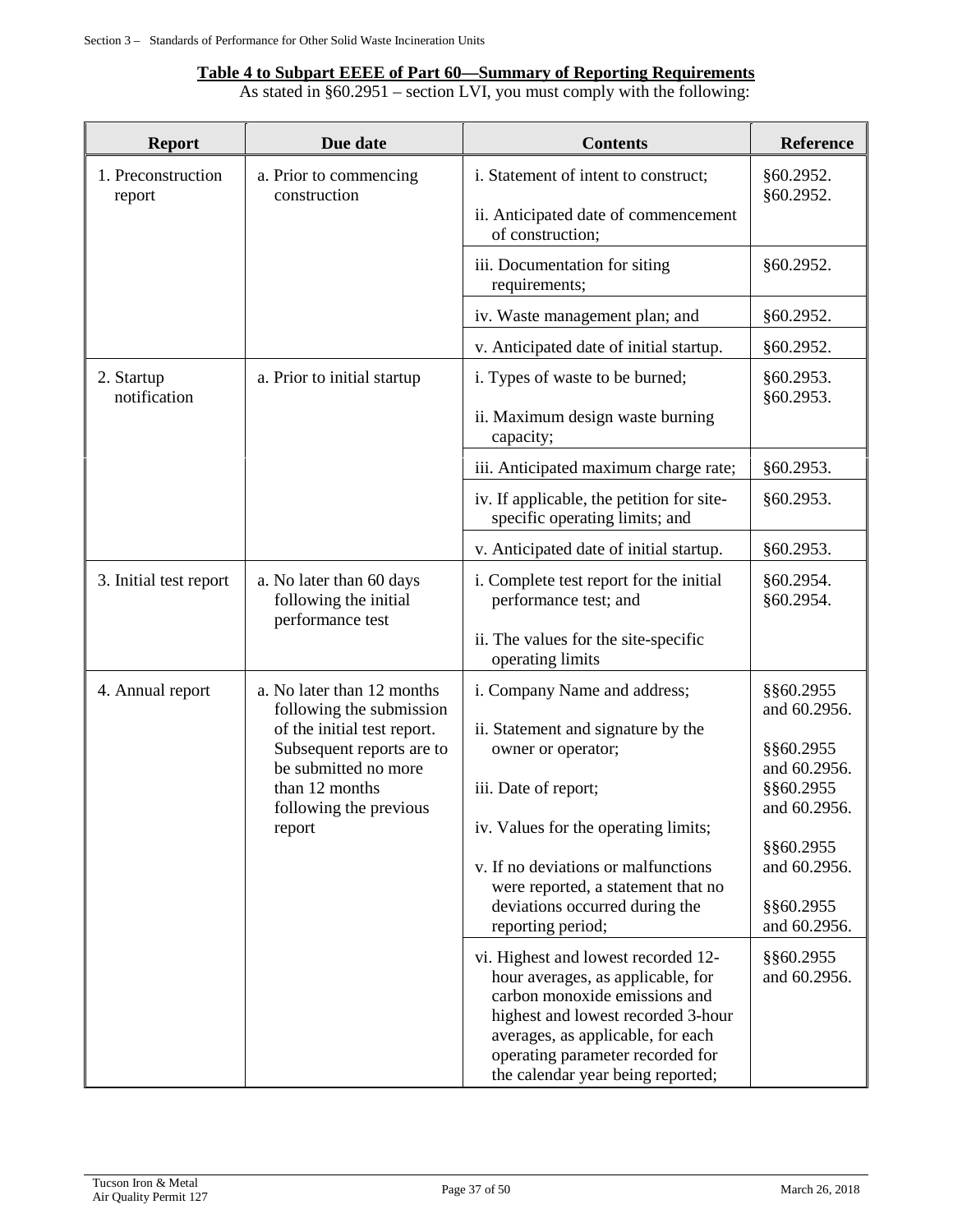| <b>Report</b>                                         | Due date                                                                                                                                 | <b>Contents</b>                                                                                                                                                                           | Reference                                                                             |
|-------------------------------------------------------|------------------------------------------------------------------------------------------------------------------------------------------|-------------------------------------------------------------------------------------------------------------------------------------------------------------------------------------------|---------------------------------------------------------------------------------------|
| 4. Annual report<br>(continued)                       |                                                                                                                                          | vii. Information for deviations or<br>malfunctions recorded under<br>§60.2949(b)(6) and (c) through<br>$(e)$ ; -                                                                          | §§60.2955 and<br>60.2956.<br>(conditions<br>66.b.vi. and;<br>66.c through<br>$\bf e)$ |
|                                                       |                                                                                                                                          | viii. If a performance test was<br>conducted during the reporting<br>period, the results of the test;                                                                                     | §§60.2955 and<br>60.2956.                                                             |
|                                                       |                                                                                                                                          | ix. If a performance test was not<br>conducted during the reporting<br>period, a statement that the<br>requirements of §60.2934 (a) or<br>(b) were met (conditions 58.a and<br>$b$ ); and | §§60.2955 and<br>60.2956.                                                             |
|                                                       |                                                                                                                                          | x. Documentation of periods when<br>all qualified OSWI unit operators<br>were unavailable for more than 12<br>hours but less than 2 weeks.                                                | §§60.2955 and<br>60.2956.<br>(condition<br>50.b)                                      |
| 5. Emission<br>limitation or                          | a. By August 1 of that year<br>for data collected during                                                                                 | i. Dates and times of deviation;                                                                                                                                                          | §§60.2957 and<br>60.2958.                                                             |
| operating limit<br>deviation<br>report                | the first half of the<br>calendar year. By<br>February 1 of the<br>following year for data<br>collected during the<br>second half of the | ii. Averaged and recorded data for<br>those dates;<br>iii. Duration and causes of each<br>deviation and the corrective<br>actions taken;                                                  | §§60.2957 and<br>60.2958.<br>§§60.2957 and<br>60.2958.                                |
|                                                       | calendar year                                                                                                                            | iv. Copy of operating limit<br>monitoring data and any test                                                                                                                               | §§60.2957 and<br>60.2958.                                                             |
|                                                       |                                                                                                                                          | reports;                                                                                                                                                                                  | §§60.2957 and<br>60.2958.                                                             |
|                                                       |                                                                                                                                          | v. Dates, times, and causes for<br>monitor downtimes incidents;                                                                                                                           | §§60.2957 and<br>60.2958.                                                             |
|                                                       |                                                                                                                                          | vi. Whether each deviation occurred<br>during a period of startup,<br>shutdown, or malfunction; and                                                                                       |                                                                                       |
|                                                       |                                                                                                                                          | vii. Dates, times, and durations of<br>any bypass of the control device.                                                                                                                  | §60.2957 and<br>60.2958.                                                              |
| 6. Qualified<br>operator<br>deviation<br>notification | a. Within 10 days of<br>deviation                                                                                                        | i. Statement of cause of deviation;<br>ii. Description of efforts to have an<br>accessible qualified operator; and                                                                        | §60.2959(a)(1).<br>§60.2959(a)(1)<br>(see Condition<br>50.c.i)                        |
|                                                       |                                                                                                                                          | iii. The date a qualified operator will<br>be accessible                                                                                                                                  | §60.2959(a)(1).                                                                       |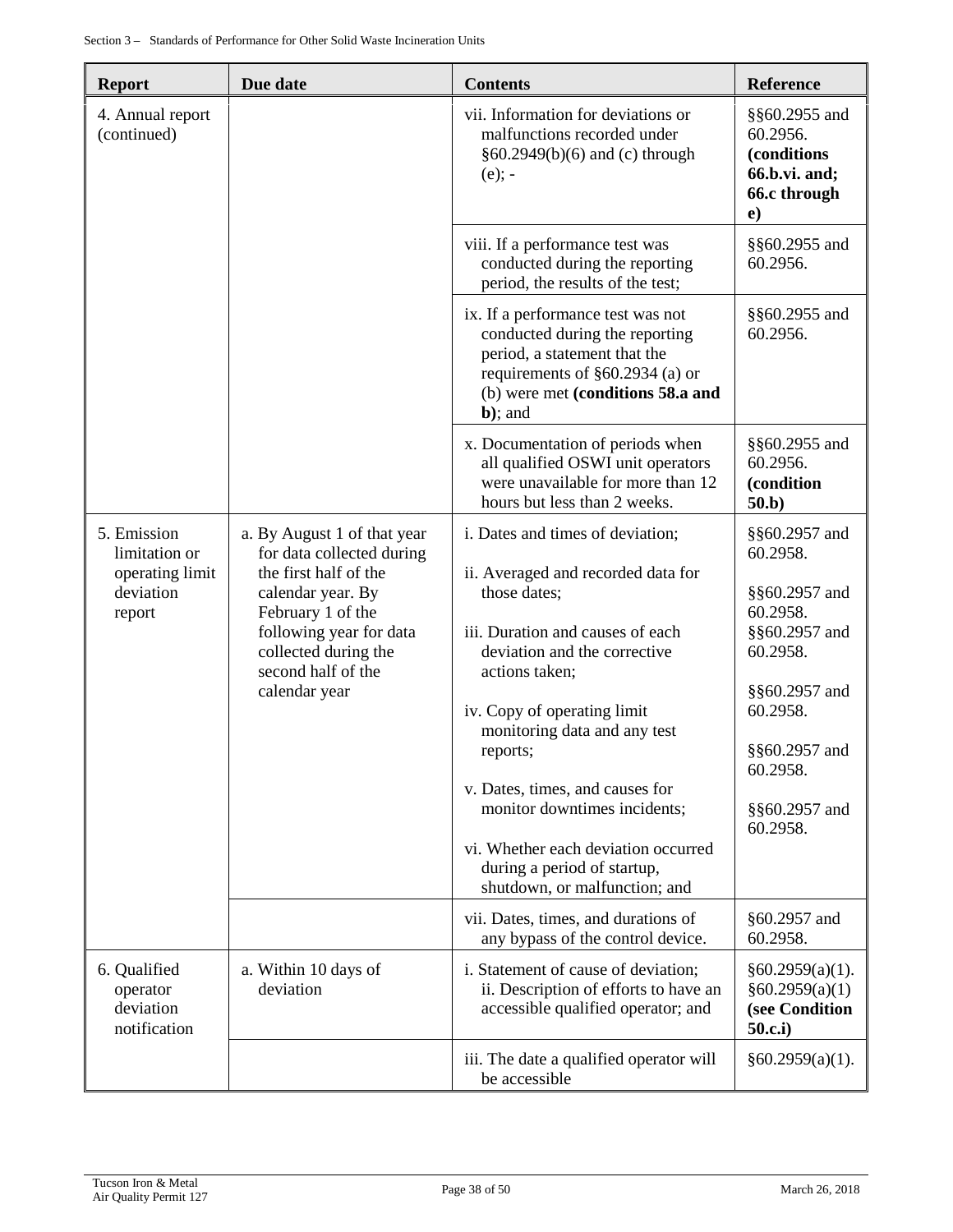| <b>Report</b>                                                           | Due date                                | <b>Contents</b>                                                           | <b>Reference</b>                                      |
|-------------------------------------------------------------------------|-----------------------------------------|---------------------------------------------------------------------------|-------------------------------------------------------|
| 7. Qualified operation<br>deviation status report                       | a. Every 4 weeks<br>following deviation | i. Description of efforts to have<br>an accessible qualified              | §60.2959(a)(2).                                       |
|                                                                         |                                         | operator;<br>ii. The date a qualified operator<br>will be accessible; and | §60.2959(a)(2).<br>(see Condition<br><b>50.c.ii</b> ) |
|                                                                         |                                         | iii. Request to continue operation                                        | §60.2959(a)(2).                                       |
| 8. Qualified operator<br>deviation notification<br>of resumed operation | a. Prior to resuming<br>operation       | i. Notification that you are<br>resuming operation                        | §60.2959(b).                                          |

**Note:** This table is only a summary, see the referenced sections of the rule for the complete requirements. [70 FR 74892, Dec. 16, 2005, as amended at 71 FR 67806, Nov. 24, 2006]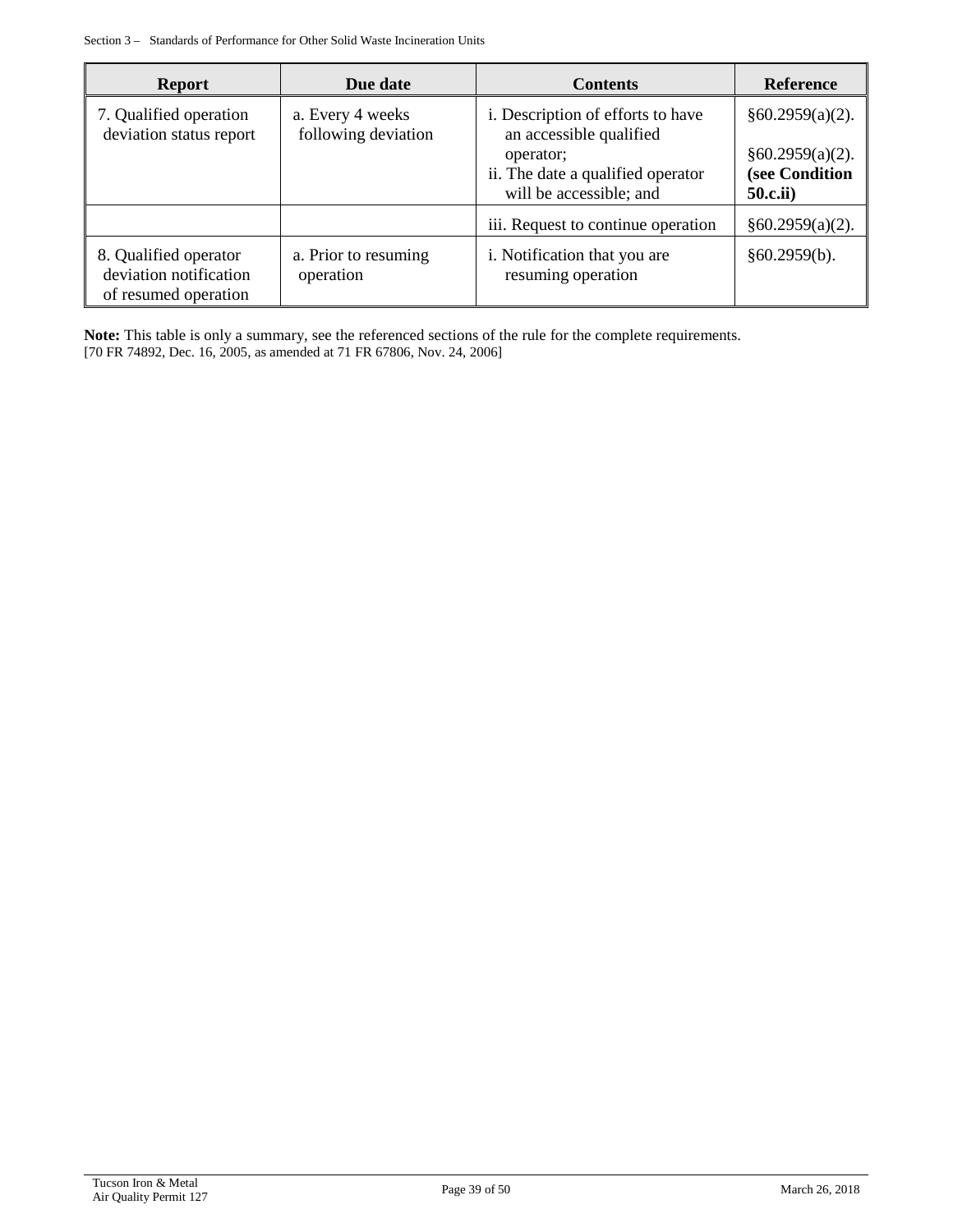#### **SECTION 4**

#### **FACILITY WIDE OPERATIONS & GENERAL PROVISIONS**

The provisions of this Section are applicable to facility wide operations as provided in condition 26.c and all sources of air contaminants operating at the facility. All provisions of this Section are **Locally Enforceable** unless otherwise noted. [PCC 17.16.010.B]

#### **Emission Limitations and Standards Exercíal Exercíal Exercíal Analysis and Standards Exercíal Exercíal Exercíal Exercíal Exercíal Exercíal Exercíal Exercíal Exercíal Exercíal Exercíal Exercíal Exercíal Exercíal Exercí**

- 69. *Air Pollution Control*
	- a. The Permittee shall not cause or permit the planning, construction, installation, erection, modification, use or operation of an emission source which will cause or contribute to a violation of a performance standard in Title 17 of the Pima County Code. [PCC 17.16.020.A & PCC 17.11.020, SIP Rules 301 & 302]

#### **[Federally Enforceable Condition]**

b. Where a stack, vent or other outlet is at such a level that fumes, gas mist, odor, smoke, vapor or any combination thereof constituting air pollution are discharged to adjoining property, the Control Officer may require the installation of abatement equipment or the alteration of such stack, vent or other outlet by the owner or operator thereof to a degree that will adequately reduce or eliminate the discharge of air pollution to adjoining property. [PCC 17.16.020.B]

#### 70. *Maintenance Requirement*

The Permittee shall, at all times, including periods of startup, shutdown, and malfunction, to the extent practicable, maintain and operate all equipment in a manner consistent with good air pollution control for minimizing emissions. Determination of whether acceptable operating and maintenance procedures are being used will be based on information available to the Administrator which may include, but is not limited to, monitoring results, opacity observations, review of operating and maintenance procedures, and inspection of the source. [40 CFR 60.1(a & b), 40 CFR 60.11(d), PCC 17.16.020.A, PCC 17.11.120, SIP Rule 302]

#### **[Federally Enforceable & Material Permit Condition]**

#### 71. *Materials Handling*

- a. Materials including solvents or other volatile compounds, paints, acids, alkalies, pesticides, fertilizers and manure shall be processed, stored, used and transported in such a manner and by such means that they will not evaporate, leak, escape or be otherwise discharged into the ambient air so as to cause or contribute to air pollution. Where means are available to reduce effectively the contribution to air pollution from evaporation, leakage or discharge, the installation and use of such control methods, devices, or equipment shall be mandatory. [PCC 17.16.430.F]
- b. The Permittee shall not transport or store VOC's without taking necessary and feasible measures to control evaporation, leakage, or other discharge into the atmosphere. [PCC 17.16.400.A]

#### 72. *Odor Limiting Standard*

The Permittee shall not emit gaseous or odorous materials from equipment, operations or premises under his control in such quantities or concentrations as to cause air pollution. [PCC 17.16.030, SIP Rule 344.A]

**[Federally Enforceable Condition]**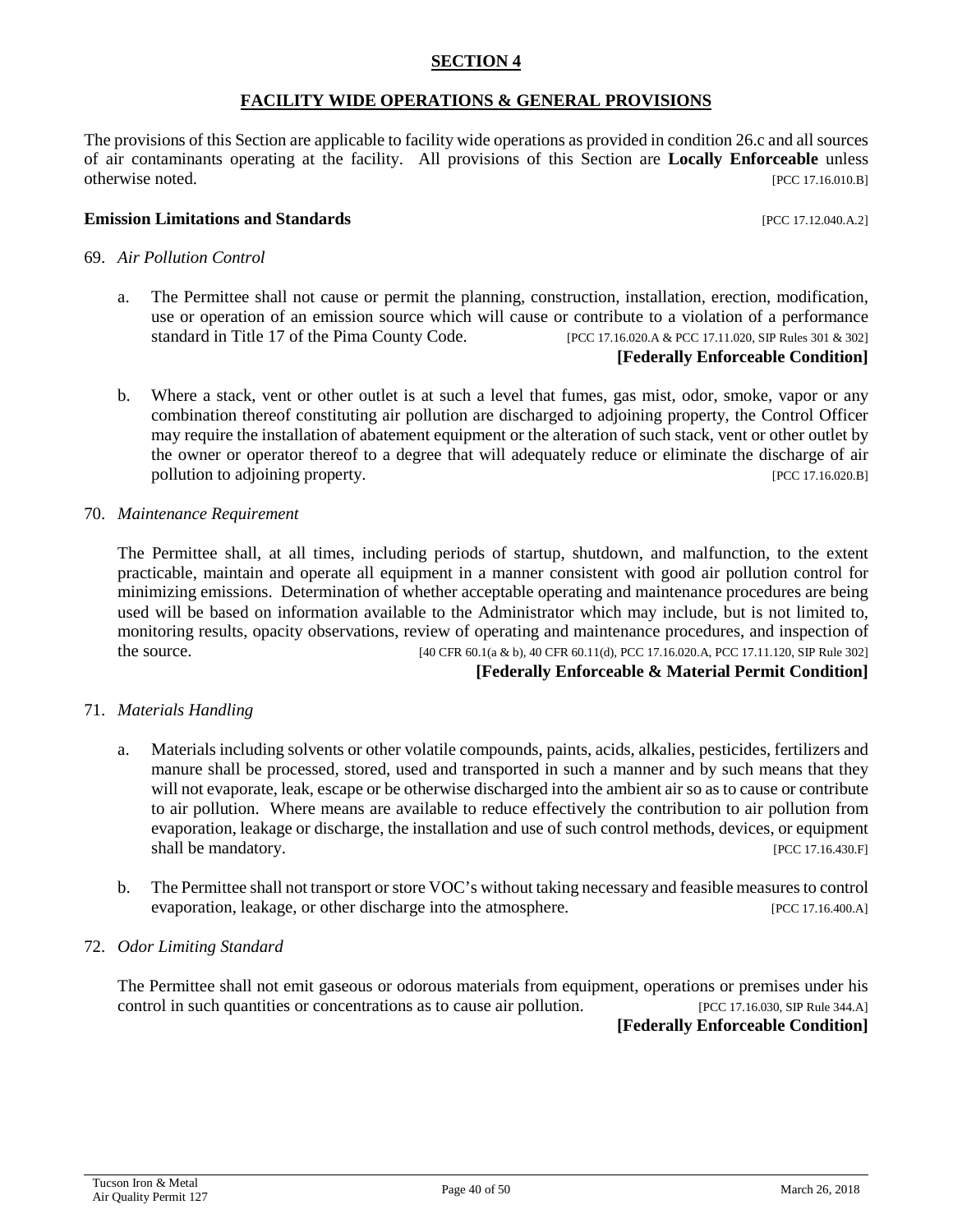73. *Opacity Limit*

Except as otherwise specified in the Specific Conditions of this permit, the opacity of all plumes and effluents from all point, non-point, or fugitive emission sources shall not exceed 20% as determined by EPA Reference Method 9, Appendix A, 40 CFR Part 60. [PCC 17.16.050.B, PCC 17.16.040 & PCC 17.16.130.B.1, SIP Rule 321]

#### **[Federally Enforceable Condition]**

*[This condition is only Federally Enforceable when opacity is above 40%]*

#### 74. *Visibility Limiting Standard* [PCC 17.16.050]

- a. The Permittee shall not cause, suffer, allow or permit operations or activities likely to result in excessive amounts of airborne dust without taking reasonable precautions to prevent excessive amounts of particulate matter from becoming airborne.
- b. The Permittee shall not cause, suffer, allow, or permit diffusion of visible emissions, including fugitive dust, beyond the property boundary line within which the emissions become airborne, without taking reasonably necessary and feasible precautions to control generation of airborne particulate matter. Sources may be required to cease temporarily the activity or operation which is causing or contributing to the emissions until reasonably necessary and feasible precautions are taken. [SIP Rule 343.A]

# **[Federally Enforceable Condition]**

c. Condition 74.b shall not apply when wind speeds exceed twenty-five (25) miles per hour (using the Beaufort Scale of Wind-Speed Equivalents, or as recorded by the National Weather Service). This exception does not apply if control measures have not been taken or were not commensurate with the size or scope of the emission source. [SIP Rule 343.B]

## **[Federally Enforceable Condition]**

d. Condition 74.b shall not apply to the generation of airborne particulate matter from undisturbed land.

#### 75. *Authorization to Conduct Fugitive Dust Producing Activities* [PCC 17.16.060, SIP Rule 224]

# **[Federally Enforceable Condition]**

- a. The Permittee is responsible for controlling windblown dust, dust from haul roads, and dust emitted from land clearing, earthmoving, demolition, trenching, blasting, road construction, mining, racing event, and other activities to ensure compliance with conditions 73 and 74.
	- i. Until the area becomes permanently stabilized by paving, landscaping or otherwise, dust emissions shall be controlled by applying adequate amounts of water, chemical stabilizer, or other effective dust suppressant.
	- ii. The Permittee shall not leave land in such a state that fugitive dust emissions (including windblown dust or dust caused by vehicular traffic on the area) would violate conditions 73 or 74.
- b. This subsection shall not relieve the Permittee, or its subcontractors, from compliance with all local, county, state, and federal laws, statutes, and codes or from obtaining permits for other operations or activities when required. [PCC 17.11.010.D]
- 76. *Fugitive Dust Control*
	- a. Motor Vehicle Operations [PCC 17.16.070]

The Permittee shall not cause, suffer, allow, or permit a vacant lot, or an urban or suburban open area, to be driven over or used by motor vehicles, trucks, cars, cycles, bikes, or buggies, or by animals such as horses, without taking reasonable precautions to limit excessive amounts of particulates from becoming airborne. Dust shall be kept to a minimum by using an approved dust suppressant, or adhesive soil stabilizer, or by paving, or by barring access to the property, or by other acceptable means.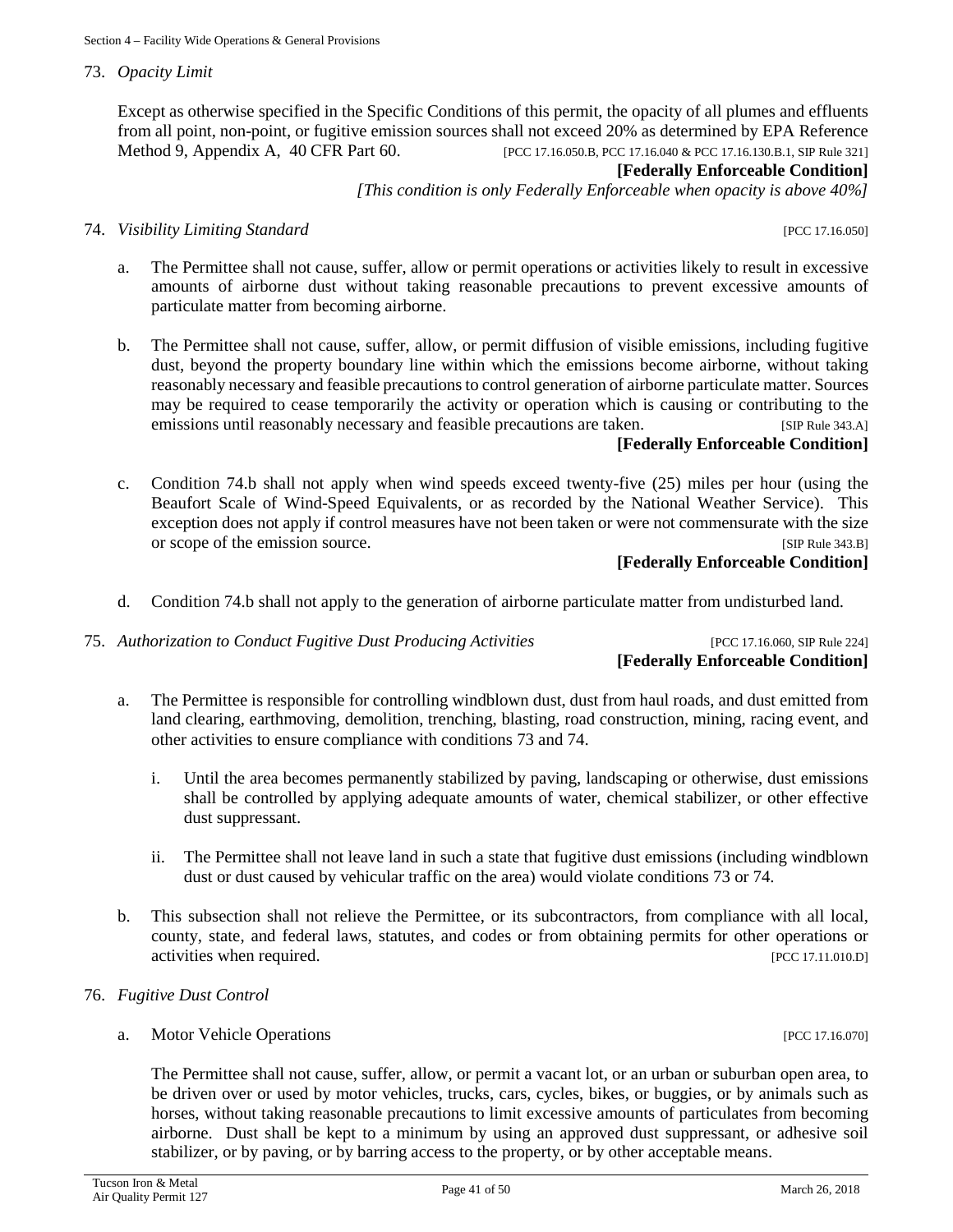b. Vacant Lots and Open Spaces [PCC 17.16.080, SIP Rule 318]

- i. The Permittee shall not use or leave a vacant lot, housing plot, building site, parking area, sales lot, playground, livestock feedlot, or other open area - other than those used solely for soil-cultivation or vegetative crop-producing and harvesting agricultural purposes in such a state, after construction, alteration, clearing, leveling, or excavation that naturally induced wind blowing over the area causes a violation of condition 73 and 74 of this Section. Dust emissions must be permanently suppressed by landscaping, covering with gravel or vegetation, paving, or applying equivalently effective controls.
- ii. The Permittee shall not allow a vacant lot, parking area, sales lot, or other open urban area to be used by motor vehicles in such a manner that visible dust emissions induced by vehicular traffic on the area cause a violation of condition 73 and 74 of this Section.
- 

#### c. Roads and Streets [PCC 17.16.090, SIP Rule 315] **[Federally Enforceable Condition]**

- i. The Permittee shall not construct a new unpaved service road or unpaved haul road unless dust will be suppressed after construction by intermittently watering, limiting access, or applying chemical dust suppressants to the road, in such a way that visible dust emissions caused by vehicular traffic on the road do not violate condition 73 and 74 of this Section.
- ii. The Permittee shall not cause, suffer, allow or permit transportation of materials likely to give rise to airborne dust without taking reasonable precautions, such as wetting, applying dust suppressants, or covering the load, to prevent particulate matter from becoming airborne. Earth or other material that is deposited by trucking or earth moving equipment shall be removed from paved streets by the person responsible for such deposits.
- 

#### d. Particulate Materials [PCC 17.16.100, SIP Rule 316] **[Federally Enforceable Condition]**

- i. The Permittee shall not cause, suffer, allow or permit crushing, screening, handling, transporting or conveying of materials or other operations likely to result in significant amounts of airborne dust without taking reasonable precautions, such as the use of spray bars, wetting agents, dust suppressants, covering the load, and hoods to prevent excessive amounts of particulate matter from becoming airborne.
- ii. Dust emissions from the transportation of materials shall be effectively controlled by covering stock loads in open-bodied trucks, limiting vehicular speeds, or other equivalently effective controls.
- e. Storage Piles [PCC 17.16.110]
	- i. The Permittee shall not cause, suffer, allow, or permit organic or inorganic dust producing material to be stacked, piled or otherwise stored without taking reasonable precautions such as chemical stabilization, wetting, or covering to prevent excessive amounts of particulate matter from becoming airborne. [SIP Rule 316.D]

#### **[Federally Enforceable Condition]**

ii. Stacking and reclaiming machinery utilized at storage piles shall be operated at all times with a minimum fall of material and in such manner, or with the use of spray bars and wetting agents, as to minimize and control to ensure compliance with condition 73 and 74 of this Section.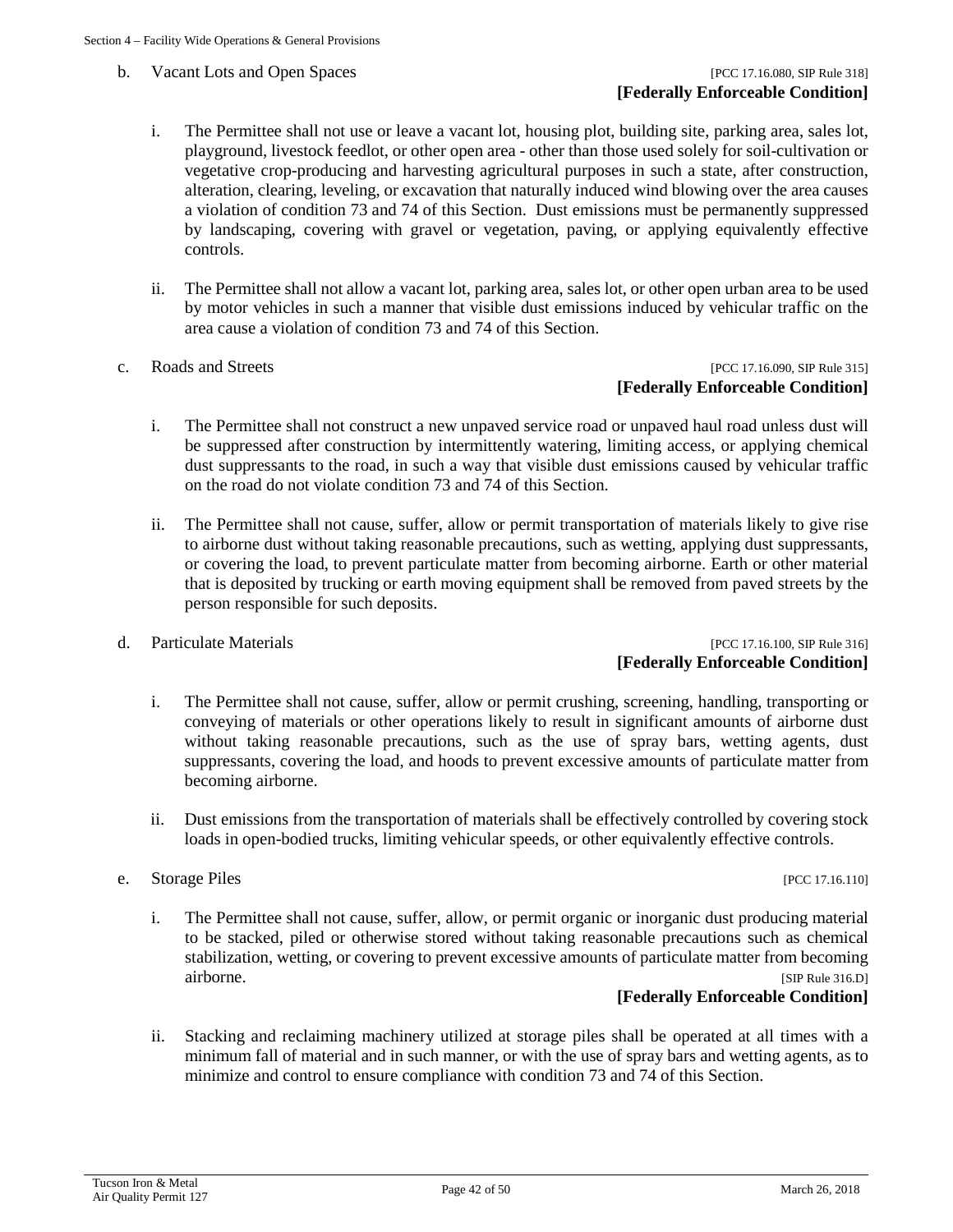#### **Monitoring Requirements and the sequence of the sequence of the sequence of the sequence of the sequence of the sequence of the sequence of the sequence of the sequence of the sequence of the sequence of the sequence of**

#### 77. *Materials Handling*

To monitor compliance with the standards in condition 71, the Permittee shall inspect materials handling areas and operations at the facility for open containers, leakage, or not using available controls at least once each calendar month while the facility is in operation. The results of the monthly inspection shall be recorded with any discrepancies noted and any corrective actions taken.

#### 78. *Odor Limiting Standard*

Monitoring for odors at the facility to determine compliance with the standard in condition 72 is not normally necessary as the use of good modern practices prevents the emission of odors in such quantities or concentrations as to cause air pollution. The Control Officer may ask the Permittee to monitor and control odor emissions if the Control Officer has reasonable cause to believe a violation of a standard has been committed.

#### 79. *Fugitive Dust Control*

To monitor compliance with conditions 75 and 76, the Permittee shall observe all facility wide point, nonpoint, or fugitive dust emission sources, including motor vehicle operations, open spaces, roads and streets, particulate materials handling operations, storage piles, and other sources not identified in Attachment 2 of this permit, at least once a month while the facility is in operation. If the observer sees a plume that, on an instantaneous basis, appears to exceed 20 percent, or the plume is crossing property boundaries, the Permittee shall, if practicable, conduct a visible emissions observation in accordance with EPA Reference Method 9. If the results exceed the applicable opacity limit, or the emissions cross the property boundary, this shall be recorded and reported as an excess emission.

#### **Recordkeeping Requirements** [PCC 17.12.040.A.3 & 4]

#### 80. *Monitoring Records*

The Permittee shall maintain records of required monitoring information in Sections 2 through 4 in accordance with condition 12.a of the General Conditions of this permit. For the purpose of this provision, monitoring information includes VE checks, observations, sampling, measurements, analyses, and testing required by the Specific Conditions of this Permit, and as applicable, descriptions of the particular piece of equipment, process, or area being monitored.

#### 81. *Record Retention*

The Permittee shall retain records of all required monitoring and support information in accordance with condition 12.b. **[PCC 17.12.040.4.b]** 

#### 82. *Recordkeeping for Compliance Determinations*

The Permittee shall retain a copy of the permit onsite including all required monitoring records and support information. In addition, all equipment identified in the permit equipment list shall be marked with a unique, clearly visible, and accessible ID to identify the piece of equipment. The Permittee shall be considered in compliance by demonstrating that sufficient information on the equipment and facility operations is periodically collected, recorded, and maintained to assure that the compliance status of any specific condition of this permit can be readily ascertained at any time. [PCC 17.11.060 & PCC 17.24.020.A]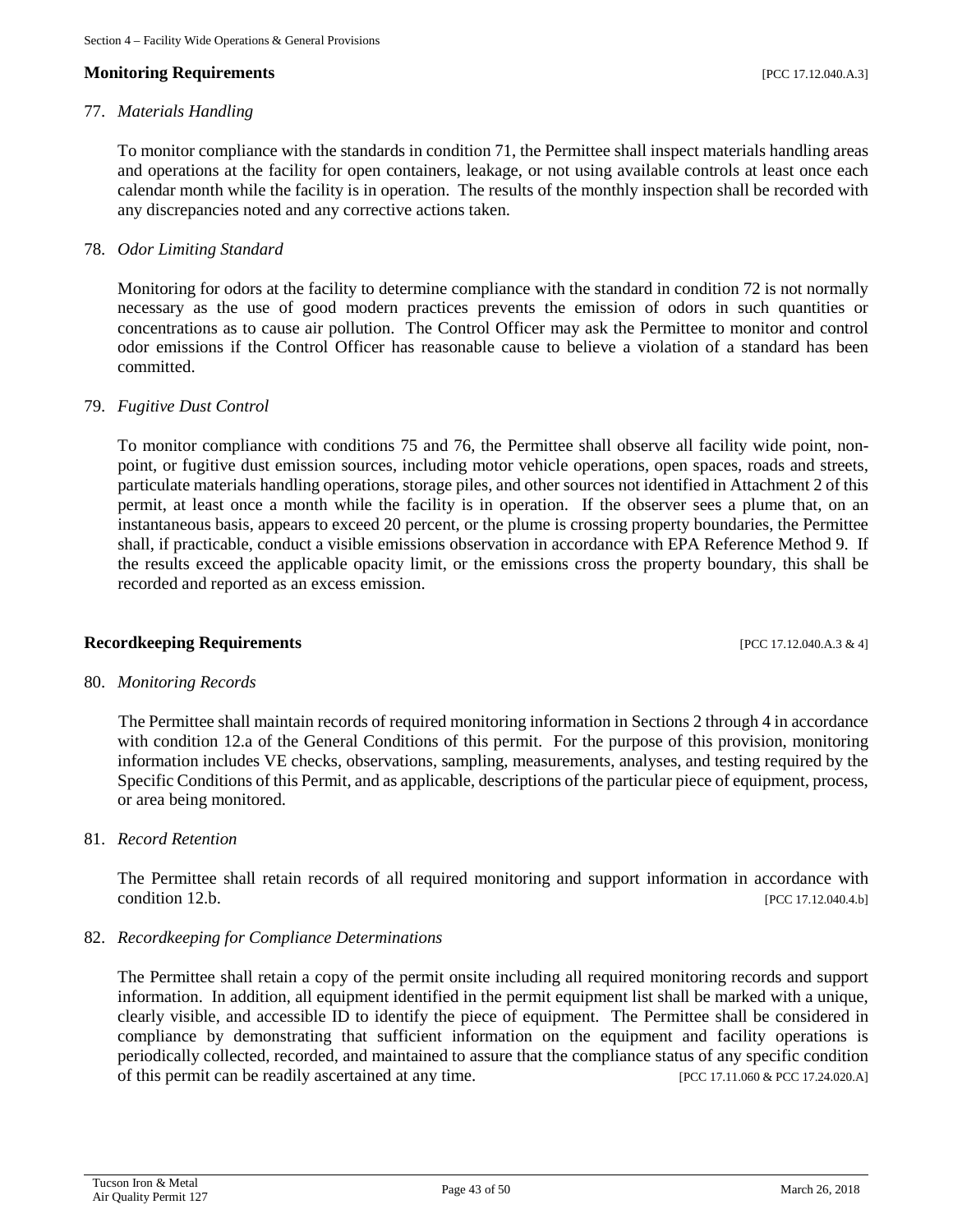#### **Reporting and Notification Requirements Example 2018 EXECUTE:** [PCC 17.12.040.A.5]

- 83. The Permittee shall submit the following reports for the permitted facility sources described in condition 26, and Sections 2 through 4 in accordance with condition 13 of the General Conditions as follows:
	- a. Special Reporting for the Affected Source or Process [PCC 17.12.170 and PCC 17.24.050, SIP Rule 622]
		- i. The Permittee shall promptly submit written reports to the Control Officer of any instances of deviations from permit requirements in Sections 2 through 4 of this permit as applicable, and in accordance with conditions 11.b and 13.b of the General Conditions.
		- ii. The Permittee shall submit annual reports for the OSWI unit no later than June  $28<sup>th</sup>$  2018 and in accordance with permit condition 68. The Permittee shall submit subsequent annual reports no more than 12 months following the previous report. The report shall include the information required by NSPS Subpart EEEE, §60.2956 as provided in condition 68, Row 4 of Table 4.

[40 CFR 60.2955 & 60.2956]

b. Semiannual Summary Reports of Required Monitoring [PCC 17.12.040.A.5.a, SIP Rule 622]

The Permittee shall submit semiannual summary reports of all monitoring activities required by the Specific Conditions of this permit. All permit exceedances and permit deviations that have occurred during the reporting period must be clearly identified in the report. Semiannual reports shall be due on February 1<sup>st</sup> and August 1<sup>st</sup> of each year and shall cover the periods July 1<sup>st</sup> through December 31<sup>st</sup> and January  $1<sup>st</sup>$  through June  $30<sup>th</sup>$ , respectively, except that the report required in condition 41 may be submitted later on February 28<sup>th</sup>, and August 31<sup>st</sup> if required. The report shall also include at a minimum the following information:

- i. The semiannual excess emission/summary report required by condition 41.
- ii. The emissions limitation or operating limit deviation report required by NSPS Subpart EEEE §60.2957 and §60.2958 as provided in condition 68, Row 5 of Table 4.
- c. Annual Compliance Certification

The Permittee shall submit annual compliance certification to the Control Officer in accordance with conditions 7 and 13.a. Annual compliance certification reports shall be due on February  $1<sup>st</sup>$  of each year and shall cover the period January 1<sup>st</sup> through December 31<sup>st</sup>. The first annual report may not cover a 12month period.

d. Emissions Inventory Reporting

The Permittee shall complete and submit to the Control Officer, when requested, an annual emission inventory questionnaire in accordance with condition 6. [PCC 17.12.160]

#### 84. *Facility Changes*

- a. Before installing additional units, or modifying existing emission equipment or switching fuels, or changing the method of operation at the facility such that the changes increase actual emissions more than 10% of the major source threshold, the Permittee shall apply for the appropriate revision in accordance with condition 15 of the General Conditions. [PCC 17.12.100, PCC 17.12.110, PCC 17.12.120]
- b. For facility changes that do not require revision, the Permittee may make the changes if it meets the requirements in condition 16 of the General Conditions. [PCC 17.12.090.D]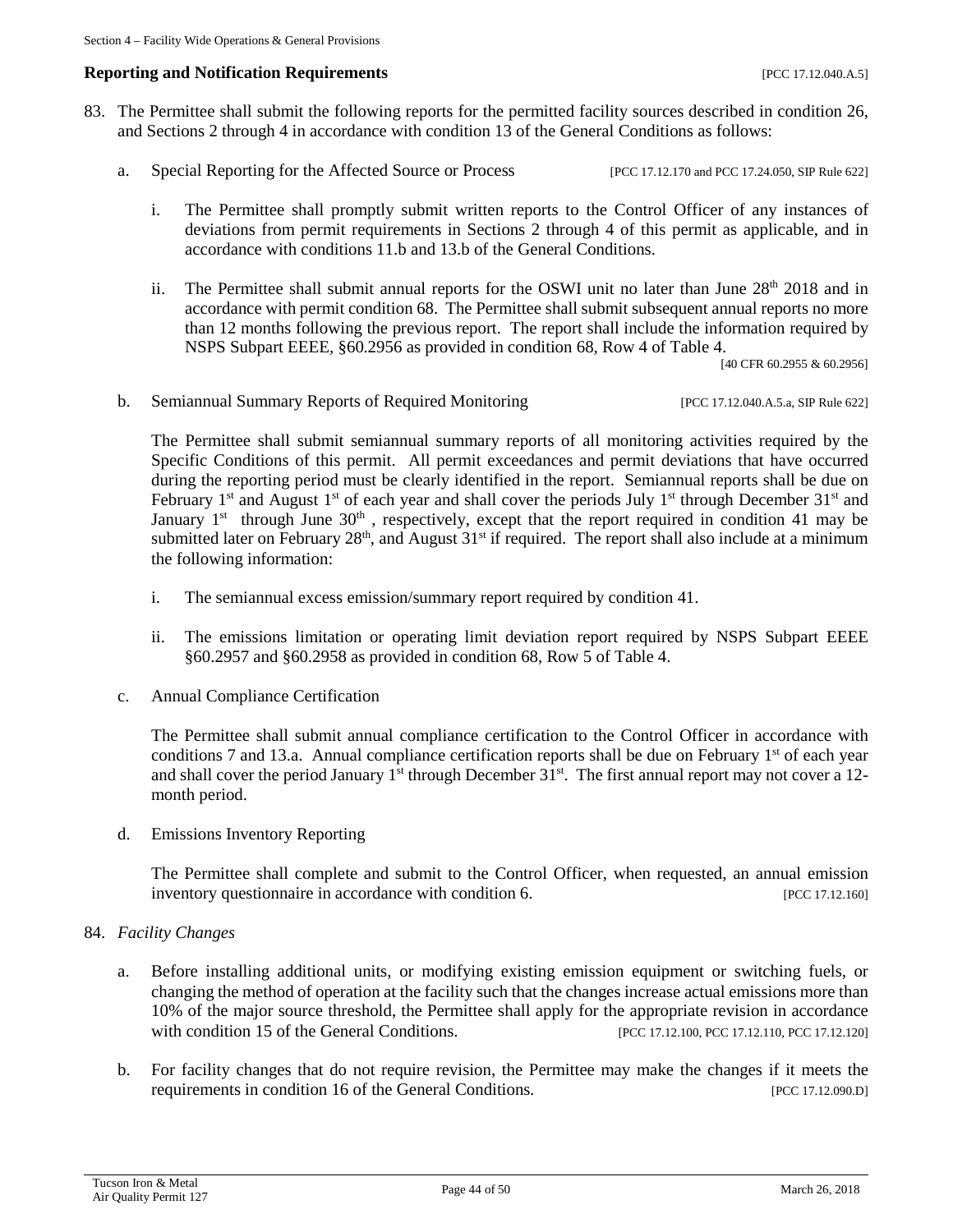85. Test Methods for Demonstration of Compliance

For purposes of demonstrating compliance, these test methods shall be used, provided that for the purpose of establishing whether or not the facility has violated or is in violation of any provision of this permit, nothing in this permit shall preclude the use, including the exclusive use, of any credible evidence or information relevant to whether a source would have been in compliance with applicable federal requirements if the appropriate performance or compliance procedures or methods had been performed.

a. EPA Test Method 9 shall be used to monitor compliance with the opacity standards identified in this Permit.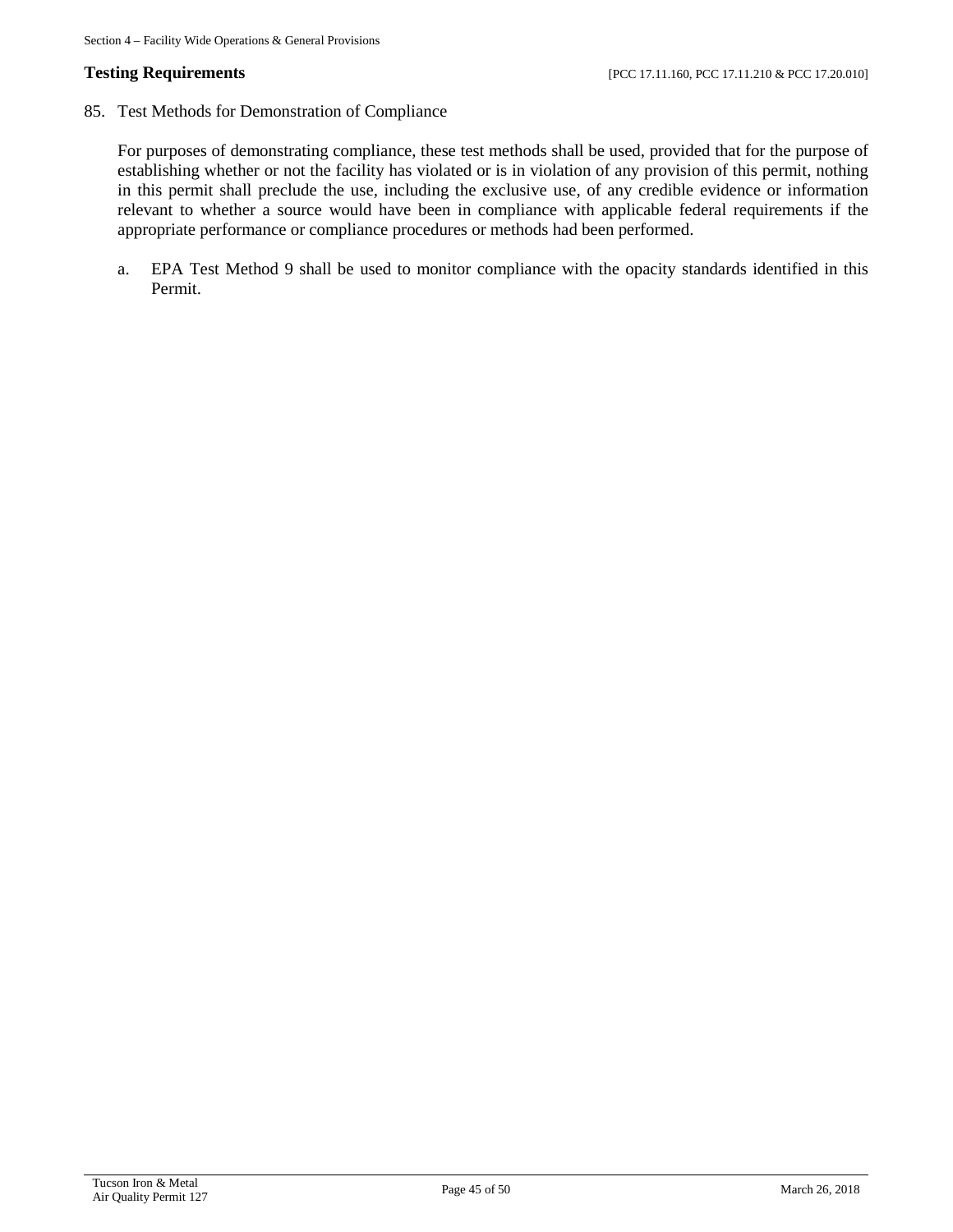#### **APPLICABLE REGULATIONS**

#### **40 CFR, Part 60 Standards of Performance for New Stationary Sources**

| Subpart A           | <b>General Provisions</b>                                                                                                                                                                                 |
|---------------------|-----------------------------------------------------------------------------------------------------------------------------------------------------------------------------------------------------------|
| <b>Subpart EEEE</b> | NSPS for Other Solid Waste Incineration (OSWI) Units for which construction is<br>commenced after December 9, 2004, or for Which Modification or Reconstruction<br>is Commenced on or After June 16, 2006 |
| Appendix A          | <b>Test Methods</b>                                                                                                                                                                                       |

#### **40 CFR Part 63 National Emission Standards for Hazardous Air Pollutants for Source Categories**

| Subpart A          | <b>General Provisions</b>                       |
|--------------------|-------------------------------------------------|
| <b>Subpart RRR</b> | <b>NESHAP</b> for Secondary Aluminum Production |

#### **Pima County Code Title 17, Chapter 17.11 – General Provisions**

#### **Article I – Scope and Authority**

| 17.11.010 | Statutory authority                                                  |
|-----------|----------------------------------------------------------------------|
| 17.11.020 | Planning, constructing, or operating without a permit (SIP Rule 301) |
|           |                                                                      |

#### **Article II – General Provisions for Stationary Source Permits**

| 17.11.060 | Permit display or posting   |
|-----------|-----------------------------|
| 17.11.120 | Material permit condition   |
| 17.11.160 | Test methods and procedures |
| 17.11.210 | Performance tests           |

#### **Pima County Code Title 17, Chapter 17.12 – Individual Permits and Permit Revisions for Class I Permits**

#### **Article I – Application Processing and Procedures**

| 17.12.010 | Permit application processing procedures for Class I permits |
|-----------|--------------------------------------------------------------|
| 17.12.040 | Dormit contante for Class I pormite                          |

17.12.040 Permit contents for Class I permits

#### **Article II – Permit Revisions, Renewal and Transfers for Class I Permits**

- 17.12.090 Facility Changes allowed without permit revisions Class I
- 17.12.100 Administrative permit amendments
- 17.12.110 Minor permit revisions
- 17.12.120 Significant permit revision
- 17.12.130 Permit reopenings Revocation and reissuance Termination

# **Article III – Emissions for Class I Sources**

- 17.12.160 Annual emissions inventory questionnaire for Class I permits<br>17.12.170 Reporting requirements (SIP Rule 622)
- Reporting requirements (SIP Rule 622)

## **Article V – Fees for Class I Permits**

| 17.12.220 | Fees related to Class I permits |  |
|-----------|---------------------------------|--|
|-----------|---------------------------------|--|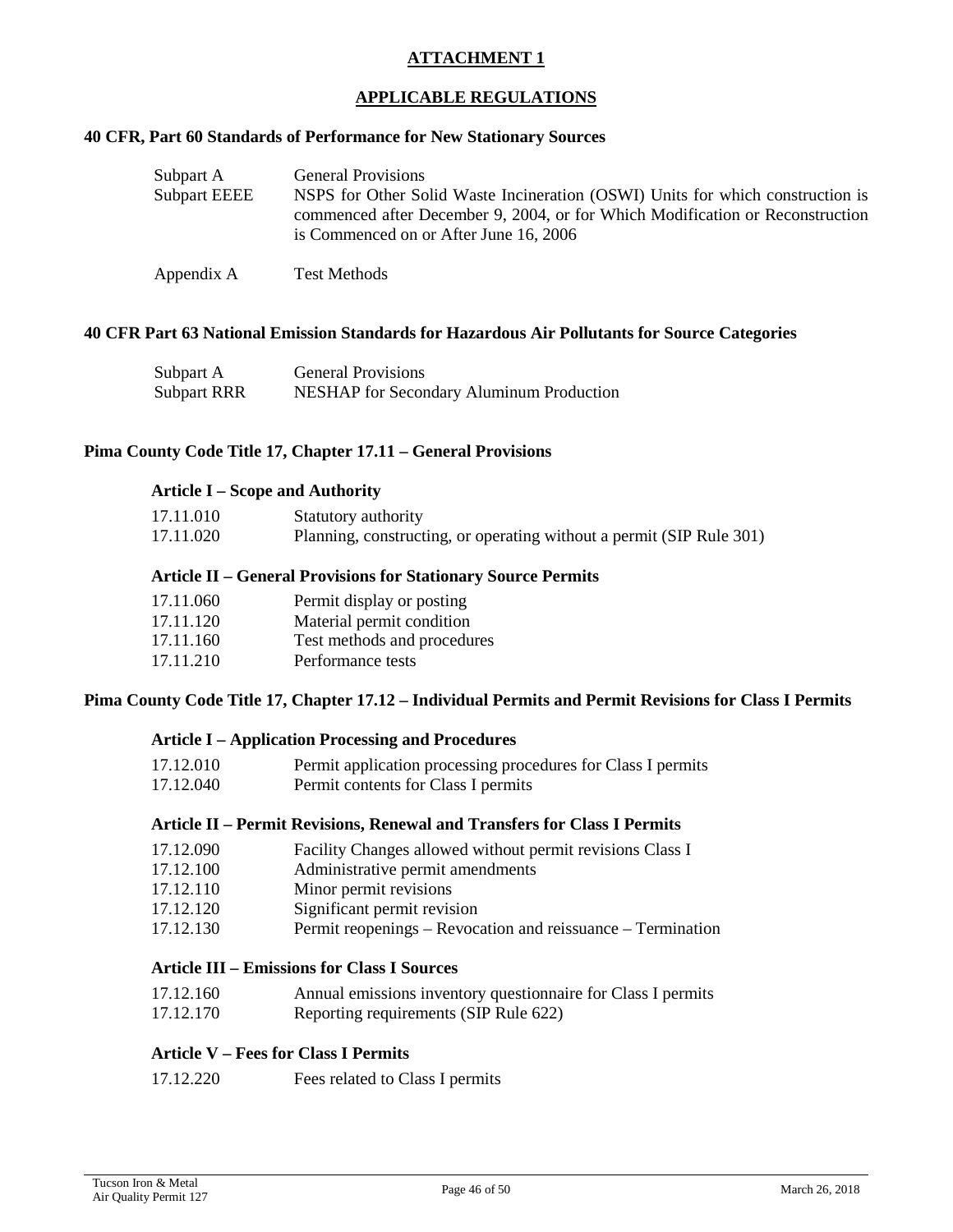#### **Pima County Code Title 17, Chapter 17.16 – Emission Limiting Standards (Includes State Implementation Plan, SIP Rules)**

#### **Article I – General Provisions**

| 17.16.010 | Local rules and standards; Applicability of more than one standard                                      |
|-----------|---------------------------------------------------------------------------------------------------------|
| 17.16.020 | Noncompliance with applicable standards (SIP Rule 302)                                                  |
| 17.17.020 | $\Omega$ 1. $\Omega$ 1. $\Omega$ is equal to 1. $\Omega$ in $\Omega$ . $\Omega$ 1. $\Omega$ 1. $\Omega$ |

17.16.030 Odor limiting standards (SIP Rule 344)

#### **Article II – Visible Emission Standards**

| 17.16.040 | Standards and applicability (includes NESHAP) (SIP Rule 321) |
|-----------|--------------------------------------------------------------|
| 17.16.050 | Visibility limiting standard (SIP Rule 343)                  |

#### **Article III – Emissions from Existing and New Nonpoint Sources**

| 17.16.060 | Fugitive dust producing activities (SIP Rule 224)             |
|-----------|---------------------------------------------------------------|
| 17.16.070 | Fugitive dust emissions standards for motor vehicle operation |
| 17.16.080 | Vacant lots and open spaces (SIP Rule 318)                    |
| 17.16.090 | Roads and streets (SIP Rule 315)                              |
| 17.16.100 | Particulate materials (SIP Rule 316)                          |
| 17.16.110 | Storage piles (SIP Rule 316.D)                                |

### **Article IV – New and Existing Stationary Source Performance Standards**

| 17.16.130 | Applicability                                            |
|-----------|----------------------------------------------------------|
| 17.16.170 | Incinerators (SIP Rule 313)                              |
| 17.16.430 | Standards of performance for unclassified sources        |
| 17.16.510 | Standards of performance for incinerators (SIP Rule 313) |

#### **Pima County Code Title 17, Chapter 17.20 – Emissions Source Testing and Monitoring**

| 17.20.010 | Source sampling, monitoring and testing |
|-----------|-----------------------------------------|
| 17.20.040 | Concealment of emissions (SIP Rule 722) |

#### **Pima County Code Title 17, Chapter 17.24:**

| 17.24.020 | Recordkeeping for compliance determination (SIP Rule 611) |
|-----------|-----------------------------------------------------------|
| 17.24.050 | Reporting as a permit requirement (SIP Rule 622)          |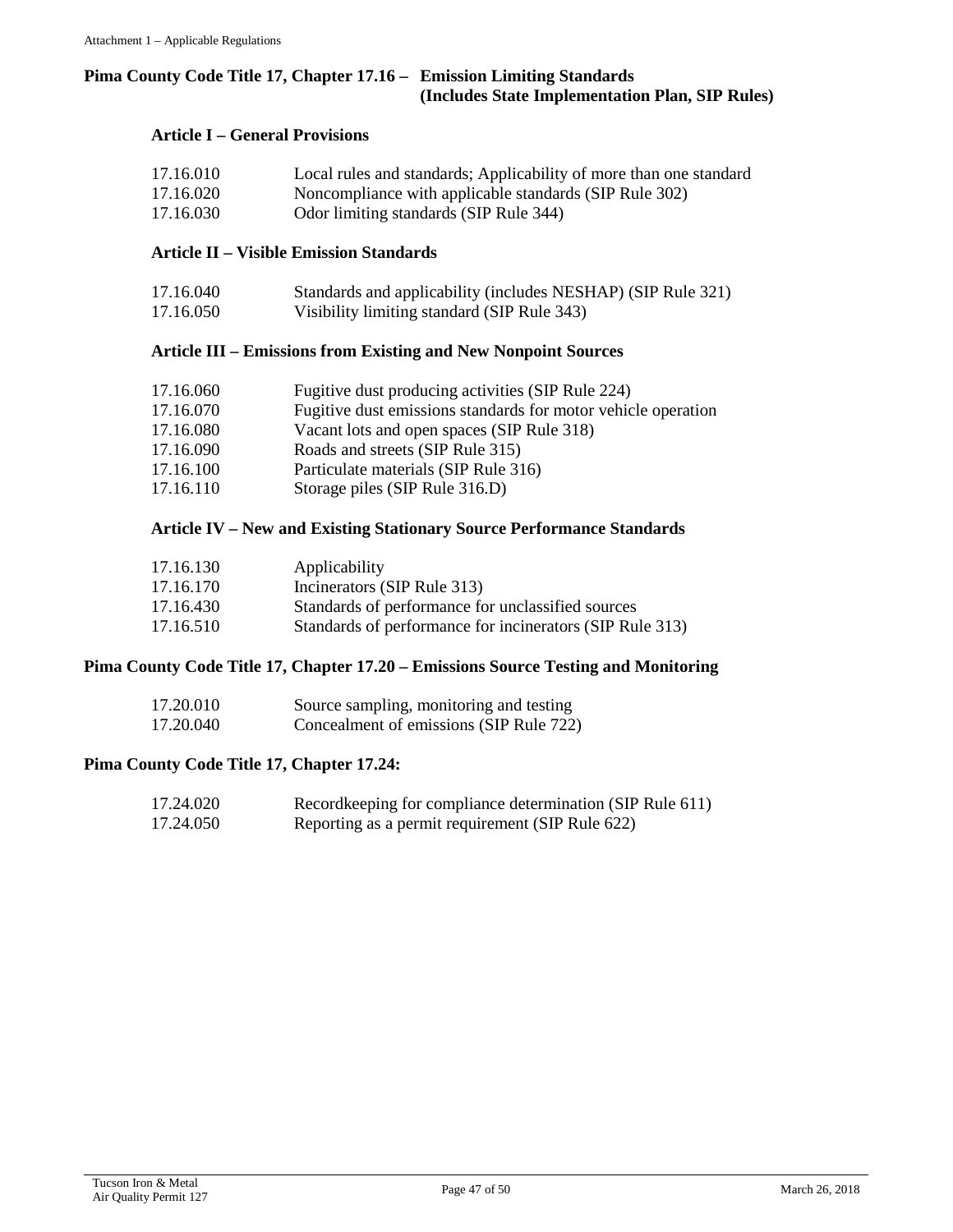## **EQUIPMENT LIST**

Equipment for which emissions are allowed by this permit are as follows:

| Equipment<br>ID | <b>Type of Equipment of Operation</b>                                               | <b>Maximum</b><br><b>Rated</b><br>Capacity | $\text{Full}(s)$ | <b>Make</b>                              | <b>Model</b>                 | <b>Serial</b><br><b>Number</b> | Date of<br><b>Manufacture</b> |
|-----------------|-------------------------------------------------------------------------------------|--------------------------------------------|------------------|------------------------------------------|------------------------------|--------------------------------|-------------------------------|
| 01              | <b>Aluminum Sweat Furnace</b>                                                       | 5 MMBtu                                    | Natural<br>Gas   | $Al-Jon$                                 | AS-990                       | 94980                          | 1984                          |
|                 |                                                                                     |                                            |                  |                                          |                              |                                |                               |
| 02              | Rotary Incinerator (OSWI)                                                           | $20,000$ lbs/day                           | Natural<br>Gas   | Kipco                                    | 1A                           | 001                            | 2005                          |
| 03              | Afterburner                                                                         | 2.8 MM Btu                                 | Natural<br>Gas   | Mideo                                    | Incinamite<br><b>Burners</b> | N/A                            | Unknown                       |
| 04              | Sorbent Injection (Feeder) System                                                   | Unknown                                    | Electric         | Custom (In-house)                        | Custom (In-<br>house)        | N/A                            | 2017                          |
| 05              | Baghouse 1<br>Note: Unit is connected in common (parallel)<br>with Baghouse 2 below | 35,000 CFM                                 | Electric         | <b>OSA Sheet Metal</b>                   | $D-774B$                     | N/A                            | 1977                          |
| 06              | Baghouse 2<br>Note: Unit is connected in common (parallel)<br>with Baghouse 1 above | 50,000 CFM                                 | Electric         | <b>Industrial Accessories</b><br>Company | 120BHT-A3-<br>364:60S        | N/A                            | Unknown                       |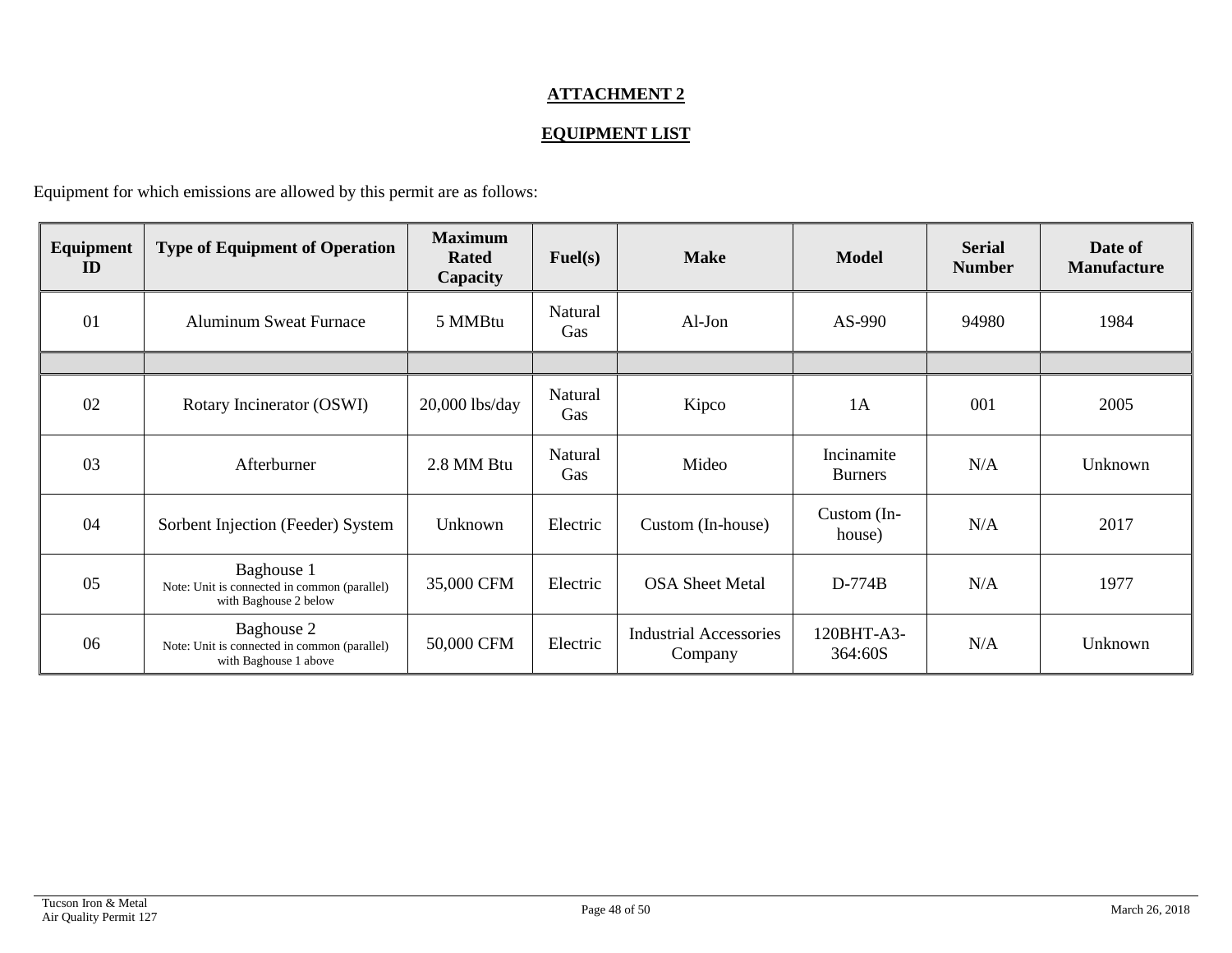# **AL SWEATER FINAL OMM & SSM PLAN**